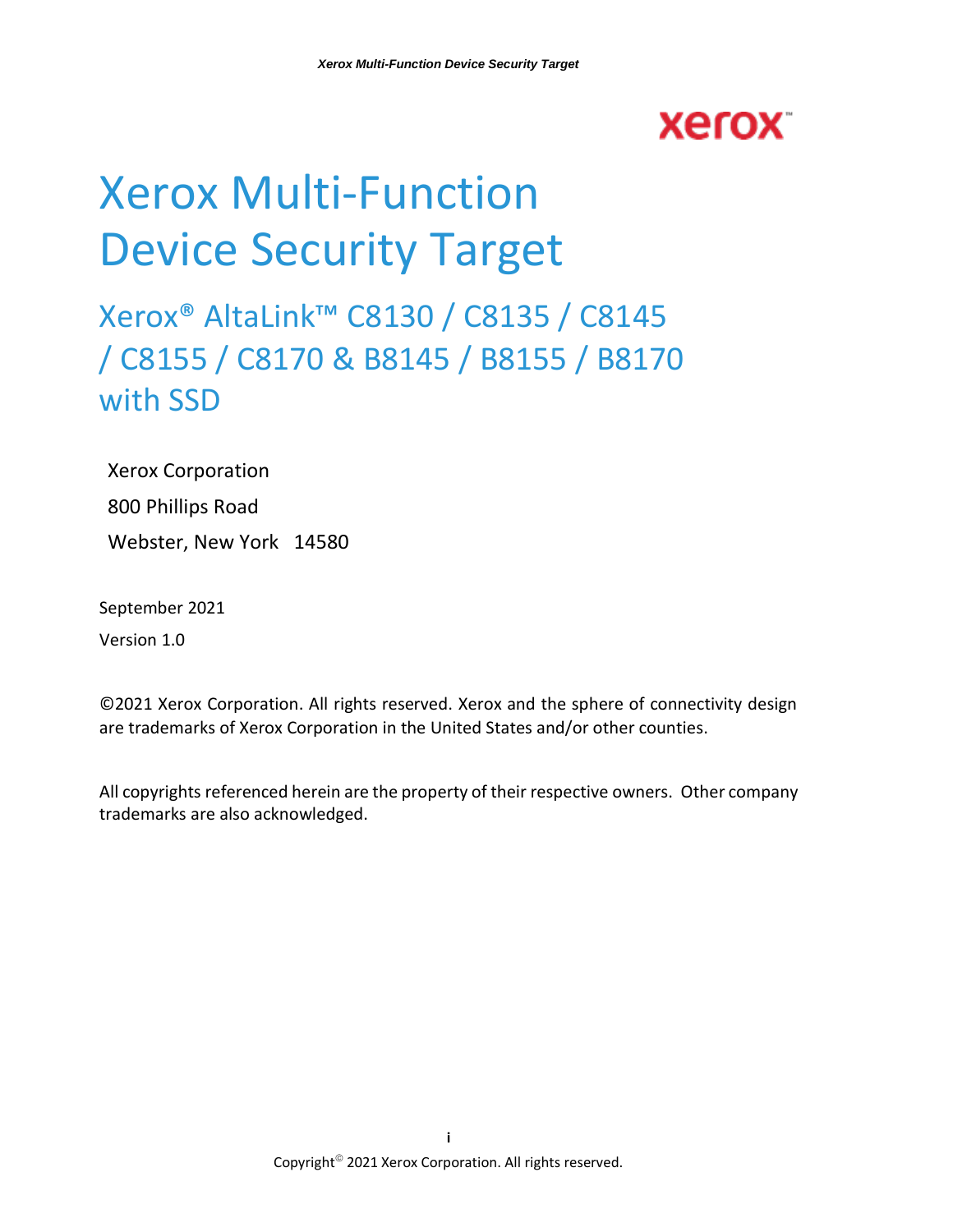#### **Table of Contents**

| 1. |               |        |                                                                           |
|----|---------------|--------|---------------------------------------------------------------------------|
|    | 1.1           |        |                                                                           |
|    | 1.2           |        |                                                                           |
|    |               | 1.2.1  |                                                                           |
|    |               | 1.2.2  |                                                                           |
|    |               |        |                                                                           |
| 2. |               |        |                                                                           |
|    |               |        |                                                                           |
|    |               |        |                                                                           |
|    |               |        |                                                                           |
|    |               |        |                                                                           |
|    |               |        |                                                                           |
|    | $2.2^{\circ}$ |        |                                                                           |
| 3. |               |        |                                                                           |
|    |               |        |                                                                           |
|    |               |        |                                                                           |
|    |               |        |                                                                           |
| 4. |               |        |                                                                           |
|    |               |        |                                                                           |
|    |               |        |                                                                           |
| 5. |               |        |                                                                           |
|    |               |        |                                                                           |
|    |               |        |                                                                           |
|    |               | 5.2.1  |                                                                           |
|    |               |        | 5.2.2 FAU GEN.2 User Identity Association<br>. 14                         |
|    |               | 5.2.3  |                                                                           |
|    |               | 5.2.4  |                                                                           |
|    |               | 5.2.5  |                                                                           |
|    |               | 5.2.6  |                                                                           |
|    |               | 5.2.7  |                                                                           |
|    |               | 5.2.8  |                                                                           |
|    |               | 5.2.9  |                                                                           |
|    |               | 5.2.10 | FCS_COP.1(a) Cryptographic Operation (Symmetric encryption/decryption) 16 |

Copyright<sup>®</sup> 2021 Xerox Corporation. All rights reserved.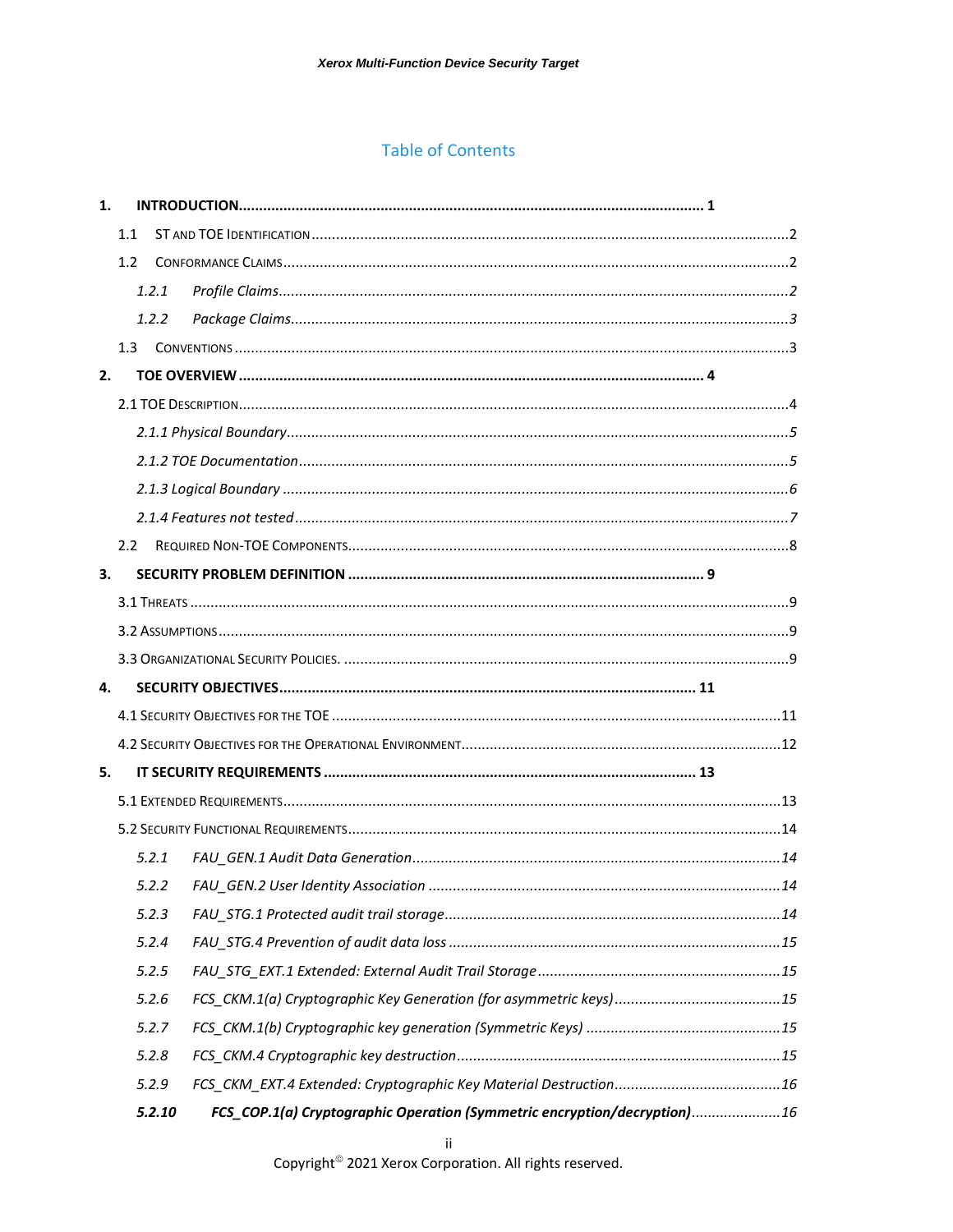| 5.2.11 | FCS_COP.1(b) Cryptographic Operation (for signature generation/verification) 16 |  |
|--------|---------------------------------------------------------------------------------|--|
| 5.2.12 |                                                                                 |  |
| 5.2.13 | FCS_COP.1(d) Cryptographic operation (AES Data Encryption/Decryption)  16       |  |
| 5.2.14 | FCS_COP.1(g) Cryptographic Operation (for keyed-hash message authentication) 16 |  |
| 5.2.15 | FCS_RBG_EXT.1 Extended: Cryptographic Operation (Random Bit Generation) 17      |  |
| 5.2.16 |                                                                                 |  |
| 5.2.17 |                                                                                 |  |
| 5.2.18 |                                                                                 |  |
| 5.2.19 |                                                                                 |  |
| 5.2.20 |                                                                                 |  |
| 5.2.21 |                                                                                 |  |
| 5.2.22 |                                                                                 |  |
| 5.2.23 |                                                                                 |  |
| 5.2.24 |                                                                                 |  |
| 5.2.25 |                                                                                 |  |
| 5.2.26 |                                                                                 |  |
| 5.2.27 |                                                                                 |  |
| 5.2.28 |                                                                                 |  |
| 5.2.29 |                                                                                 |  |
| 5.2.30 |                                                                                 |  |
| 5.2.31 |                                                                                 |  |
| 5.2.32 |                                                                                 |  |
| 5.2.33 |                                                                                 |  |
| 5.2.34 |                                                                                 |  |
| 5.2.35 |                                                                                 |  |
| 5.2.36 |                                                                                 |  |
| 5.2.37 |                                                                                 |  |
| 5.2.38 |                                                                                 |  |
| 5.2.39 |                                                                                 |  |
| 5.2.40 |                                                                                 |  |
| 5.2.41 |                                                                                 |  |
| 5.2.42 |                                                                                 |  |
| 5.2.43 |                                                                                 |  |
| 5.2.44 |                                                                                 |  |
| 5.2.45 |                                                                                 |  |
| 5.2.46 |                                                                                 |  |

Copyright© 2021 Xerox Corporation. All rights reserved.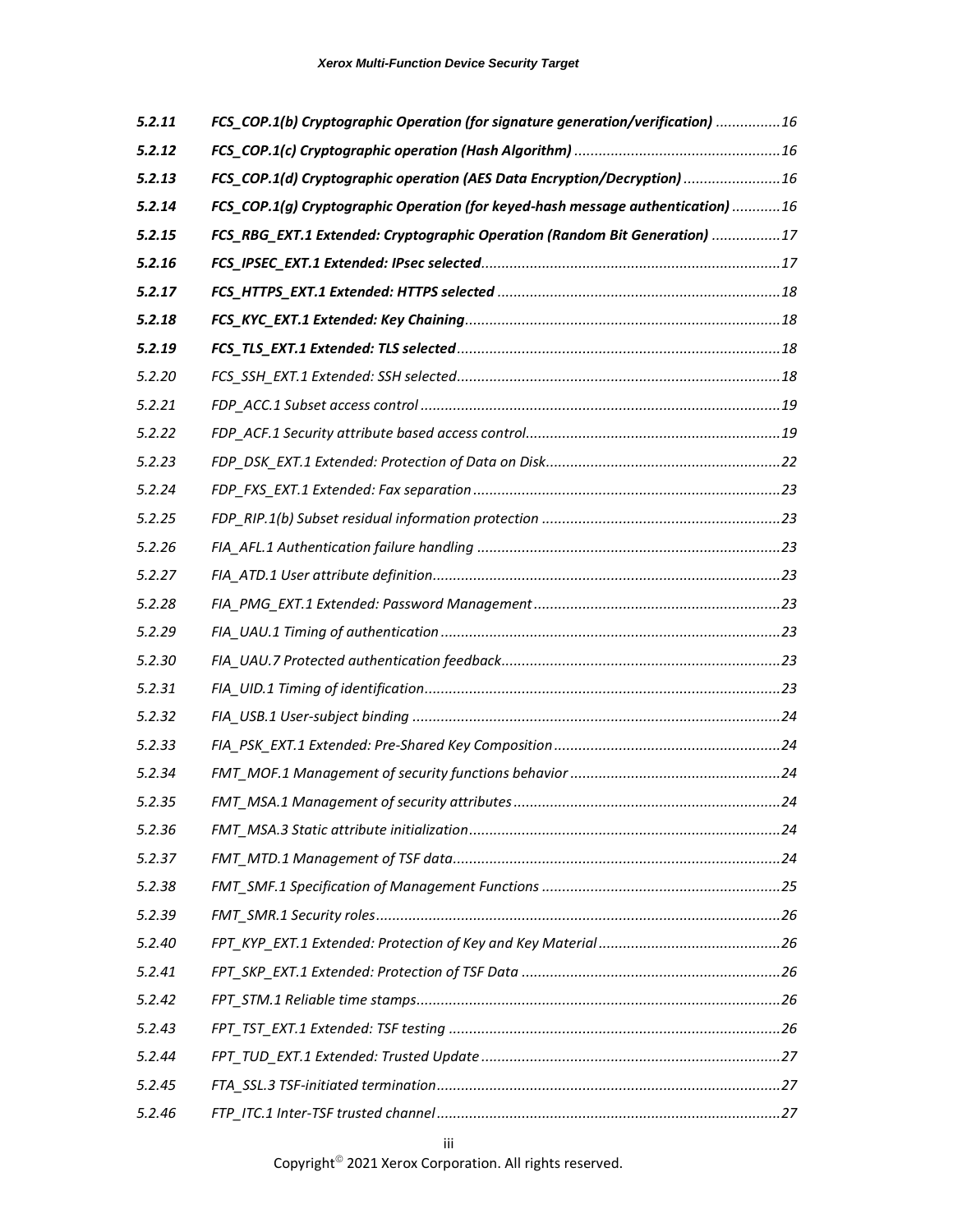|    | 5.2.47 |  |  |
|----|--------|--|--|
|    | 5.2.48 |  |  |
|    |        |  |  |
| 6. |        |  |  |
|    |        |  |  |
|    | 6.1.1  |  |  |
|    | 6.1.2  |  |  |
|    | 6.1.3  |  |  |
|    | 6.1.4  |  |  |
|    | 6.1.5  |  |  |
|    | 6.1.6  |  |  |
|    | 6.1.7  |  |  |
|    | 6.1.8  |  |  |
|    | 6.1.9  |  |  |
| 7. |        |  |  |
| 8. |        |  |  |
| 9. |        |  |  |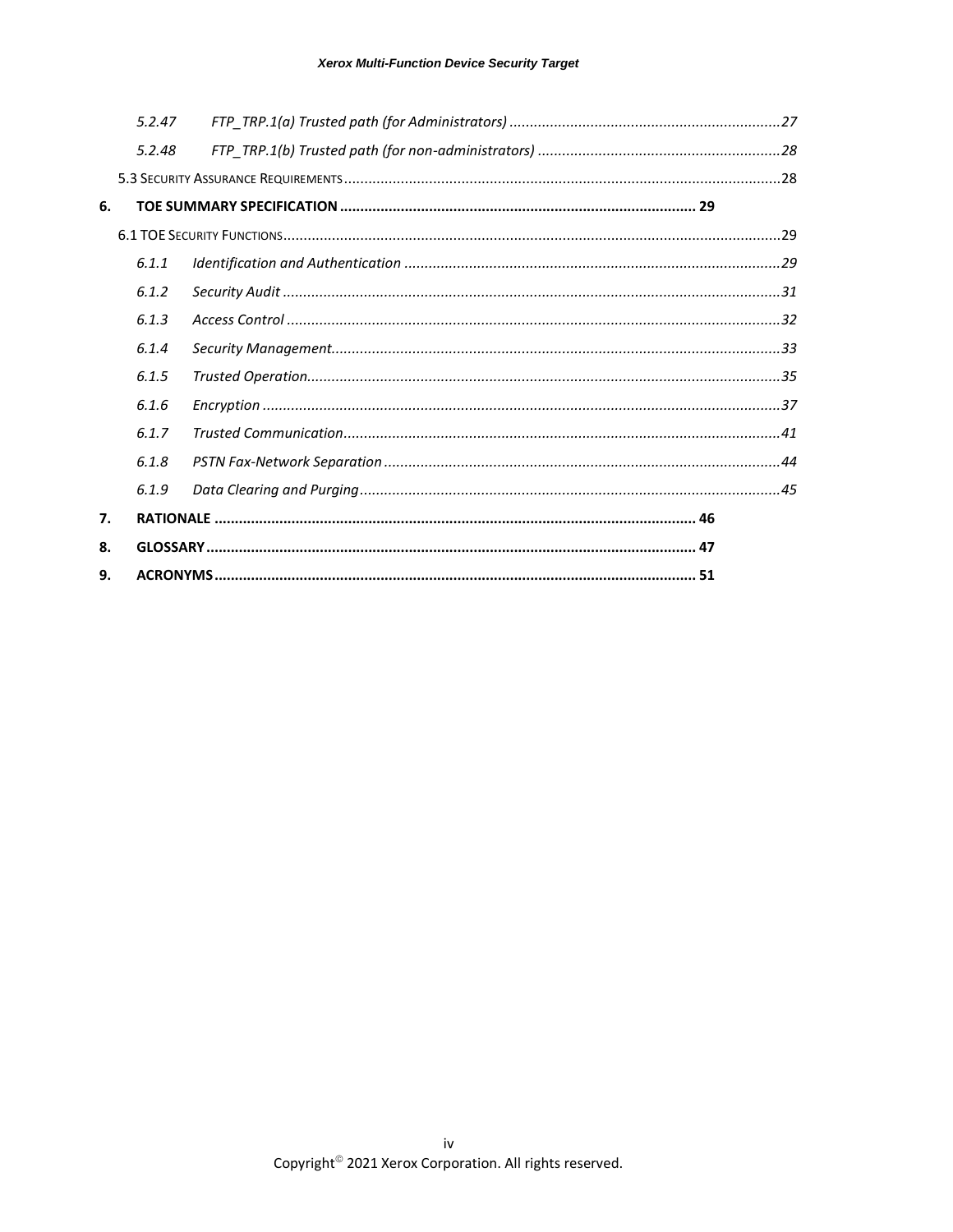#### **List of Figures**

#### **List of Tables**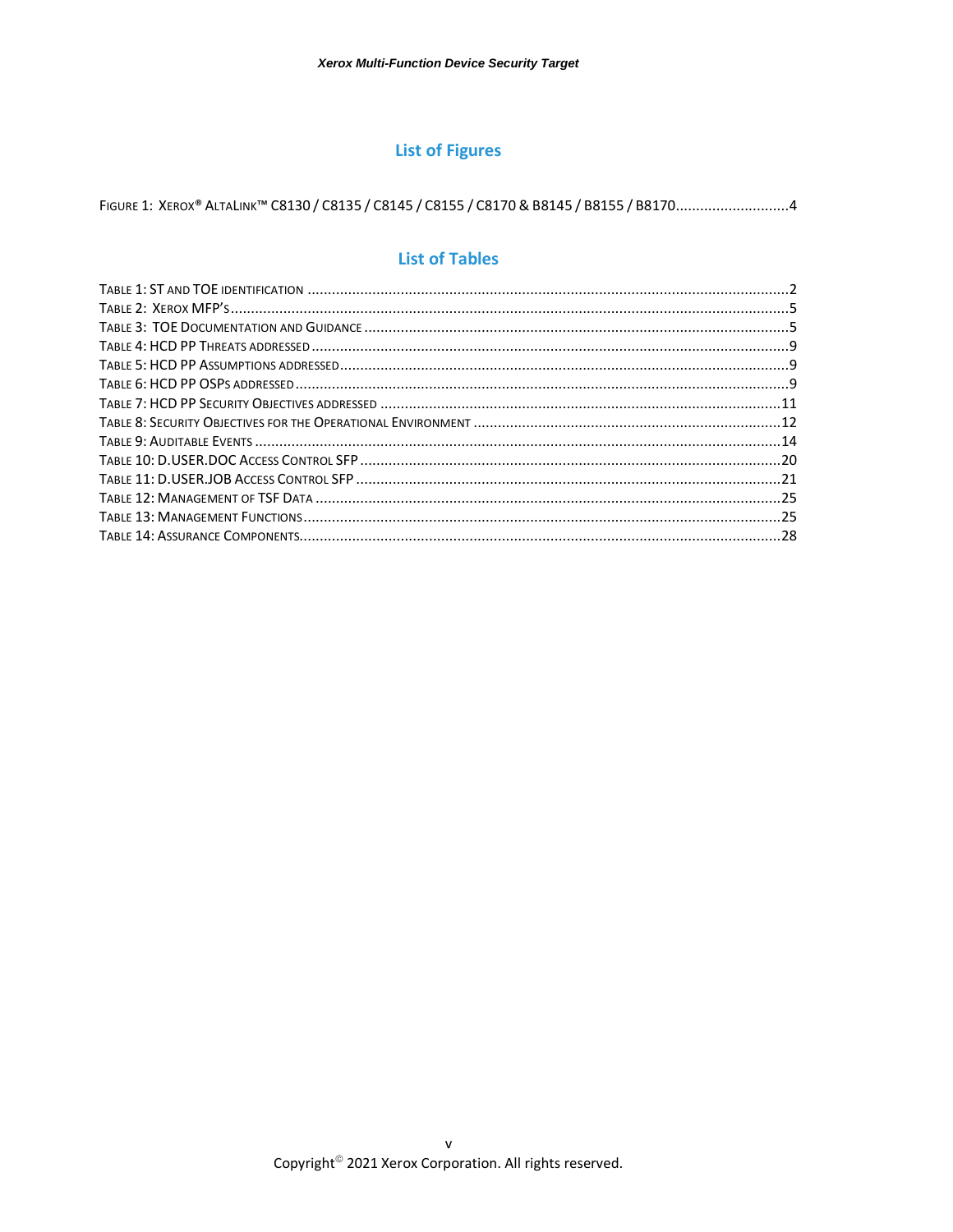## <span id="page-5-0"></span>**1. Introduction**

This Security Target (ST) specifies the security claims of the C8130 / C8135 / C8145 / C8155 / C8170 & B8145 / B8155 / B8170 with SSD in accordance with the requirements of the Common Criteria (CC).

The TOE is equipped with a Solid-State Drive (SSD). Purchasers that require NIST SP 800- 88Rev1 conformant Image Overwrite (IIO/ODIO) functionality should use the TOE Xerox Altalink C8130 / C8135 / C8145 / C8155 / C8170 & B8145 / B8155 / B8170 with HDD which implements traditional overwrite functionality that is not possible with SSD technology.

This section introduces the Target of Evaluation (TOE) and provides the Security Target (ST) and TOE identification, ST and TOE conformance claims, ST conventions, glossary and list of abbreviations.

- TOE Description (Section 2)  $-$  provides an overview of the TOE and describes the physical and logical boundaries of the TOE
- Security Problem Definition (Section 3) describes the threats and assumptions that define the security problem to be addressed by the TOE and its environment
- Security Objectives (Section 4) describes the security objectives for the TOE and its operational environment necessary to counter the threats and satisfy the assumptions that define the security problem
- IT Security Requirements (Section 5)  $-$  specifies the security functional requirements (SFRs) and security assurance requirements (SARs) to be met by the TOE
- TOE Summary Specification (Section 6) describes the security functions of the TOE and how they satisfy the SFRs
- Rationale (Section 7)  $-$  provides mappings and rationale for the security problem definition, security objectives, security requirements, and security functions to justify their completeness, consistency, and suitability.
- Glossary (Section 8)  $-$  terms that have a specific meaning within the context of the ST and the TOE.
- Acronyms (Section 9)  $-$  abbreviations and acronyms that are used in this document.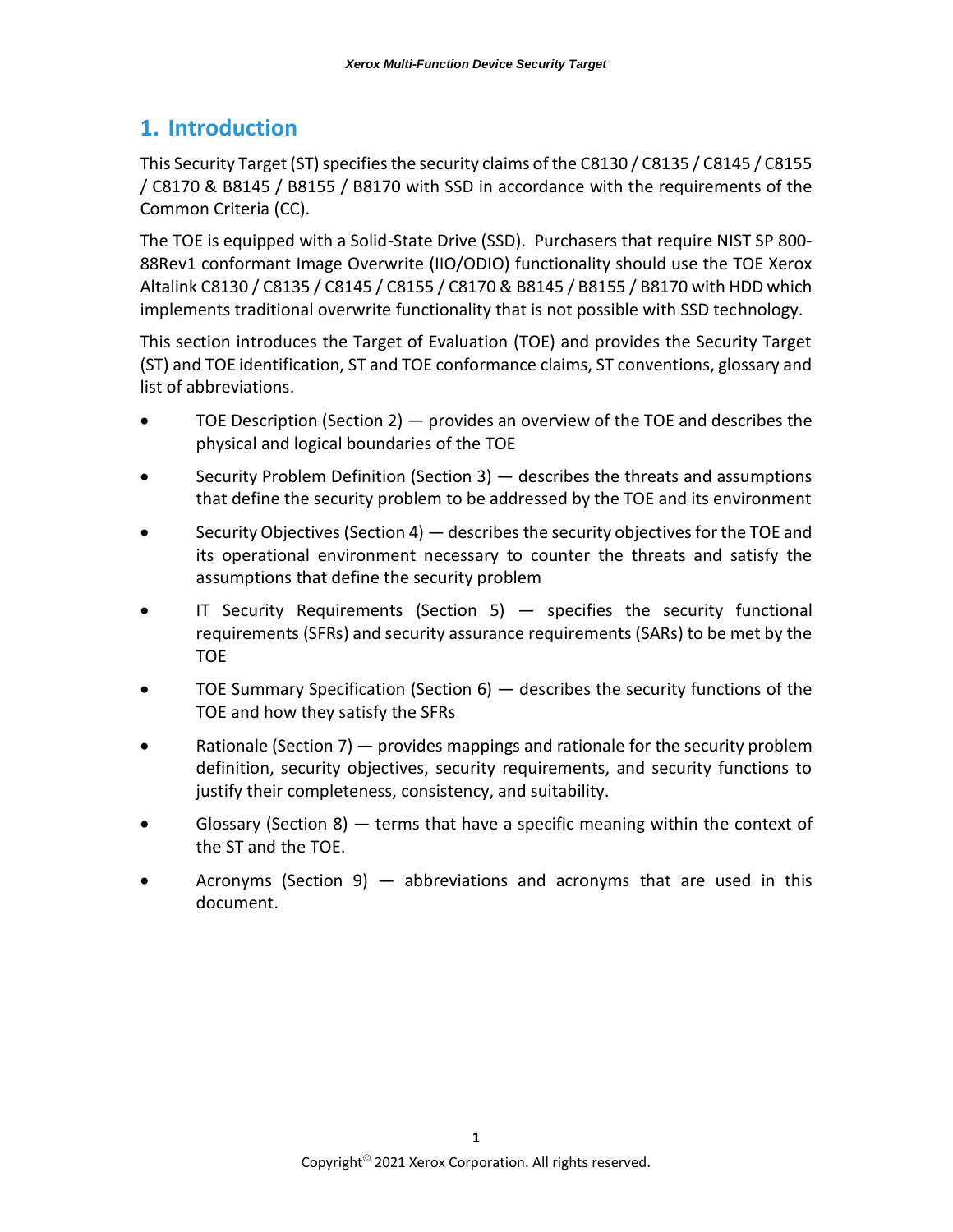#### <span id="page-6-0"></span>**1.1 ST and TOE Identification**

[Table 1](#page-6-3) below presents key identification details relevant to the CC evaluation of the Xerox® AltaLink™ C8130 / C8135 / C8145 / C8155 / C8170 & B8145 / B8155 / B8170 with SSD TOE.

<span id="page-6-3"></span>

| <b>ST Title:</b>           | Xerox Multi-Function Device Security Target Xerox® AltaLink™ C8130 /<br>C8135 / C8145 / C8155 / C8170 & B8145 / B8155 / B8170 with SSD                                                                                                         |
|----------------------------|------------------------------------------------------------------------------------------------------------------------------------------------------------------------------------------------------------------------------------------------|
| <b>ST Version:</b>         | 1.0                                                                                                                                                                                                                                            |
| <b>April</b>               | September 2021                                                                                                                                                                                                                                 |
| <b>Authors:</b>            | Xerox Corporation                                                                                                                                                                                                                              |
| <b>TOE Identification:</b> | Xerox® AltaLink™ C8130 / C8135 / C8145 / C8155 / C8170 & B8145 /<br>B8155 / B8170 with SSD<br>System Software version: 111.011.011.12103 and 111.013.011.12103                                                                                 |
| <b>ST Evaluator:</b>       | <b>CCTL</b>                                                                                                                                                                                                                                    |
| Keywords:                  | Xerox, Multi-Function Device, WorkCentre, Printer, Scanner, Copier,<br>Facsimile, Fax, Document Server, Document Storage and Retrieval, All-<br>In-One, MFD, MFP, ISO/IEC 15408, Common Criteria, FIPS, Protection<br>Profile, Security Target |

#### **Table 1: ST and TOE identification**

#### <span id="page-6-1"></span>**1.2 Conformance Claims**

This ST supports the following conformance claims:

- CC version 3.1 revision 5
- CC Part 2 extended
- CC Part 3 conformant
- Protection Profile for Hardcopy Devices, v1.0
- Protection Profile for Hardcopy Devices v1.0 Errata #1, June 2017
- NIAP Technical Decisions listed below

#### <span id="page-6-2"></span>**1.2.1 Profile Claims**

This ST and the TOE it describes are conformant to the following Protection Profile:

- Protection Profile for Hardcopy Devices, Version 1.0, 10 September 2015 ([HCDPP]). The following NIAP Technical Decisions apply to this PP and have been accounted for in the ST development and the conduct of the evaluation:
	- TD0074: FCS\_CKM.1(a) Requirement in HCD PP v1.0
	- TD0157: FCS\_IPSEC\_EXT.1.1 Testing SPDs
	- TD0176: FDP\_DSK\_EXT.1.2 SED Testing
	- TD0219: NIAP Endorsement of Errata for HCD PP v1.0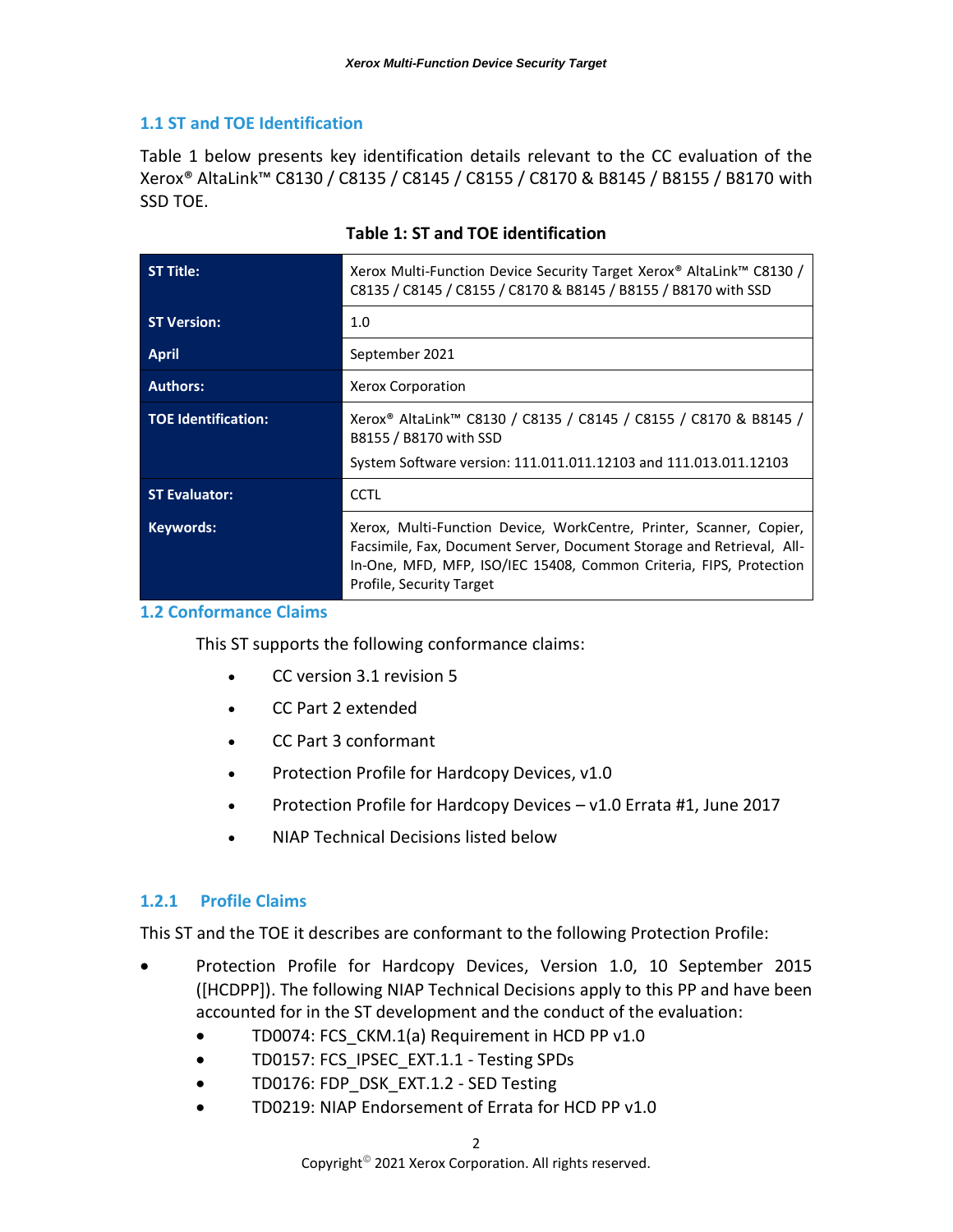- TD0253: Assurance Activities for Key Transport (does not apply as the TOE does not claim FCS\_COP.1(i))
- TD0261: Destruction of CSPs in flash
- TD0299: Update to FCS CKM.4 Assurance Activities
- TD0393: Require FTP\_TRP.1(b) only for printing
- TD0474: Removal of Mandatory Cipher Suite in FCS\_TLS\_EXT.1
- TD0494: Removal of Mandatory SSH Ciphersuite for HCD
- TD0562: Test Activity for Public Key Algorithms

#### <span id="page-7-0"></span>**1.2.2 Package Claims**

None.

#### <span id="page-7-1"></span>**1.3 Conventions**

The following conventions have been applied in this document:

- Security Functional Requirements—Part 2 of the CC defines the approved set of operations that may be applied to functional requirements: iteration, assignment, selection, and refinement. The conventions used in the PP to identify these operations are replicated in this security target.
	- Iteration: allows a component to be used more than once with varying operations. In this ST, iteration is represented by a letter in parantheses placed at the end of the component. For example, FCS\_CKM.1(a) and FCS CKM.1(b) indicate that the ST includes two iterations of the FCS CKM.1 requirement.
	- Assignment: allows the specification of an identified parameter. Assignment operations that are completed in the PP are represented using bolded text. Assignment operations that are completed in the ST are indicated using italic. Note that an assignment within a selection would be identified with bold italic.
	- Selection: allows the specification of one or more elements from a list. Selections are indicated using italics.
	- Refinement: allows the addition of details. Refinements are indicated using bold for additions and strike-through for deletions (e.g., "… **all objects** …").
	- Extended components are identified by "EXT" appended to the SFR identifier.
- Other sections of the ST-other sections of the ST use bolding to highlight text of special interest, such as captions.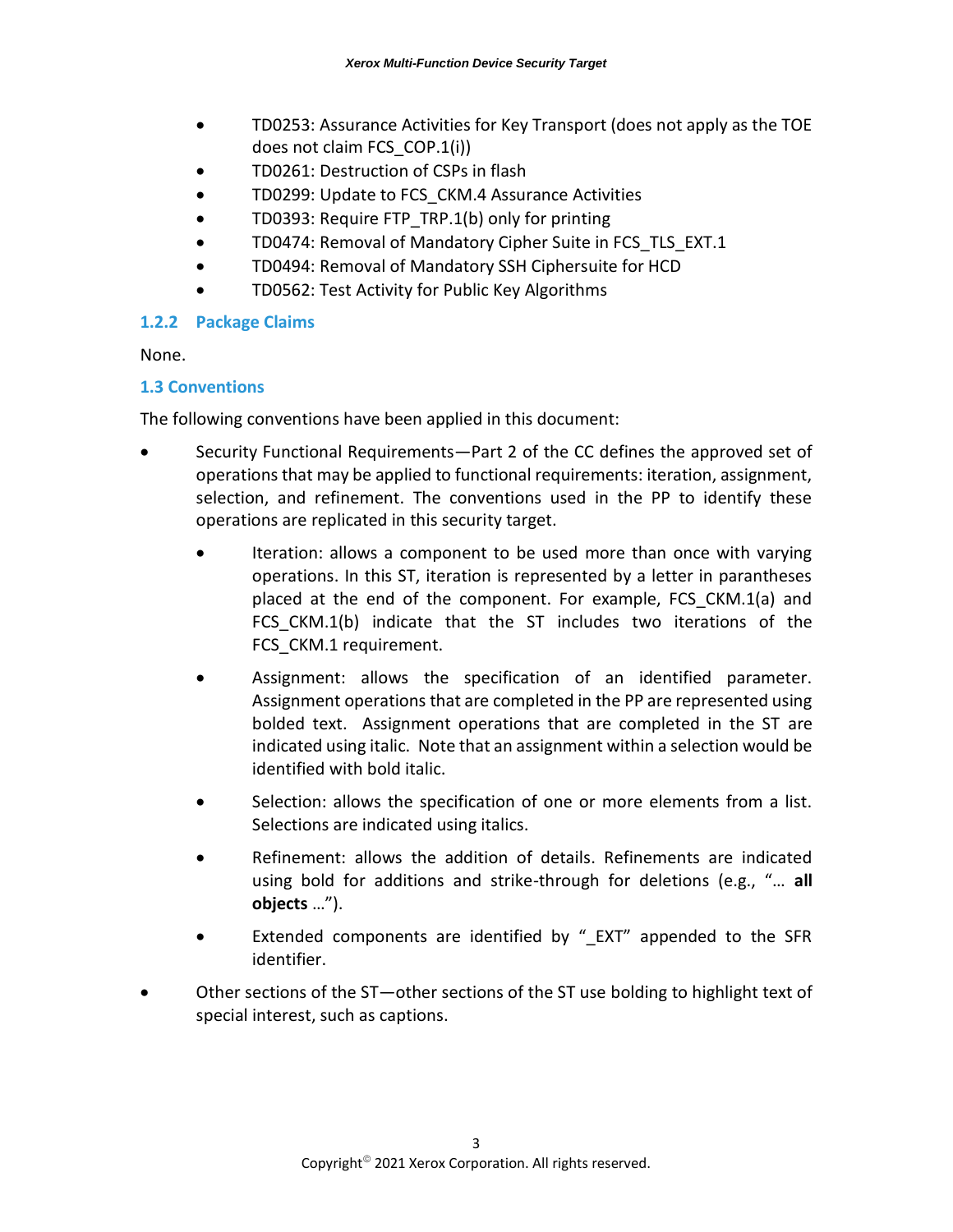## <span id="page-8-0"></span>**2. TOE Overview**

#### <span id="page-8-1"></span>**2.1 TOE Description**

The Target of Evaluation (TOE) is the Xerox multi-function device (MFD) Xerox® AltaLink™ C8130 / C8135 / C8145 / C8155 / C8170 & B8145 / B8155 / B8170 with SSD. The TOE copies and prints with scan and fax capabilities. The Xerox Embedded Fax Accessory provides local analog fax capability over Public Switched Telephone Network (PSTN) connections and also enables LanFax $^{1}$ .

Xerox's Workflow Scanning Accessory allows documents to be scanned at the device with the resulting image being sent via email, transferred to a remote file repository or kept in a private (scan) mailbox.

The TOE can integrate with an IPv4 network with native support for DHCP. The hardware included in the TOE is shown in the figure below.

The TOE is deployed within office environments for general copy/print/scan/fax use by non-administrative users. The primary interface for users is the Local User Interface (LUI) (see Figure 1 item 8), which provides status information, allows device configuration and provides access to hardcopy functions.

In addition to the LUI, user may also interact with the TOE via the EWS also referred to as Embedded Web Server, a web-based user interface that provides status information, allows device configuration and provides access to some hardcopy functions, such as print job management and submission.



B8170

<span id="page-8-2"></span> $<sup>1</sup>$  LanFax enables fax jobs to be submitted from the desktop via printing protocols.</sup>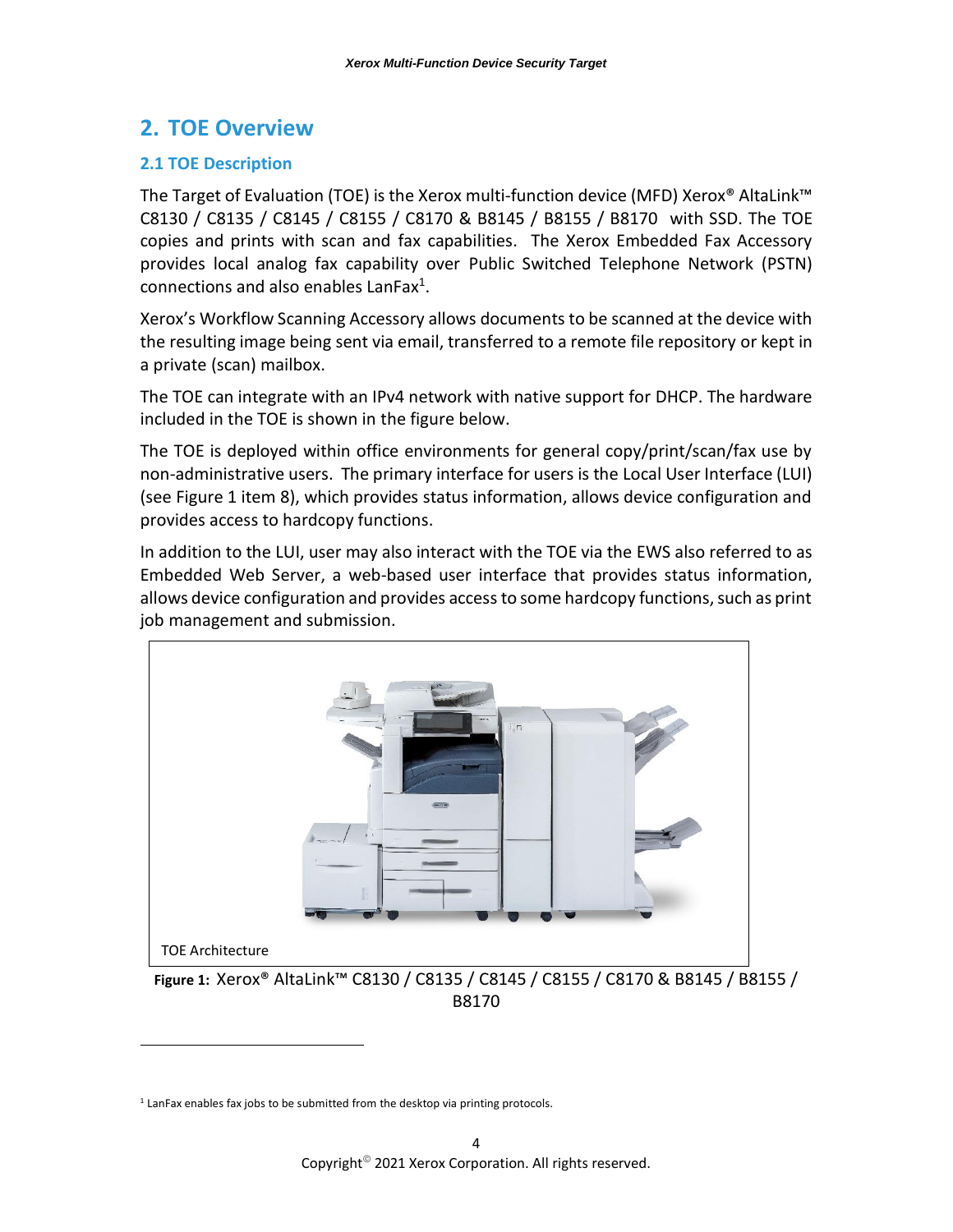#### <span id="page-9-0"></span>**2.1.1 Physical Boundary**

The TOE is an MFD (Xerox® AltaLink™ C8130 / C8135 / C8145 / C8155 / C8170 & B8145 / B8155 / B8170 with SSD) that consists of a printer, copier, scanner, fax and associated administrator and user guidance. The TOE comprises the hardware, all software and firmware within the MFD enclosure.

Xerox® AltaLink® B8145/B8155/B8170 are mono MFP or black and white printers; C8130/C8135/C8145/ C8155/C8170 are color MFP or color printers. All models have an Intel Atom E3950 (Goldmont) processor and run WindRiver Linux 9.0. Each model consists of an input document handler and scanner, Xerox embedded Fax accessories, marking engine, controller, Xerox Worflow scanning accessory and user interface. Differences between models is limited to print speed and options such as finishers, paper trays and document handlers. The differences between the models are not security relevant.

<span id="page-9-2"></span>The Xerox MFP's within the scope of the evaluation are shown in the table below. **Table 2: Xerox MFP's**

| <b>Model</b>                                     | <b>Firmware Version</b> | CPU / OS                       |
|--------------------------------------------------|-------------------------|--------------------------------|
| AltaLink™ C8130<br>C8135<br>C8145 / C8155/ C8170 | 111.011.000.27020       | Intel Atom E3950<br>(Goldmont) |
| AltaLink <sup>™</sup> B8145 /<br>B8155/<br>B8170 | 111.013.000.27020       | Wind River Linux 9.0           |

#### <span id="page-9-1"></span>**2.1.2 TOE Documentation**

<span id="page-9-3"></span>The TOE documentation and guidance documents are listed in Table 3.

#### **Table 3: TOE Documentation and Guidance**

| <b>Title</b>                                                                                       | <b>Version</b> | <b>Date</b>   |
|----------------------------------------------------------------------------------------------------|----------------|---------------|
| Xerox <sup>®</sup> AltaLink <sup>®</sup> Series Multifunction Printers System Administrator Guide  | 2.4            | February 2021 |
| Xerox <sup>®</sup> AltaLink® B81XX Series Multifunction Printer User Guide                         | 1.0            | May 2020      |
| Xerox® AltaLink® C81XX Series Color Multifunction Printer User Guide                               | 1.0            | May 2020      |
| Xerox <sup>®</sup> AltaLink <sup>®</sup> Series Smart Card<br>Installation and Configuration Guide | 3.0            | December 2020 |
| Secure Installation and Operation AltaLink B81xx C81xx Guidance                                    | 2.2            | August 2021   |
| Xerox Altalink 81xx MFP Key Management Description                                                 | 3.0            | August 2021   |
| Xerox AltaLink 81xx MFP Entropy Description                                                        | 1.0            | January 2021  |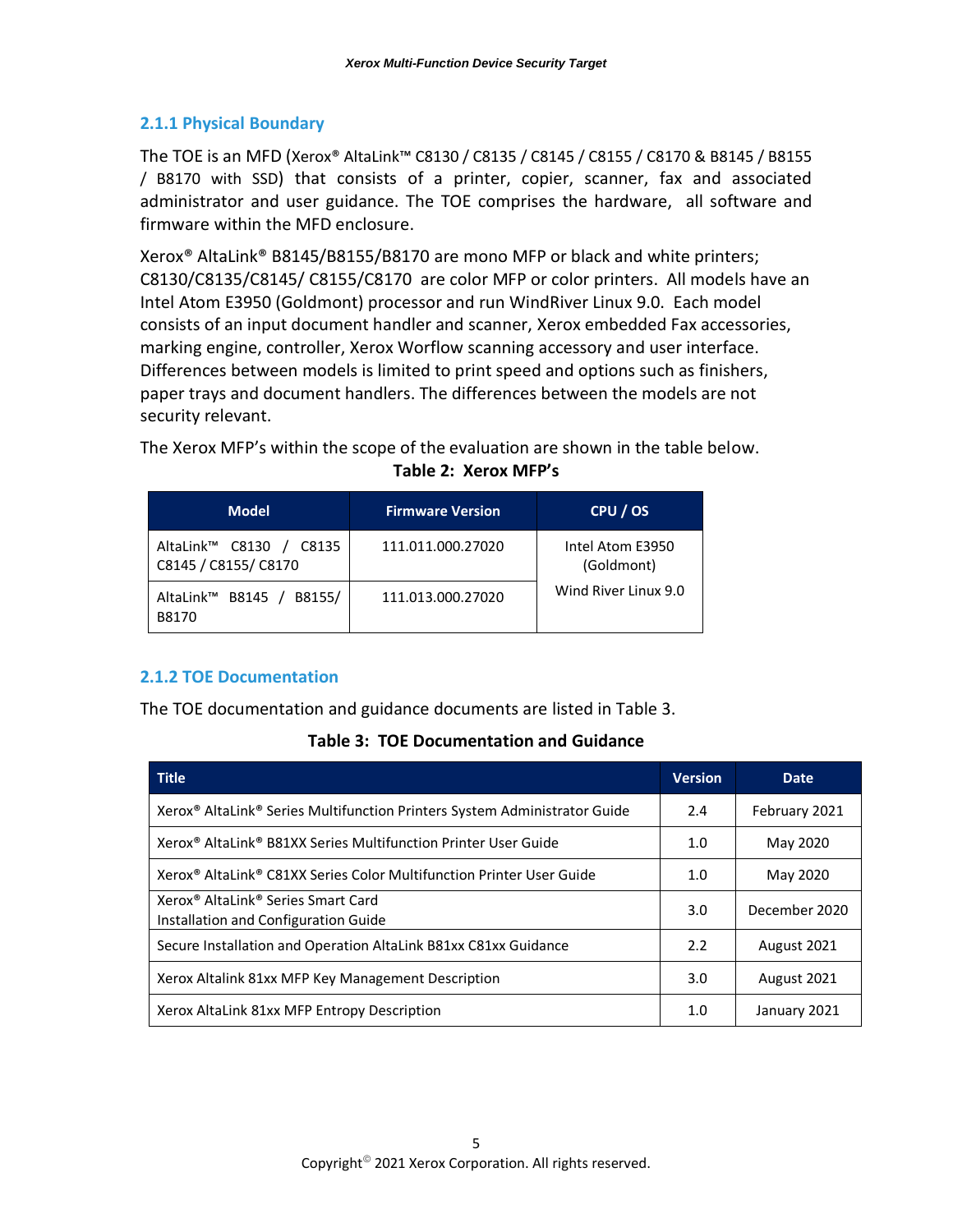#### <span id="page-10-0"></span>**2.1.3 Logical Boundary**

The TOE provides the following security features:

#### **2.1.3.1 Identification and Authentication**

In the evaluated configuration, the TOE requires users and system administrators to authenticate before granting access to user (copy, print, fax, etc.) or system administration functions via the Embedded Web Server (EWS) or the Local User Interface (LUI). The user or system administrator must enter a username and password at either the EWS or the LUI. The password is obscured as it is being entered. The TOE provides role based access control as configured by the system administrator.

The TOE also supports smart card and Lightweight Directory Access Protocol (LDAP) for network authentication.

#### **2.1.3.2 Security Audit**

The TOE generates audit logs that track events/actions (e.g., print/scan/fax job submission) to identified users. The audit logs, which are stored locally in a 15000 entry circular log, are available to TOE administrators and can be exported in comma separated format for viewing and analysis.

#### **2.1.3.3 Access Control**

The TOE enforces a system administrator defined role based access control policy. Only authenticated users assigned to roles with the necessary privileges are allowed to perform copy, print, scan or fax on the TOE via the EWS or the LUI.

Unauthenticated users can submit print or LanFax jobs to the TOE via printing protocols. Release of unauthenticated print jobs to the hardcopy output handler is dependent on the system administrator defined policy.

#### **2.1.3.4 Security Management**

A Local User, via the local user interface, or a Remote User, via EWS, with administrative privileges can configure the security settings of the TOE. The TOE has the capability to assign Users to roles that distinguish Users who can perform administrative functions from Users who can perform User functions via a role based access control policy. The TOE also has the capability to protect its security settings from unauthorized disclosure and alteration when they are stored in the TOE and in transit to or from the browserbased interface.

#### **2.1.3.5 Trusted Operation**

The TOE includes a software image verification feature and Embedded Device Security which it uses to detect unauthorized modification of TOE software and to verify correct operation of the TOE software.

#### **2.1.3.6 Encryption**

The TOE includes the Mocana cryptographic module software version 6.5.1f (See Table 15 for CAVP certificates) which it uses for all in-scope cryptographic operations. The TOE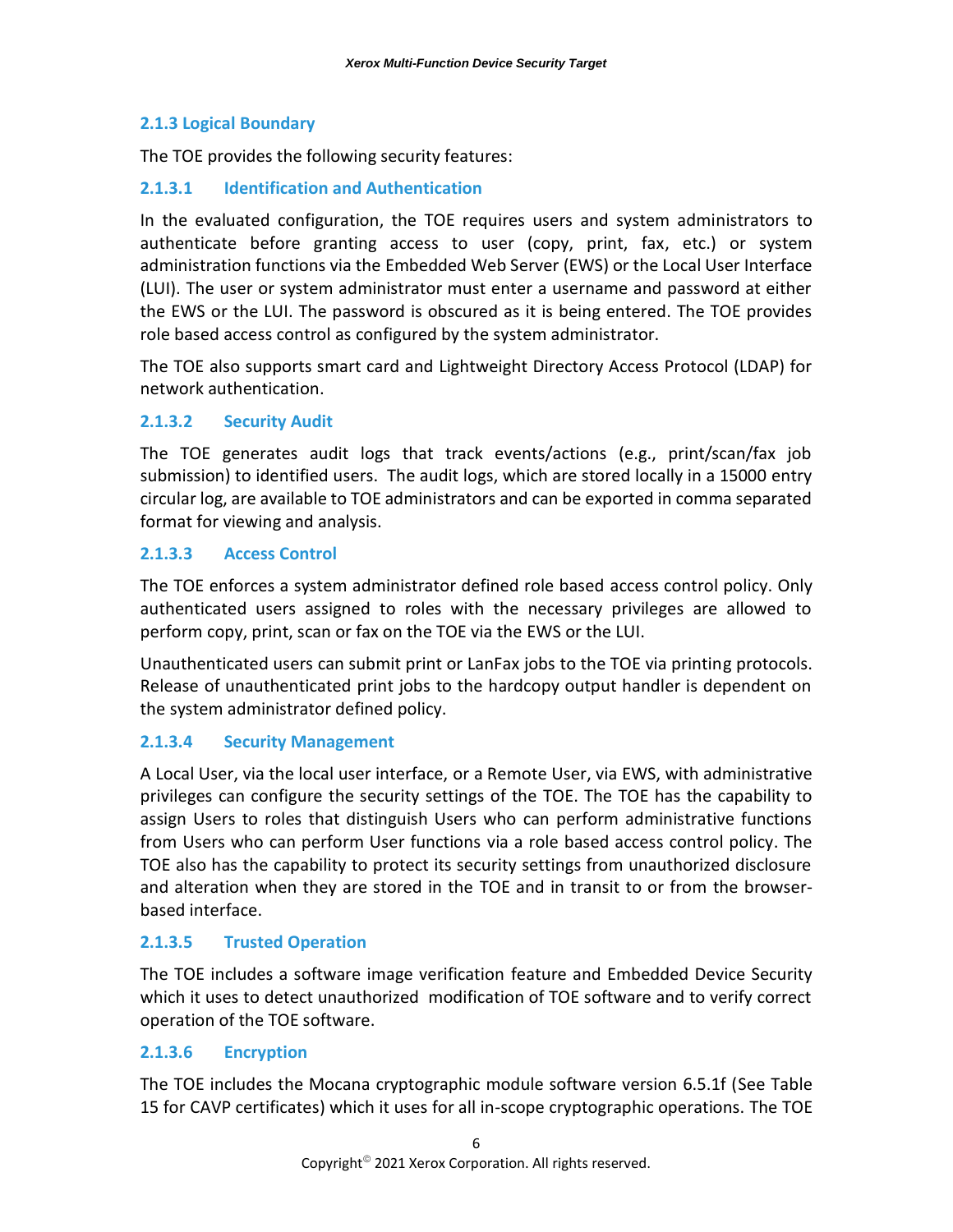utilizes digital signature generation and verification (RSA), data encryption (AES), key establishment (RSA) and cryptographic checksum generation and secure hash computation (HMAC) in support of disk encryption, SSH, TLS, TLS/HTTPS, TLS/SMTP and IPsec. The TOE also provides random bit generation in support of cryptographic operations.

The TOE stores temporary image data created during a copy, print, scan and fax job on the single shared solid disk drive (SSD). This temporary image data consists of the original data submitted and additional files created during a job. All partitions of the SSD used for spooling temporary files are encrypted. All print scan, and fax jobs are sent over IPSec encrypted channels. The SSD drive encryption key is derived from a BIOS saved passphrase and is the same value for each power-up (see KMD for details.)

#### **2.1.3.7 Trusted Communication**

The TOE provides support for a number of secure communication protocols:

- Transport Layer Security (TLS) support is available for protecting communication over the Embedded Web Server (EWS) and SMTP email communications. TLS is also used to protect communication with the remote authentication server (LDAPS)
- Secure Shell (SSH) File Transfer Protocol (SFTP) is available for audit log secure transfers to a remote file repository.
- Internet Protocol Security (IPsec) support is available for protecting communication with print clients and communication with the domain controller when using SmartCard authentication.

#### **2.1.3.8 PSTN Fax-Network Separation**

The TOE provides separation between the fax processing board and the network interface and therefore prevents an interconnection between the PSTN and the internal network. This separation is realized in software, as by design, these interfaces may only communicate via an intermediary.

#### **2.1.3.9 Data Clearing and Purging (Job data Removal)**

The purge (also known as Job Data Removal) feature allows an authorized administrator to permanently delete all customer-supplied data on the TOE. This addresses residual data concerns when the TOE is decommissioned from service or redeployed to a different environment.

#### <span id="page-11-0"></span>**2.1.4 Features not tested**

For the TOE to be in the evaluated configuration, the following functions must not be enabled/used:

- Reprint from Saved Job
- SMart eSolutions
- Custom Services (Extensible Interface Platform or EIP)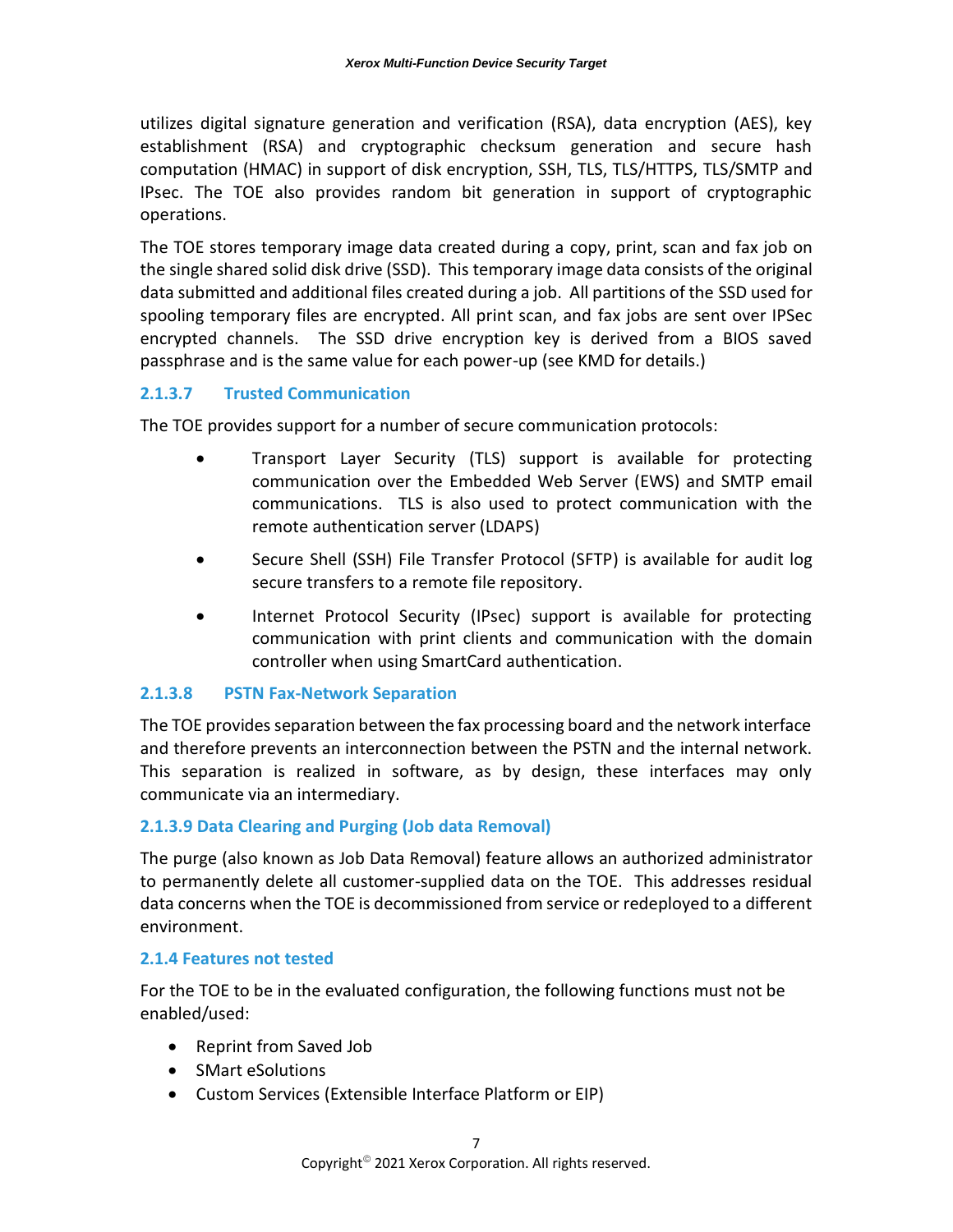- Network Accounting and Auxiliary Access
- Internet Fax
- Embedded Fax mailboxes
- Wi-Fi Direct Printing
- Weblet Services
- InBox Apps
- Remote Control Panel
- SFTP when used for scanning
- SNMPv3
- Scan to USB
- Print from USB
- SMB Filing
- Convenience Authentication
- Xerox Workplace Cloud
- Proximity Card Authentication

#### <span id="page-12-0"></span>**2.2 Required Non-TOE Components**

The TOE operates with the following components in the environment:

- IPv4 or IPv6 network environment
- Publicly Switched Telephone Network (PSTN)
- LDAP server for external authentication services
- NTP server for time services
- File server for Workflow Scanning
- Log server (file server) for remote log storage
- Printer drivers on supported OS per [https://www.support.xerox.com/support/altalink-c8100](https://www.support.xerox.com/support/altalink-c8100-series/support/enus.html) [series/support/enus.html](https://www.support.xerox.com/support/altalink-c8100-series/support/enus.html)
- Smart card authentication requires Federal Information Processing Standard (FIPS) 201 Personal Identity Verification Common Access Card (PIV-CAC) compliant smart cards and readers or equivalent. In support of smart card authentication, a Windows Domain Controller must also be present in the environment.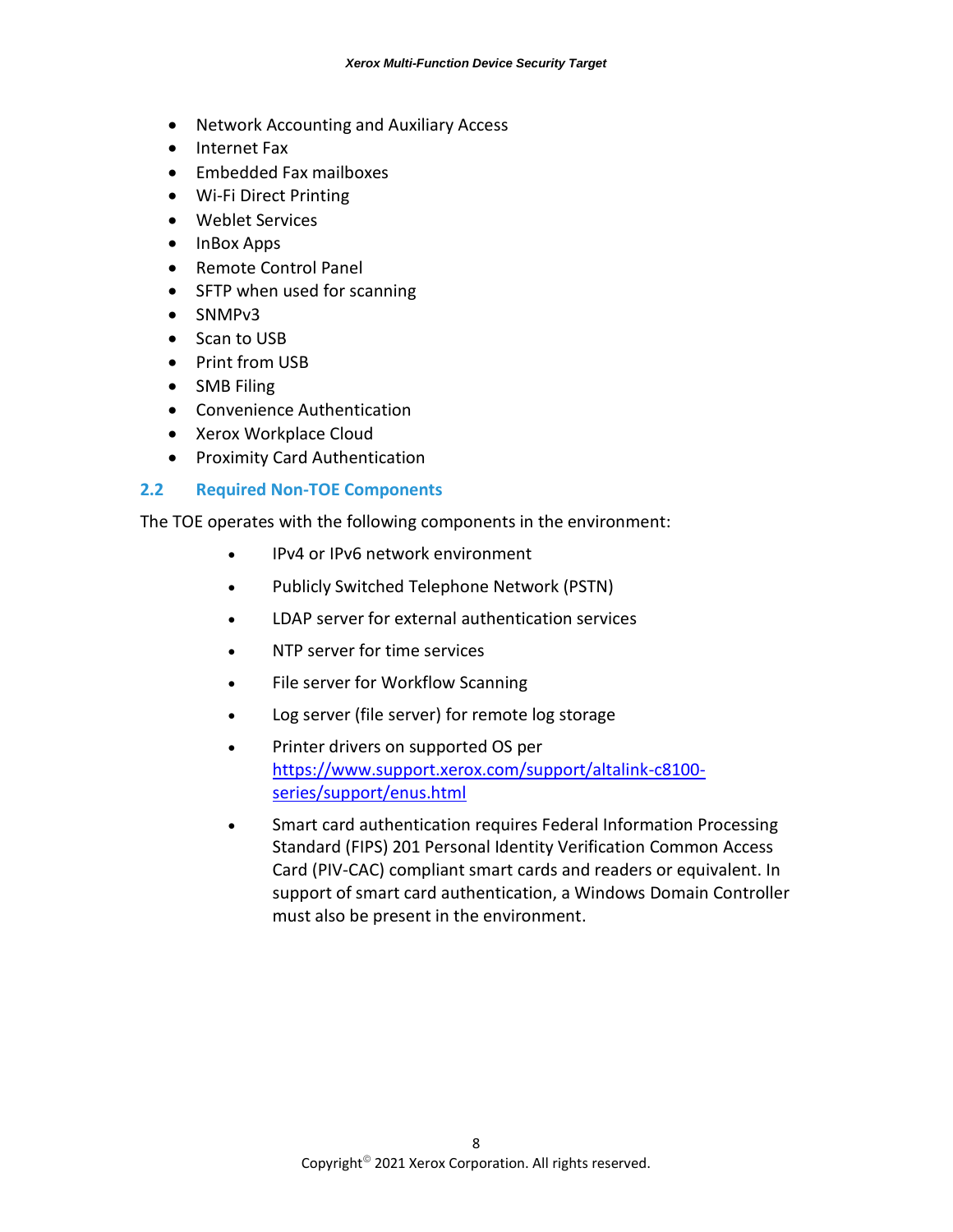## <span id="page-13-0"></span>**3. Security Problem Definition**

The security problem definition consists of the threats, organizational security policies, and usage assumptions as they relate to the TOE. Xerox® AltaLink™ C8130 / C8135 / C8145 / C8155 / C8170 & B8145 / B8155 / B8170. The Security Problem Definition is reproduced from the HCDPP.

#### <span id="page-13-4"></span><span id="page-13-1"></span>**3.1 Threats**

| ID                      | <b>Threats</b>                                                                                                                                                       |
|-------------------------|----------------------------------------------------------------------------------------------------------------------------------------------------------------------|
| T.UNAUTHORIZED_ACCESS   | An attacker may access (read, modify, or delete) User Document<br>Data or change (modify or delete) User Job Data in the TOE<br>through one of the TOE's interfaces. |
| <b>T.TSF COMPROMISE</b> | An attacker may gain Unauthorized Access to TSF Data in the TOE<br>through one of the TOE's interfaces.                                                              |
| <b>T.TSF FAILURE</b>    | A malfunction of the TSF may cause loss of security if the TOE is<br>permitted to operate.                                                                           |
| T.UNAUTHORIZED_UPDATE   | An attacker may cause the installation of unauthorized software<br>on the TOE.                                                                                       |
| T.NET_COMPROMISE        | An attacker may access data in transit or otherwise compromise<br>the security of the TOE by monitoring or manipulating network<br>communication.                    |

#### **Table 4: HCD PP Threats addressed**

#### <span id="page-13-5"></span><span id="page-13-2"></span>**3.2 Assumptions**

#### **Table 5: HCD PP Assumptions addressed**

| ID                     | <b>Assumptions</b>                                                                                                                                 |
|------------------------|----------------------------------------------------------------------------------------------------------------------------------------------------|
| <b>A.PHYSICAL</b>      | Physical security, commensurate with the value of the TOE and<br>the data it stores or processes, is assumed to be provided by the<br>environment. |
| <b>A.NETWORK</b>       | The Operational Environment is assumed to protect the TOE from<br>direct, public access to its LAN interface.                                      |
| <b>A.TRUSTED ADMIN</b> | TOE Administrators are trusted to administer the TOE according<br>to site security policies.                                                       |
| <b>A.TRAINED USERS</b> | Authorized Users are trained to use the TOE according to site<br>security policies.                                                                |

#### <span id="page-13-6"></span><span id="page-13-3"></span>**3.3 Organizational Security Policies.**

#### **Table 6: HCD PP OSPs addressed**

|                        | <b>Organizational Security Policy</b>                                                           |
|------------------------|-------------------------------------------------------------------------------------------------|
| <b>P.AUTHORIZATION</b> | Users must be authorized before performing Document<br>Processing and administrative functions. |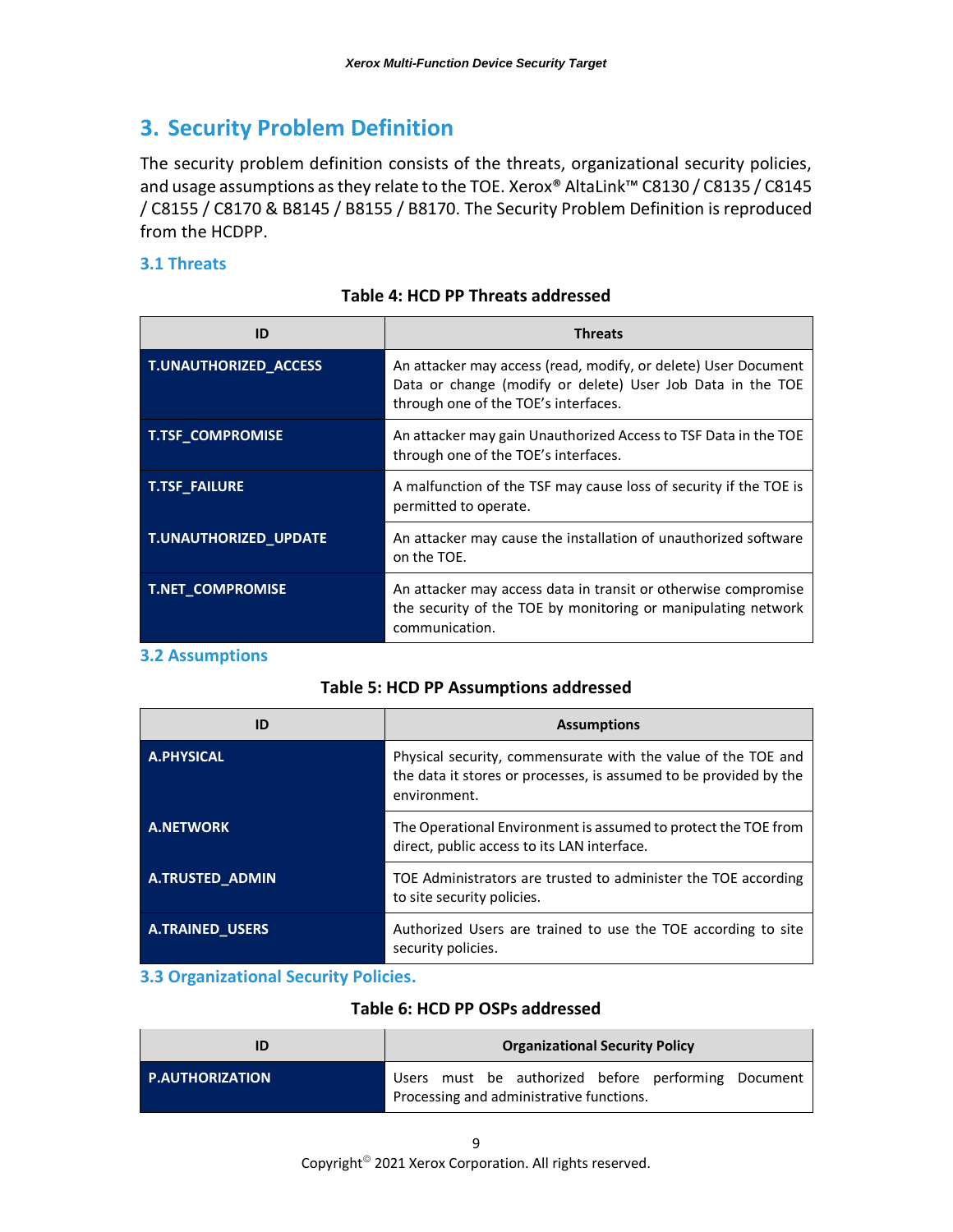| <b>P.AUDIT</b>              | Security-relevant activities must be audited and the log of such<br>actions must be protected and transmitted to an External IT<br>Entity.                                                                                                                                                                       |
|-----------------------------|------------------------------------------------------------------------------------------------------------------------------------------------------------------------------------------------------------------------------------------------------------------------------------------------------------------|
| <b>P.COMMS_PROTECTION</b>   | The TOE must be able to identify itself to other devices on the<br>LAN.                                                                                                                                                                                                                                          |
| <b>P.STORAGE_ENCRYPTION</b> | If the TOE stores User Document Data or Confidential TSF Data on<br>Field-Replaceable Nonvolatile Storage Devices, it will encrypt<br>such data on those devices.                                                                                                                                                |
| P.KEY_MATERIAL              | Cleartext keys, submasks, random numbers, or any other values<br>that contribute to the creation of encryption keys for Field-<br>Replaceable Nonvolatile Storage of User Document Data or<br>Confidential TSF Data must be protected from unauthorized<br>access and must not be stored on that storage device. |
| <b>P.FAX_FLOW</b>           | If the TOE provides a PSTN fax function, it will ensure separation<br>between the PSTN fax line and the LAN.                                                                                                                                                                                                     |
| <b>P.PURGE_DATA</b>         | The TOE shall provide a function that an authorized administrator<br>can invoke to make all customer-supplied User Data and TSF Data<br>permanently irretrievable from Nonvolatile Storage Devices.                                                                                                              |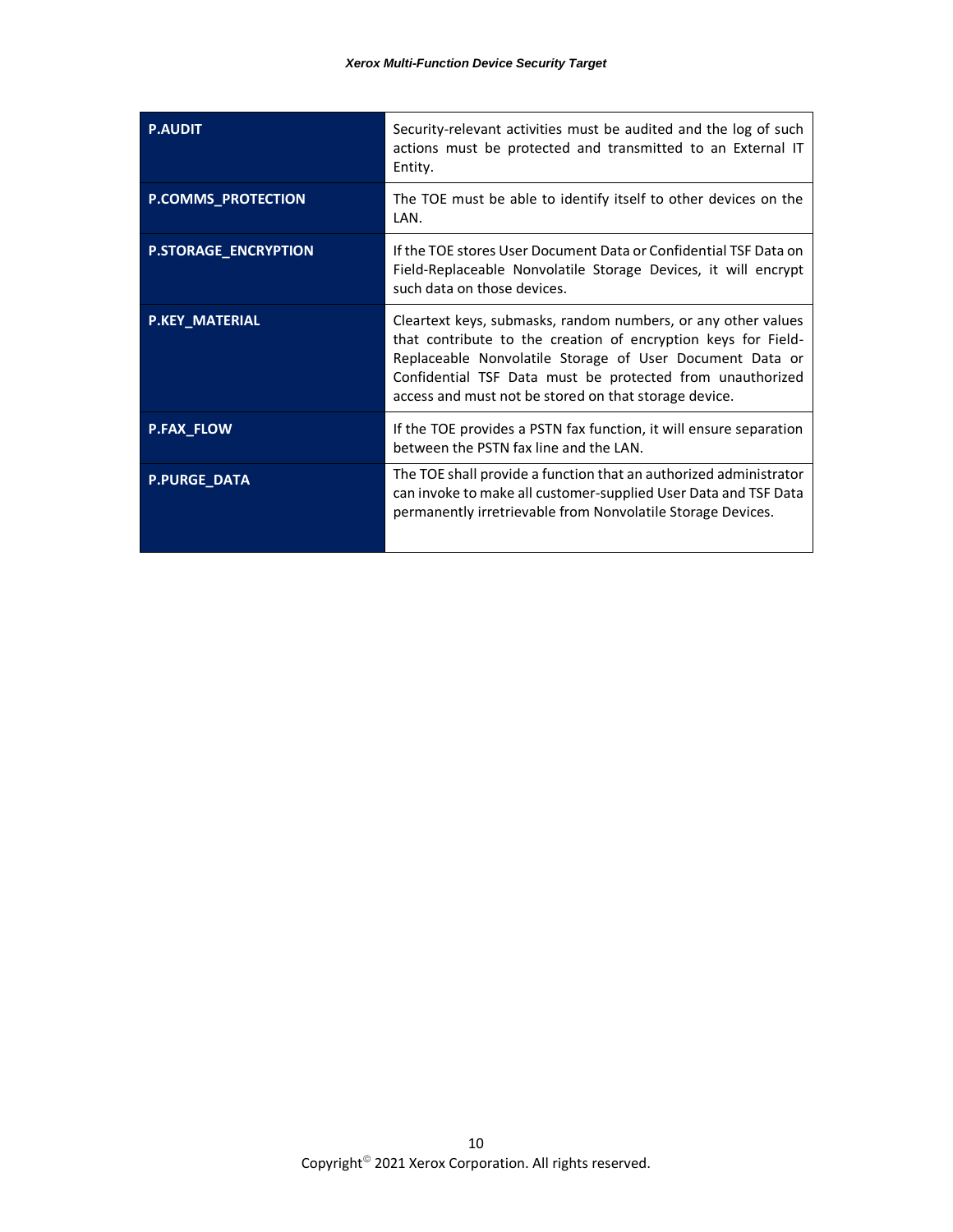## <span id="page-15-0"></span>**4. Security Objectives**

The Security Objectives have been taken from the [HCDPP] and are reproduced for the convenience of the reader.

#### <span id="page-15-2"></span><span id="page-15-1"></span>**4.1 Security Objectives for the TOE**

#### **Table 7: HCD PP Security Objectives addressed**

| ID                           | Security Objective for the TOE                                                                                                                                                                                                                                                                                                                                                                                       |
|------------------------------|----------------------------------------------------------------------------------------------------------------------------------------------------------------------------------------------------------------------------------------------------------------------------------------------------------------------------------------------------------------------------------------------------------------------|
| O.USER_I&A                   | The TOE shall perform identification and authentication of Users<br>for operations that require access control, User authorization, or<br>Administrator roles.                                                                                                                                                                                                                                                       |
| <b>O.ACCESS_CONTROL</b>      | The TOE shall enforce access controls to protect User Data and<br>TSF Data in accordance with security policies.                                                                                                                                                                                                                                                                                                     |
| <b>O.USER_AUTHORIZATION</b>  | The TOE shall perform authorization of Users in accordance with<br>security policies.                                                                                                                                                                                                                                                                                                                                |
| <b>O.ADMIN_ROLES</b>         | The TOE shall ensure that only authorized Administrators are<br>permitted to perform administrator functions.                                                                                                                                                                                                                                                                                                        |
| <b>O.UPDATE_VERIFICATION</b> | The TOE shall provide mechanisms to verify the authenticity of<br>software updates.                                                                                                                                                                                                                                                                                                                                  |
| O.TSF_SELF_TEST              | The TOE shall test some subset of its security functionality to help<br>ensure that subset is operating properly.                                                                                                                                                                                                                                                                                                    |
| <b>O.COMMS_PROTECTION</b>    | The TOE shall have the capability to protect LAN communications<br>of User Data and TSF Data from Unauthorized Access, replay, and<br>source/destination spoofing.                                                                                                                                                                                                                                                   |
| <b>O.AUDIT</b>               | The TOE shall generate audit data, and be capable of sending it to<br>a trusted External IT Entity. Optionally, it may store audit data in<br>the TOE.                                                                                                                                                                                                                                                               |
| <b>O.STORAGE_ENCRYPTION</b>  | If the TOE stores User Document Data or Confidential TSF Data in<br>Field-Replaceable Nonvolatile Storage devices, then the TOE shall<br>encrypt such data on those devices.                                                                                                                                                                                                                                         |
| <b>O.KEY_MATERIAL</b>        | The TOE shall protect from unauthorized access any cleartext<br>keys, submasks, random numbers, or other values that contribute<br>to the creation of encryption keys for storage of User Document<br>Data or Confidential TSF Data in Field-Replaceable Nonvolatile<br>Storage Devices; The TOE shall ensure that such key material is<br>not stored in cleartext on the storage device that uses that<br>material. |
| O.FAX_NET_SEPARATION         | If the TOE provides a PSTN fax function, then the TOE shall ensure<br>separation of the PSTN fax telephone line and the LAN, by system<br>design or active security function.                                                                                                                                                                                                                                        |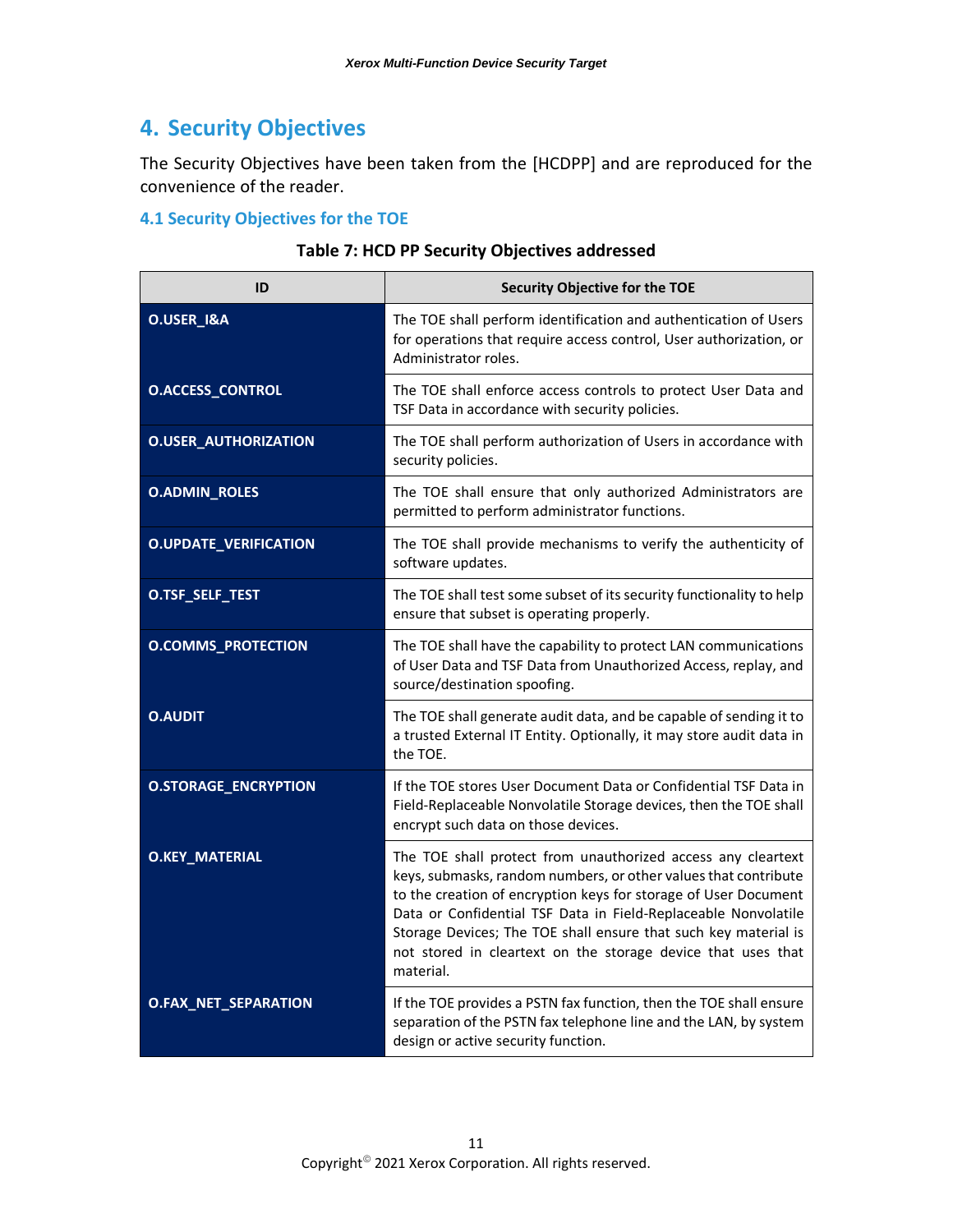|                     | Security Objective for the TOE                                                                                                                                                                 |
|---------------------|------------------------------------------------------------------------------------------------------------------------------------------------------------------------------------------------|
| <b>O.PURGE DATA</b> | The TOE provides a function that an authorized administrator can<br>invoke to make all customer-supplied User Data and TSF Data<br>permanently irretrievable from Nonvolatile Storage Devices. |

<span id="page-16-1"></span><span id="page-16-0"></span>**4.2 Security Objectives for the Operational Environment**

#### **Table 8: Security Objectives for the Operational Environment**

| ID                            | Security Objective for the Operational Environment                                                                                                                                                                            |
|-------------------------------|-------------------------------------------------------------------------------------------------------------------------------------------------------------------------------------------------------------------------------|
| <b>OE.PHYSICAL_PROTECTION</b> | The Operational Environment shall provide physical security,<br>commensurate with the value of the TOE and the data it stores or<br>processes.                                                                                |
| <b>OE.NETWORK_PROTECTION</b>  | The Operational Environment shall provide network security to<br>protect the TOE from direct, public access to its LAN interface.                                                                                             |
| <b>OE.ADMIN TRUST</b>         | The TOE Owner shall establish trust that Administrators will not<br>use their privileges for malicious purposes.                                                                                                              |
| <b>OE.USER TRAINING</b>       | The TOE Owner shall ensure that Users are aware of site security<br>policies and have the competence to follow them.                                                                                                          |
| <b>OE.ADMIN_TRAINING</b>      | The TOE Owner shall ensure that Administrators are aware of site<br>security policies and have the competence to use manufacturer's<br>guidance to correctly configure the TOE and protect passwords<br>and keys accordingly. |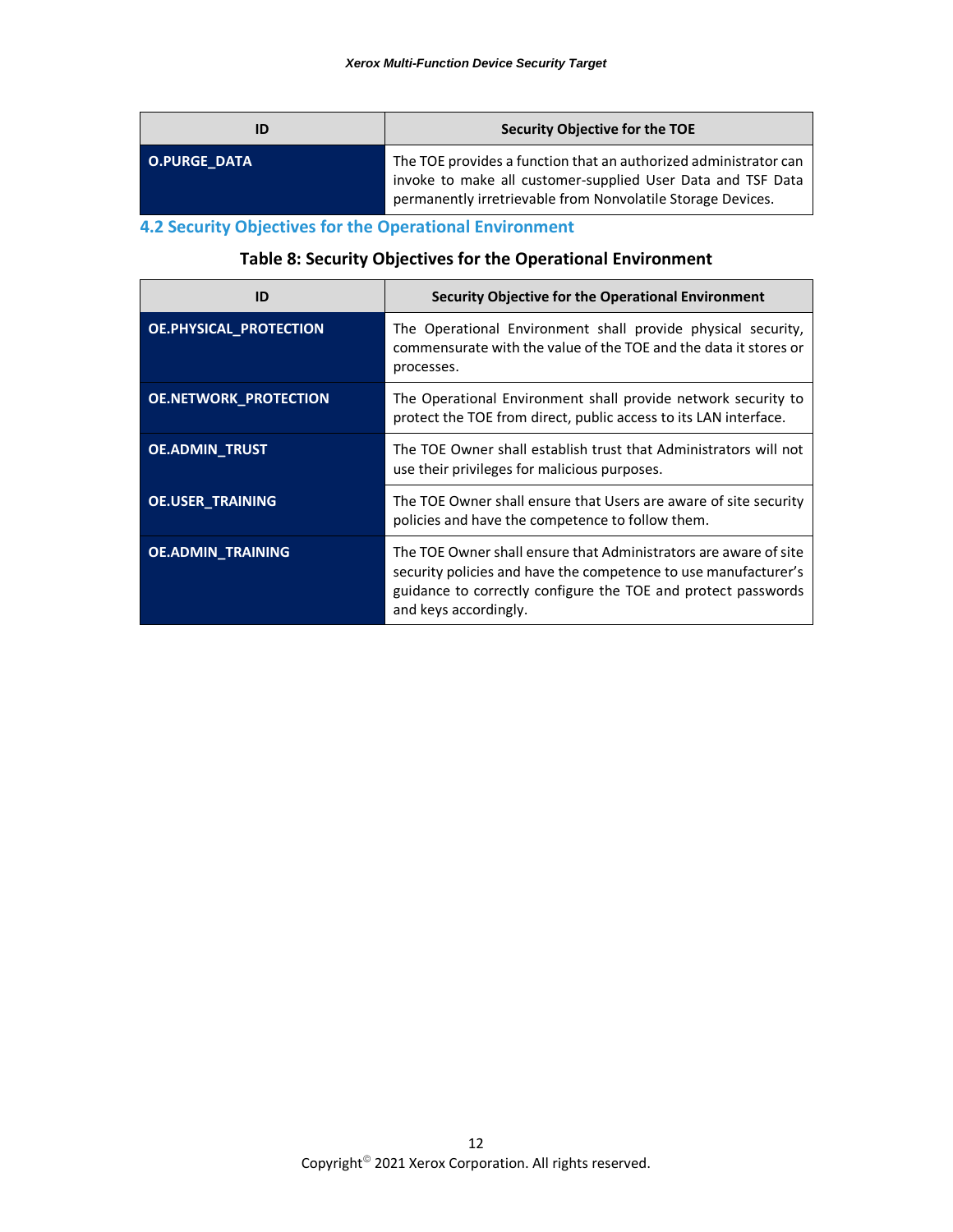## <span id="page-17-0"></span>**5. IT Security Requirements**

This section defines the Security Functional Requirements (SFRs) and Security Assurance Requirements (SARs) that represent the security claims for the Target of Evaluation (TOE) and scope the evaluation effort.

All the SFRs have been drawn from HCDPP. As such, operations already performed in that PP are not identified here. Instead, the requirements have been copied from the PP and any incomplete selections or assignments have been performed herein. Of particular note, the PP makes a number of refinements and completes some SFR operations defined in the CC, so it should be consulted if necessary to identify those changes.

The SARs are the set of SARs specified in [HCDPP].

#### <span id="page-17-1"></span>**5.1 Extended Requirements**

All of the extended requirements in this ST have been drawn from the [HCDPP]. The [HCDPP] defines the following extended SFRs and since they are not redefined in this ST, the [HCDPP] should be consulted for more information in regard to those CC extensions.

- **FAU\_STG\_EXT.1: Extended**: External Audi Trail Storage
- **FCS\_CKM\_EXT.4: Extended**: Cryptographic Key Destruction
- **FCS\_RBG\_EXT.1: Extended**: Cryptographic operation (random bit generation)
- **FCS\_IPSEC\_EXT.1: Extended:** IPSec selected
- **FCS\_HTTPS\_EXT.1: Extended:** HTTPS selected
- **FCS\_SSH\_EXT.1: Extended:** SSH selected
- **FCS\_TLS\_EXT.1: Extended:** TLS selected
- **FIA\_PSK\_EXT.1: Extended: Pre-Shared Key Composition**
- **FCS\_KYC\_EXT.1 Extended:** Key Chaining
- **FIA\_PMG\_EXT.1: Extended: Password Management**
- **FPT\_SKP\_EXT.1: Extended**: Protection of TSF Data
- **FPT\_TST\_EXT.1: Extended: TSF Testing**
- **FPT\_TUD\_EXT.1: Extended**: Trusted update
- **FPT\_KYP\_EXT.1 Extended:** Protection of Key and Key Material
- **FDP\_DSK\_EXT.1 Extended:** Protection of Data on Disk
- **FDP\_FXS\_EXT.1 Extended: Fax separation**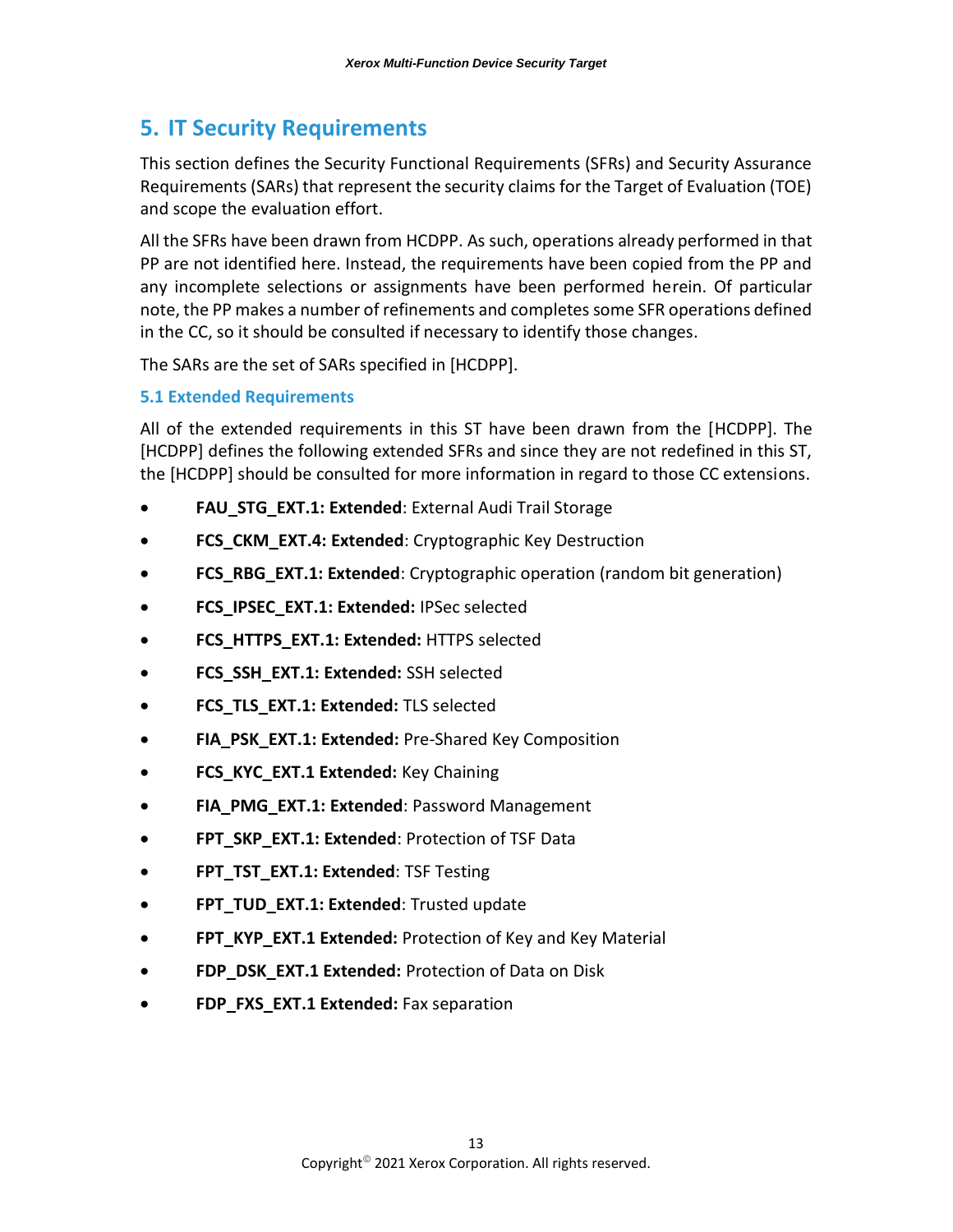#### <span id="page-18-0"></span>**5.2 Security Functional Requirements**

#### <span id="page-18-1"></span>**5.2.1 FAU\_GEN.1 Audit Data Generation**

**FAU\_GEN.1.1** The TSF shall be able to generate an audit record of the following auditable events:

- a) Start-up and shutdown of the audit functions;
- b) All auditable events for the **not specified** level of audit; and
- c) **All auditable events specified in Table 1 [Table 9](#page-18-4)**, [*Failure of HTTPS session establishment, Failure of SSH session establishment, Failure of TLS session establishment, Failure to establish an IPSec SA].*

**FAU\_GEN.1.2** The TSF shall record within each audit record at least the following information:

- a) Date and time of the event, type of event, subject identity (if applicable), and the outcome (success or failure) of the event; and
- *b)* For each audit event type, based on the auditable event definitions of the functional components included in the PP/ST, additional information specified in Table 1 **[Table 9,](#page-18-4)** [*no other relevant information].*

<span id="page-18-4"></span>

| <b>Auditable Events</b>                                       | <b>Relevant SFR</b>                             | <b>Additional</b><br><b>Information</b> |
|---------------------------------------------------------------|-------------------------------------------------|-----------------------------------------|
| Job completion                                                | FDP ACF.1                                       | Type of job                             |
| Unsuccessful User authentication                              | FIA UAU.1                                       | None                                    |
| Unsuccessful User identification                              | FIA UID.1                                       | None                                    |
| Use of management functions                                   | FMT SMF.1                                       | None                                    |
| Modification to the group of Users that are<br>part of a role | FMT SMR.1                                       | None                                    |
| Changes to the time                                           | FPT STM.1                                       | None                                    |
| Failure to establish session                                  | FTP TRP.1 $(a)$ ,<br>FTP ITC.1,<br>FTP TRP.1(b) | Reason for failure                      |

#### **Table 9: Auditable Events**

#### <span id="page-18-2"></span>**5.2.2 FAU\_GEN.2 User Identity Association**

**FAU GEN.2.1** For audit events resulting from actions of identified users, the TSF shall be able to associate each auditable event with the identity of the user that caused the event.

#### <span id="page-18-3"></span>**5.2.3 FAU\_STG.1 Protected audit trail storage**

**FAU\_STG.1.1** The TSF shall protect the stored audit records in the audit trail from unauthorised deletion.

**FAU STG.1.2** The TSF shall be able to prevent unauthorised modifications to the stored audit records in the audit trail.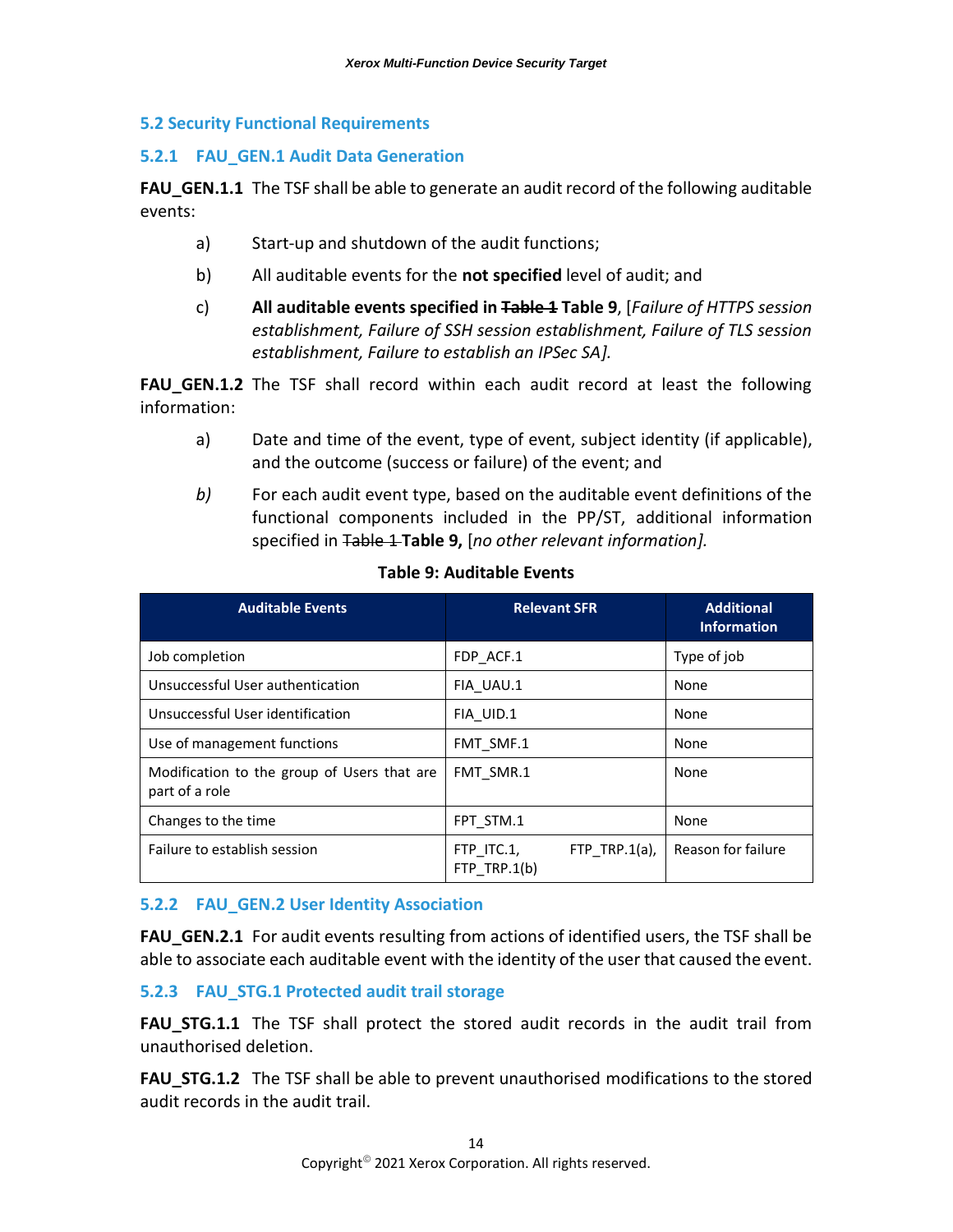*Application Note: FAU\_STG.1 applies to local audit storage on the MFD.*

#### <span id="page-19-0"></span>**5.2.4 FAU\_STG.4 Prevention of audit data loss**

**FAU\_STG.4.1 Refinement:** The TSF shall [*overwrite the oldest stored audit records*] and [*generate an email warning at 90% full*] if the audit trail is full.

*Application Note: FAU\_STG.4 applies to local audit storage on the MFD.*

<span id="page-19-1"></span>**5.2.5 FAU\_STG\_EXT.1 Extended: External Audit Trail Storage**

**FAU STG EXT.1.1** The TSF shall be able to transmit the generated audit data to an External IT Entity using a trusted channel according to FTP ITC.1.

<span id="page-19-2"></span>**5.2.6 FCS\_CKM.1(a) Cryptographic Key Generation (for asymmetric keys)**

**FCS\_CKM.1.1(a) Refinement:** The TSF shall generate **asymmetric** cryptographic keys **used for key establishment** in accordance **with [**

*NIST Special Publication 800-56A, "Recommendation for Pair-Wise Key Establishment Schemes Using Discrete Logarithm Cryptography" for finite fieldbased key establishment schemes;*

*NIST Special Publication 800-56A, "Recommendation for Pair-Wise Key Establishment Schemes Using Discrete Logarithm Cryptography" for elliptic curvebased key establishment schemes and implementing "NIST curves" P256, P-384 and [P-521] (as defined in FIPS PUB 186-4, "Digital Signature Standard");* 

*NIST Special Publication 800-56B, "Recommendation for Pair-Wise Key Establishment Schemes Using Integer Factorization Cryptography" for RSA-based key establishment schemes* **]** 

and specified cryptographic key sizes equivalent to, or greater than, a symmetric key strength of 112 bits.

<span id="page-19-3"></span>**5.2.7 FCS\_CKM.1(b) Cryptographic key generation (Symmetric Keys)**

FCS CKM.1.1(b) Refinement: The TSF shall generate symmetric cryptographic keys using a Random Bit Generator as specified in FCS RBG EXT.1 and specified cryptographic key sizes [*128 bit, 256 bit*] that meet the following: No Standard.

<span id="page-19-4"></span>**5.2.8 FCS\_CKM.4 Cryptographic key destruction**

**FCS CKM.4.1(a)** The TSF shall destroy cryptographic keys in accordance with a specified cryptographic key destruction method

**[***For volatile memory, the destruction shall be executed by a* **[***removal of power to the memory***].**

*For non-volatile memory the destruction shall be executed by a* **[single] overwrite consisting of [***[0x35 or 0x97]***]**

that meets the following: *No Standard.*

*Application Note: This SFR is altered by TD0261.*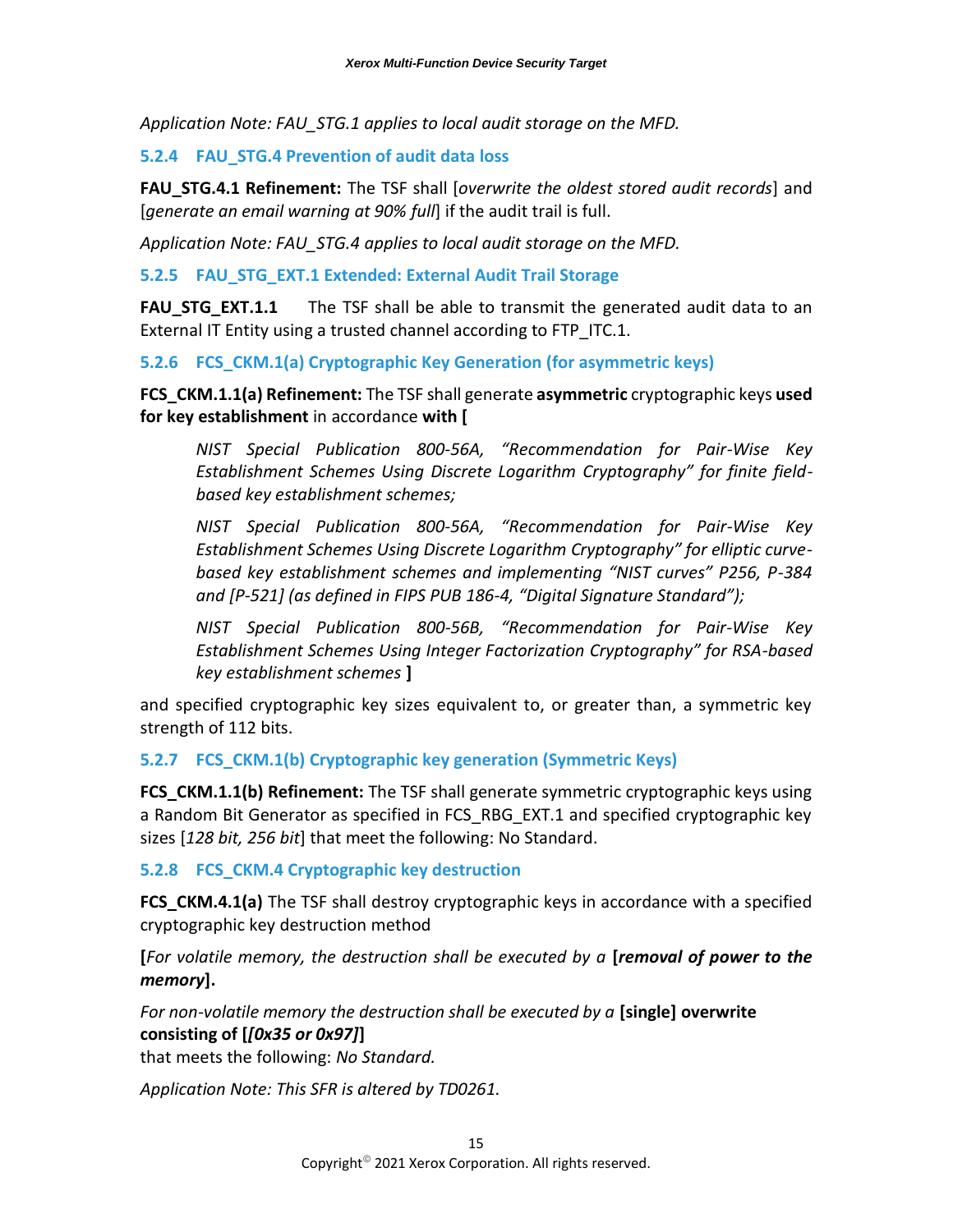#### <span id="page-20-0"></span>**5.2.9 FCS\_CKM\_EXT.4 Extended: Cryptographic Key Material Destruction**

**FCS CKM EXT.4.1** The TSF shall destroy all plaintext secret and private cryptographic keys and cryptographic critical security parameters when no longer needed.

#### <span id="page-20-1"></span>**5.2.10 FCS\_COP.1(a) Cryptographic Operation (Symmetric encryption/decryption)**

**FCS COP.1.1(a)** Refinement: The TSF shall perform encryption and decryption in accordance with a specified cryptographic algorithm AES operating in [*CBC mode, GCM Mode*] and cryptographic key sizes 128-bits and 256-bits that meets the following:

- **FIPS PUB 197, "Advanced Encryption Standard (AES)"**
- [*NIST SP 800-38A, , NIST SP 800-38D*]

<span id="page-20-2"></span>**5.2.11 FCS\_COP.1(b) Cryptographic Operation (for signature generation/verification)**

**FCS\_COP.1.1(b) Refinement:** The TSF shall perform **cryptographic signature** services in accordance with a **[***RSA Digital Signature Algorithm (rDSA) with key sizes (modulus) of [2048 bits]***;** *Elliptic Curve Digital Signature Algorithm (ECDSA) with key sizes of [256 bits]***]** that meets the following [

- *Case: RSA Digital Signature Algorithm FIPS PUB 186-4, "Digital Signature Standard"*
- *Case: Elliptic Curve Digital Signature Algorithm FIPS PUB 186-4, "Digital Signature Standard"*

*The TSF shall implement "NIST curves" P-256, P384 and [P521] (as defined in FIPS PUB 186-4, "Digital Signature Standard").]*]*.*

#### <span id="page-20-3"></span>**5.2.12 FCS\_COP.1(c) Cryptographic operation (Hash Algorithm)**

**FCS COP.1.1(c) Refinement:** The TSF shall perform cryptographic hashing services in accordance with [*SHA-256, SHA-384, SHA-512*] that meet the following: [**ISO/IEC 10118-3:2004].**

#### <span id="page-20-4"></span>**5.2.13 FCS\_COP.1(d) Cryptographic operation (AES Data Encryption/Decryption)**

**FCS COP.1.1(d)** The TSF shall perform data encryption and decryption in accordance with a specified cryptographic algorithm AES used in [*CBC*] mode and cryptographic key sizes [*256 bits*] that meet the following: AES as specified in ISO/IEC 18033-3, [*CBC as specified in ISO/IEC 10116*].

*Application Note: This SFR is for the FDP\_DSK\_EXT.1 requirement.*

#### <span id="page-20-5"></span>**5.2.14 FCS\_COP.1(g) Cryptographic Operation (for keyed-hash message authentication)**

**FCS\_COP.1.1(g) Refinement:** The TSF shall perform **keyed-hash message authentication** in accordance with a specified cryptographic algorithm **HMAC-[***SHA-256, SHA-384, SHA-512*], key size [*256, 384, 512 bits*], and message digest sizes **[***256, 384, 512***]** bits that meet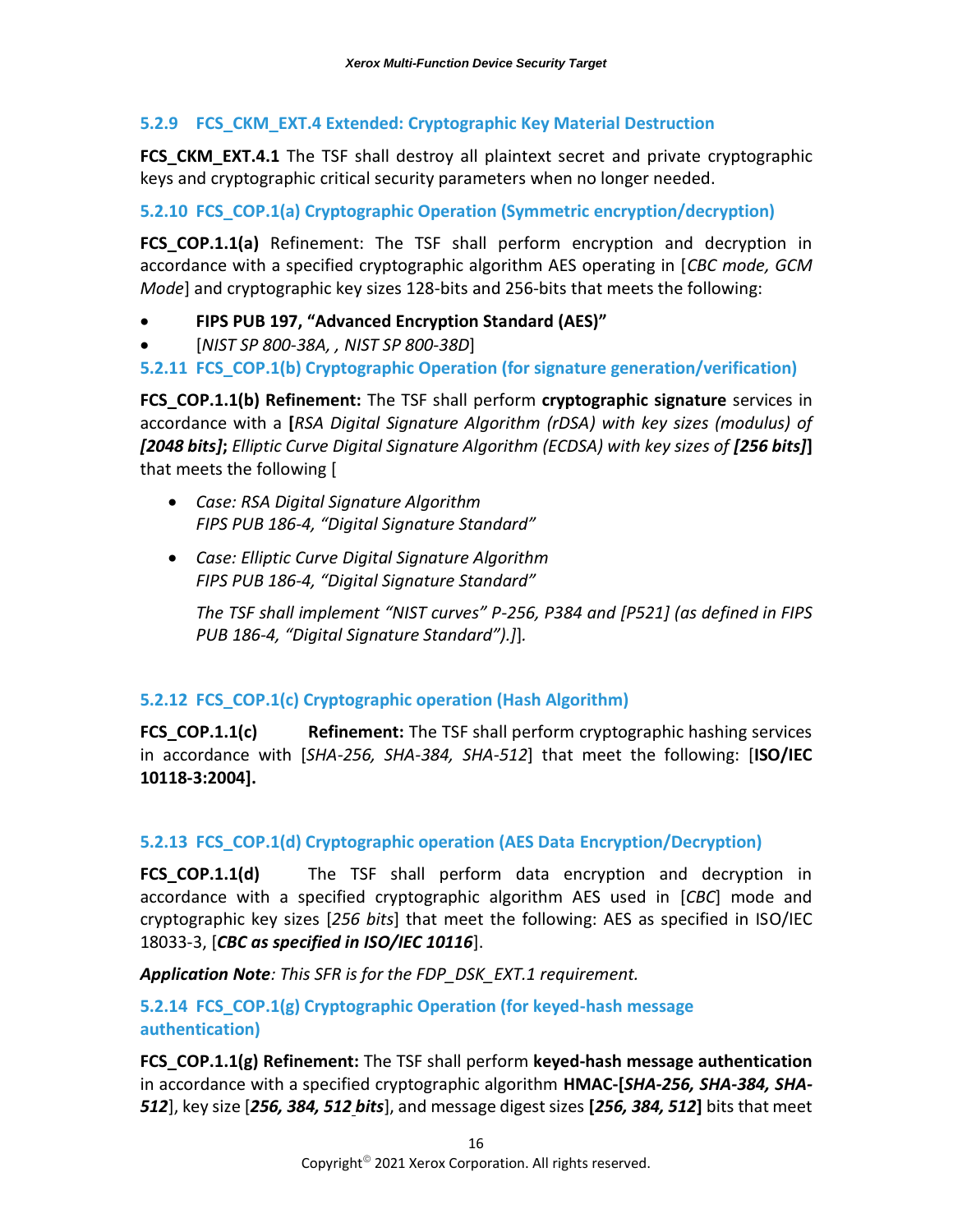the following: **FIPS PUB 198-1, "The Keyed-Hash Message Authentication Code, and FIPS PUB 180-3, "Secure Hash Standard."**

*Application Note: This SFR is for the FCS\_IPSEC\_EXT.1.4 requirement.*

#### <span id="page-21-0"></span>**5.2.15 FCS\_RBG\_EXT.1 Extended: Cryptographic Operation (Random Bit Generation)**

**FCS\_RBG\_EXT.1.1:**The TSF shall perform all deterministic random bit generation services in accordance with [*NIST SP 800-90A*] using [*CTR\_DRBG (AES)*].

**FCS RBG EXT.1.2:** The deterministic RBG shall be seeded by at least one entropy source that accumulates entropy from *[[1] hardware-based noise source(s)]* with a minimum of [*256 bits*] of entropy at least equal to the greatest security strength, according to ISO/IEC 18031:2011 Table C.1 "Security Strength Table for Hash Functions", of the keys and hashes that it will generate.

#### <span id="page-21-1"></span>**5.2.16 FCS\_IPSEC\_EXT.1 Extended: IPsec selected**

**FCS\_IPSEC\_EXT.1.1** The TSF shall implement the IPsec architecture as specified in RFC 4301.

FCS IPSEC EXT.1.2 The TSF shall implement [*tunnel mode, transport mode*].

**FCS\_IPSEC\_EXT.1.3** The TSF shall have a nominal, final entry in the SPD that matches anything that is otherwise unmatched, and discards it.

**FCS IPSEC EXT.1.4** The TSF shall implement the IPsec protocol ESP as defined by RFC 4303 using *[the cryptographic algorithms AES-CBC-128 (as specified by RFC 3602) together with a Secure Hash Algorithm (SHA)-based HMAC, AES-CBC-256 (as specified by RFC 3602) together with a Secure Hash Algorithm (SHA)-based HMAC].*

**FCS\_IPSEC\_EXT.1.5** The TSF shall implement the protocol: [*IKEv1, using Main Mode for Phase 1 exchanges, as defined in RFCs 2407, 2408, 2409, RFC 4109, [no other RFCs for extended sequence numbers], and [*RFC 4868 for hash functions *]*].

**FCS IPSEC EXT.1.6** The TSF shall ensure the encrypted payload in the [*IKEv1*] protocol uses the cryptographic algorithms AES-CBC-128, AES-CBC-256 as specified in RFC 3602 and [*no other algorithm*].

**FCS IPSEC EXT.1.7** The TSF shall ensure that IKEv1 Phase 1 exchanges use only main mode.

**FCS\_IPSEC\_EXT.1.8** The TSF shall ensure that: [*IKEv1 SA lifetimes can be established based on [length of time, where the time values can be limited to: 24 hours for Phase 1 SAs and 8 hours for Phase 2 SAs]*].

**FCS\_IPSEC\_EXT.1.9** The TSF shall ensure that all IKE protocols implement DH Groups 14 (2048-bit MODP), and [*19 (256-bit Random ECP), 20 (384-bit Random ECP, 5 (1536-bit MODP))*].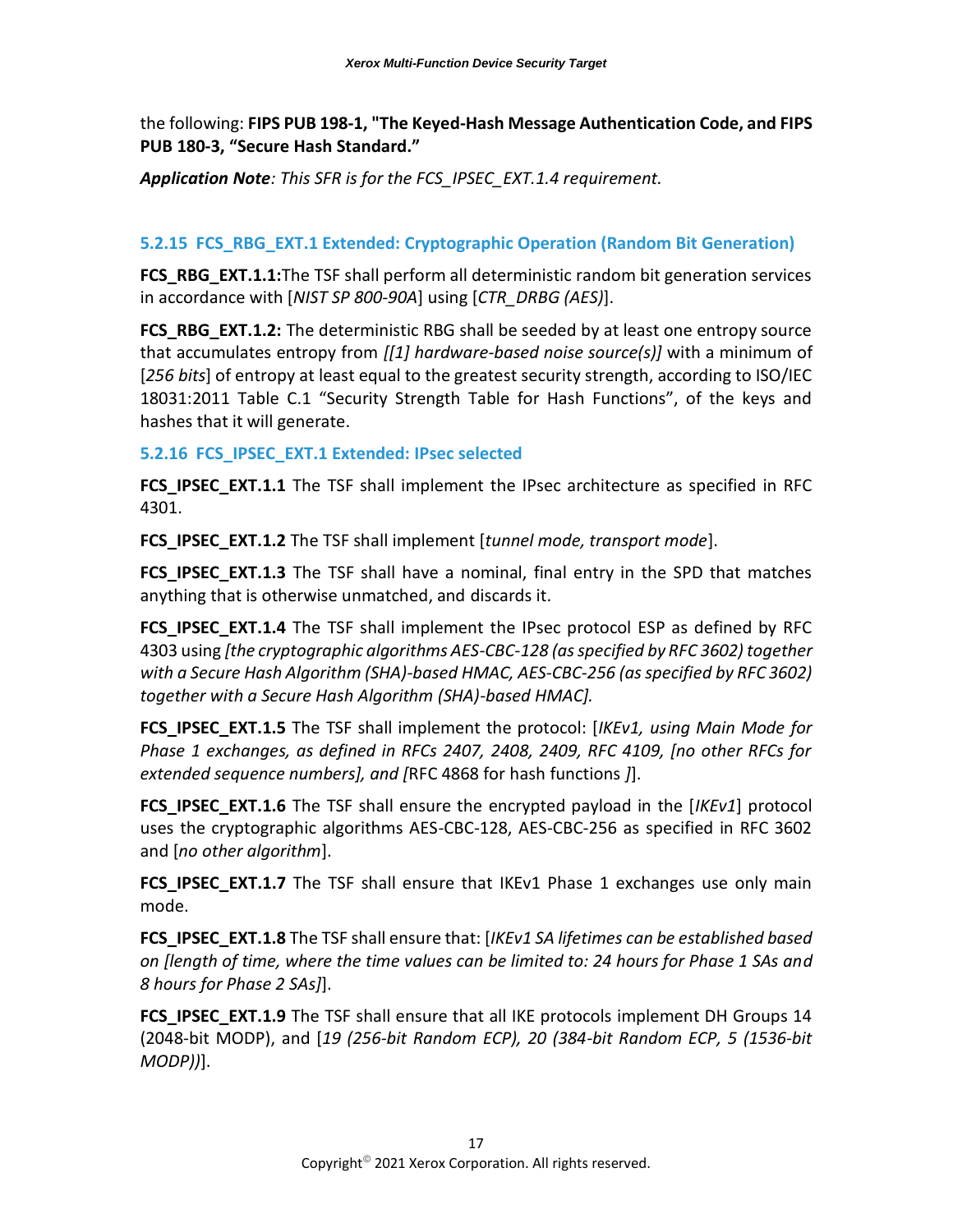**FCS IPSEC EXT.1.10** The TSF shall ensure that all IKE protocols perform Peer Authentication using the [*RSA*] algorithm and Pre-shared Keys.

*Application Note: This SFR is altered by TD0157.*

<span id="page-22-0"></span>**5.2.17 FCS\_HTTPS\_EXT.1 Extended: HTTPS selected**

**FCS HTTPS EXT.1.1** The TSF shall implement the HTTPS protocol that complies with RFC 2818.

**FCS HTTPS EXT.1.2** The TSF shall implement HTTPS using TLS as specified in FCS TLS EXT.1.

*Application Note: HTTPS is used by FTP\_TRP.1(a) and FTP\_TRP.1(b) for print transmitted to and from the TOE and for administrator management of the TOE.*

<span id="page-22-1"></span>**5.2.18 FCS\_KYC\_EXT.1 Extended: Key Chaining**

**FCS\_KYC\_EXT.1.1** The TSF shall maintain a key chain of: [*one, using a submask as the BEV*] while maintaining an effective strength of [*256 bits*].

#### <span id="page-22-2"></span>**5.2.19 FCS\_TLS\_EXT.1 Extended: TLS selected**

**FCS\_TLS\_EXT.1.1** The TSF shall implement one or more of the following protocols [*TLS 1.2 (RFC 5246)*] supporting the following ciphersuites: [

- *TLS\_RSA\_WITH\_AES\_128\_CBC\_SHA256*
- *TLS\_RSA\_WITH\_AES\_256\_CBC\_SHA256*
- *TLS\_DHE\_RSA\_WITH\_AES\_128\_CBC\_SHA256*
- *TLS\_DHE\_RSA\_WITH\_AES\_256\_CBC\_SHA256*
- *TLS\_ECDHE\_RSA\_WITH\_AES\_128\_CBC\_SHA256*
- *TLS\_ECDHE\_RSA\_WITH\_AES\_256\_CBC\_SHA384*
- *TLS\_ECDHE\_RSA\_WITH\_AES\_128\_GCM\_SHA256*
- *TLS\_ECDHE\_RSA\_WITH\_AES\_256\_GCM\_SHA384*
- *TLS\_ECDHE\_ECDSA\_WITH\_AES\_128\_GCM\_SHA256*
- *TLS\_ECDHE\_ECDSA\_WITH\_AES\_256\_GCM\_SHA384*
- *TLS\_ECDHE\_ECDSA\_WITH\_AES\_128\_CBC\_SHA256*
- *TLS\_ECDHE\_ECDSA\_WITH\_AES\_256\_CBC\_SHA384].*

*Application Note: This SFR is altered by TD0474.*

#### <span id="page-22-3"></span>**5.2.20 FCS\_SSH\_EXT.1 Extended: SSH selected**

**FCS SSH EXT.1.1** The TSF shall implement the SSH protocol that complies with RFCs 4251, 4252, 4253, 4254, and [*6668*].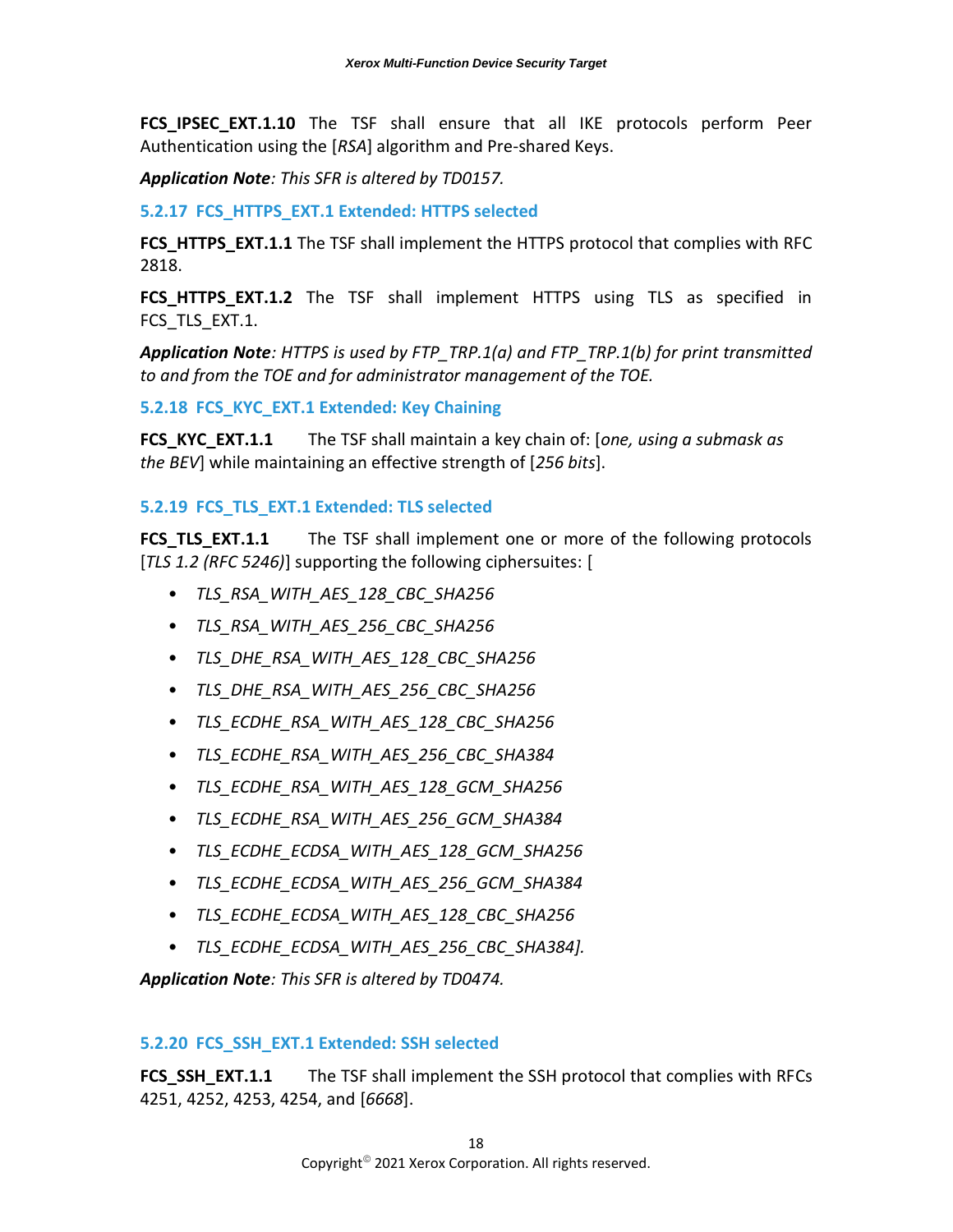**FCS\_SSH\_EXT.1.2** The TSF shall ensure that the SSH protocol implementation supports the following authentication methods as described in RFC 4252: public keybased, password-based.

**FCS\_SSH\_EXT.1.3** The TSF shall ensure that, as described in RFC 4253, packets greater than *[40,000]* bytes in an SSH transport connection are dropped.

**FCS\_SSH\_EXT.1.4** The TSF shall ensure that the SSH transport implementation uses the following encryption algorithms: AES-CBC-128, AES-CBC-256, [*no other algorithms*].

**FCS SSH EXT.1.5** The TSF shall ensure that the SSH transport implementation uses [*SSH\_RSA, ecdsa-sha2-nistp256]* and *[ecdsa-sha2-nistp384]* as its public key algorithm(s).

**FCS\_SSH\_EXT.1.6** The TSF shall ensure that data integrity algorithms used in SSH transport connection is [*HMAC-SHA2-256, HMAC-SHA2-512*].

**FCS\_SSH\_EXT.1.7** The TSF shall ensure that [*ecdh-sha2-nistp256*] and [*ecdh-sha2 nistp384, ecdh-sha2-nistp521]* are the only allowed key exchange methods used for the SSH protocol.

*Application Notes:* This SFR is altered by TD0494.

#### <span id="page-23-0"></span>**5.2.21 FDP\_ACC.1 Subset access control**

**FDP\_ACC.1.1 Refinement:** The TSF shall enforce the User Data Access Control SFP on subjects, objects, and operations among subjects and objects specified in Table 2 and Table 3 Table 10 and Table 11.

#### <span id="page-23-1"></span>**5.2.22 FDP\_ACF.1 Security attribute based access control**

**FDP\_ACF.1.1 Refinement:** The TSF shall enforce the User Data Access Control SFP to objects based on the following: subjects, objects, and attributes specified in Table 2 and Table 3 Table 10 and Table 11.

**FDP\_ACF.1.2 Refinement:** The TSF shall enforce the following rules to determine if an operation among controlled subjects and controlled objects is allowed: rules governing access among controlled subjects and controlled objects using controlled operations on controlled objects specified in Table 2 and Table 3 Table 10 and Table 11.

**FDP\_ACF.1.3 Refinement:** The TSF shall explicitly authorise access of subjects to objects based on the following additional rules*: [no additional rules].*

**FDP\_ACF.1.4 Refinement:** The TSF shall explicitly deny access of subjects to objects based on the following additional rules: *[no additional rules].*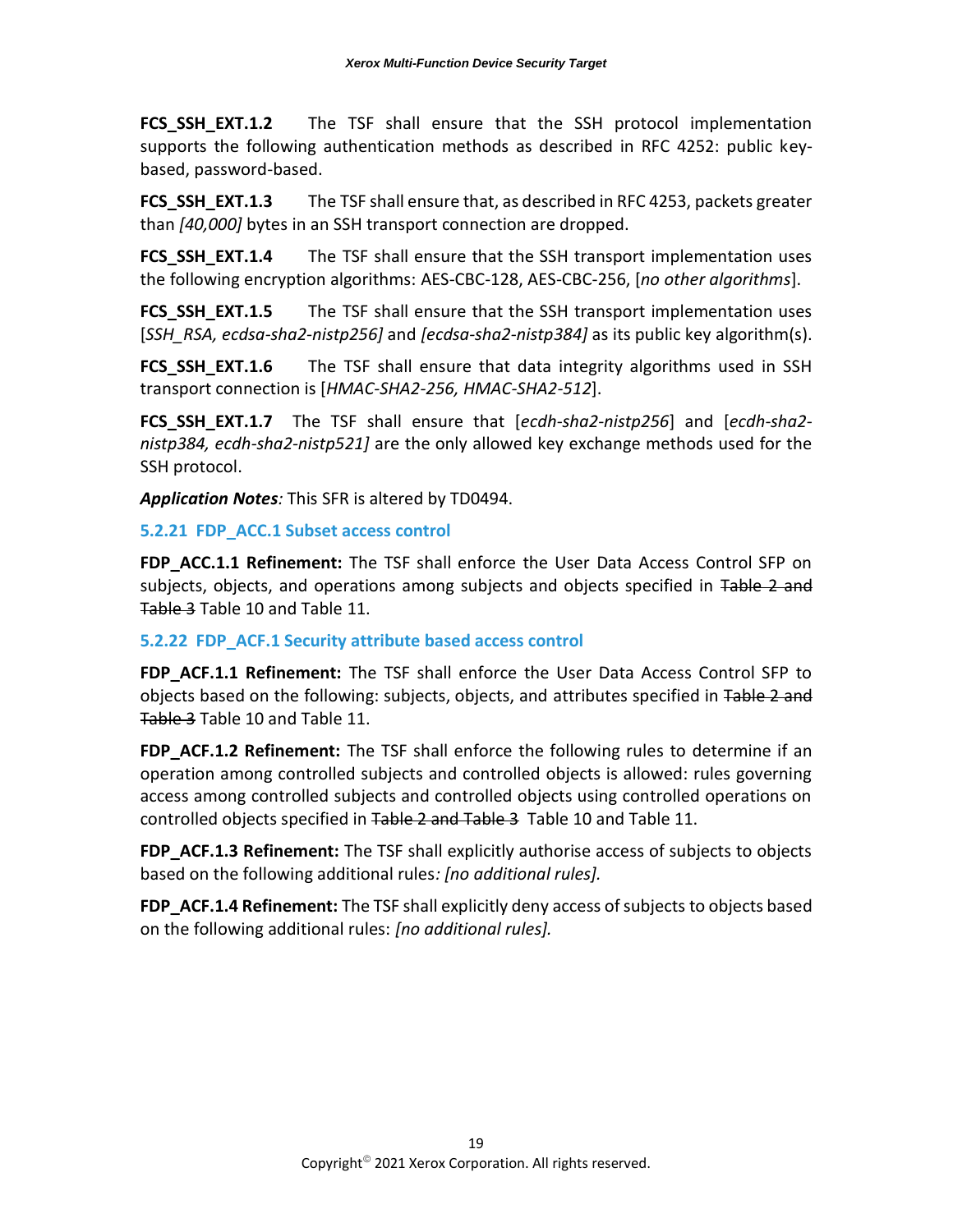<span id="page-24-0"></span>

|                                   |                        | "Create"                                 | "Read"                                   | "Modify"                                | "Delete"                                |
|-----------------------------------|------------------------|------------------------------------------|------------------------------------------|-----------------------------------------|-----------------------------------------|
|                                   | <b>Operation:</b>      | Submit a<br>document to<br>be printed    | <b>Release</b><br>printed<br>output      | <b>Modify</b><br>stored<br>document     | <b>Delete</b><br>stored<br>document     |
|                                   | Job owner              | (note 1)<br>allowed                      | allowed                                  | denied                                  | allowed                                 |
| <b>Print</b>                      | <b>U.ADMIN</b>         | allowed                                  | denied                                   | denied                                  | allowed                                 |
|                                   | <b>U.NORMAL</b>        | allowed                                  | denied                                   | denied                                  | Denied                                  |
|                                   | <b>Unauthenticated</b> | (condition 1)<br>allowed                 | denied                                   | denied                                  | Denied                                  |
|                                   | <b>Operation:</b>      | Submit a<br>document<br>for scanning     | <b>View</b><br>scanned<br>image          | <b>Modify</b><br>stored<br>image        | <b>Delete</b><br>stored<br>image        |
| <b>Scan</b>                       | Job owner              | (note 2)<br>allowed                      | denied                                   | denied                                  | allowed                                 |
| <b>U.ADMIN</b><br><b>U.NORMAL</b> | allowed                | denied                                   | denied                                   | allowed                                 |                                         |
|                                   |                        | allowed                                  | denied                                   | denied                                  | Denied                                  |
|                                   | <b>Unauthenticated</b> | denied                                   | denied                                   | denied                                  | Denied                                  |
| <b>Copy</b>                       | <b>Operation:</b>      | Submit a<br>document<br>for copying      | <b>Release</b><br>printed copy<br>output | <b>Modify</b><br>stored<br><i>image</i> | <b>Delete</b><br>stored<br>image        |
|                                   | Job owner              | (note 2)<br>allowed                      | allowed                                  | denied                                  | denied                                  |
|                                   | <b>U.ADMIN</b>         | allowed                                  | allowed                                  | denied                                  | allowed                                 |
|                                   | <b>U.NORMAL</b>        | allowed                                  | denied                                   | denied                                  | Denied                                  |
|                                   | Unauthenticated        | denied                                   | denied                                   | denied                                  | Denied                                  |
|                                   | <b>Operation:</b>      | Submit a<br>document to<br>send as a fax | View<br>scanned<br><i>image</i>          | <b>Modify</b><br>stored<br>image        | <b>Delete</b><br>stored<br><i>image</i> |
| <b>Fax send</b>                   | Job owner              | (note 2)<br>allowed                      | denied                                   | denied                                  | denied                                  |
|                                   | <b>U.ADMIN</b>         | allowed                                  | denied                                   | denied                                  | allowed                                 |
|                                   | <b>U.NORMAL</b>        | allowed                                  | denied                                   | denied                                  | Denied                                  |
|                                   | Unauthenticated        | denied                                   | denied                                   | denied                                  | Denied                                  |

#### **Table 10: D.USER.DOC Access Control SFP**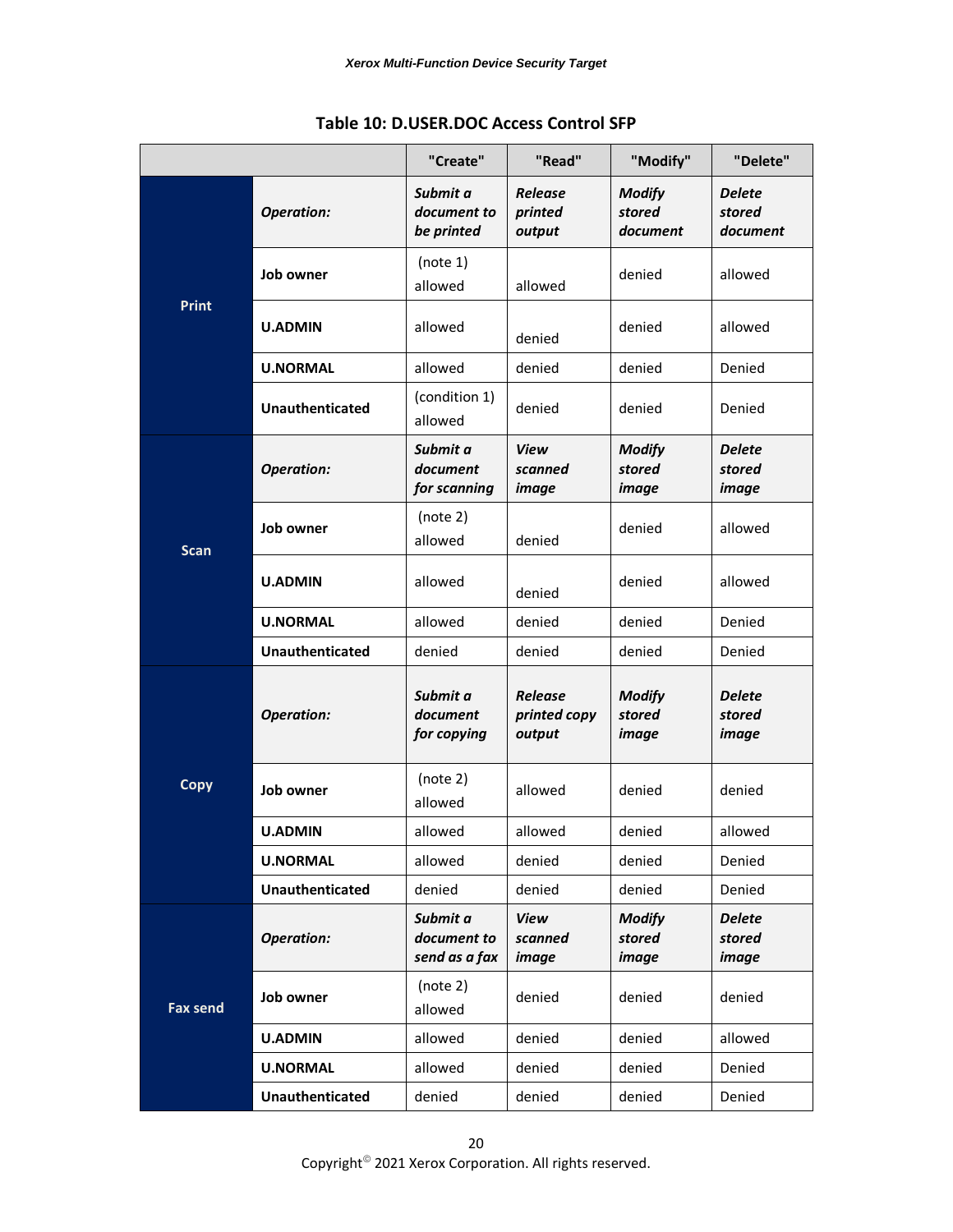|                    |                   | "Create"                         | "Read"                                  | "Modify"                                         | "Delete"                                         |
|--------------------|-------------------|----------------------------------|-----------------------------------------|--------------------------------------------------|--------------------------------------------------|
|                    | <b>Operation:</b> | Receive a<br>fax and<br>store it | <b>Release</b><br>printed fax<br>output | <b>Modify</b><br><i>image of</i><br>received fax | <b>Delete</b><br><i>image of</i><br>received fax |
| <b>Fax receive</b> | <b>Fax owner</b>  | denied                           | denied                                  | denied                                           | denied                                           |
|                    | <b>U.ADMIN</b>    | denied                           | allowed                                 | denied                                           | allowed                                          |
|                    | <b>U.NORMAL</b>   | denied                           | denied                                  | denied                                           | Denied                                           |
|                    | Unauthenticated   | denied                           | denied                                  | denied                                           | Denied                                           |

#### **Table 11: D.USER.JOB Access Control SFP**

<span id="page-25-0"></span>

|                                               |                        | "Create" *                 | "Read"                         | "Modify"                   | "Delete"                   |
|-----------------------------------------------|------------------------|----------------------------|--------------------------------|----------------------------|----------------------------|
|                                               | <b>Operation:</b>      | <b>Create print</b><br>job | <b>View print</b><br>queue/log | <b>Modify</b><br>print job | <b>Cancel print</b><br>job |
| <b>Print</b>                                  | Job owner              | (note 1)<br>allowed        | allowed                        | denied                     | allowed                    |
|                                               | <b>U.ADMIN</b>         | allowed                    | allowed                        | denied                     | allowed                    |
|                                               | <b>U.NORMAL</b>        | allowed                    | allowed                        | denied                     | Denied                     |
|                                               | <b>Unauthenticated</b> | allowed                    | allowed                        | denied                     | Denied                     |
| <b>Operation:</b><br>Job owner<br><b>Scan</b> |                        | Create scan<br>job         | <b>View scan</b><br>status/log | <b>Modify scan</b><br>job  | Cancel scan job            |
|                                               |                        | (note 2)<br>allowed        | allowed                        | denied                     | allowed                    |
|                                               | <b>U.ADMIN</b>         | allowed                    | allowed                        | denied                     | allowed                    |
|                                               | <b>U.NORMAL</b>        | allowed                    | allowed                        | denied                     | Denied                     |
|                                               | Unauthenticated        | denied                     | allowed                        | denied                     | Denied                     |
| <b>Operation:</b>                             |                        | Create copy<br>job         | View copy<br>status/log        | <b>Modify copy</b><br>job  | <b>Cancel copy</b><br>job  |
| Copy                                          | Job owner              | (note 2)<br>allowed        | allowed                        | denied                     | denied                     |
|                                               | <b>U.ADMIN</b>         | allowed                    | allowed                        | denied                     | allowed                    |
|                                               | <b>U.NORMAL</b>        | allowed                    | allowed                        | denied                     | Denied                     |
|                                               | <b>Unauthenticated</b> | denied                     | allowed                        | denied                     | Denied                     |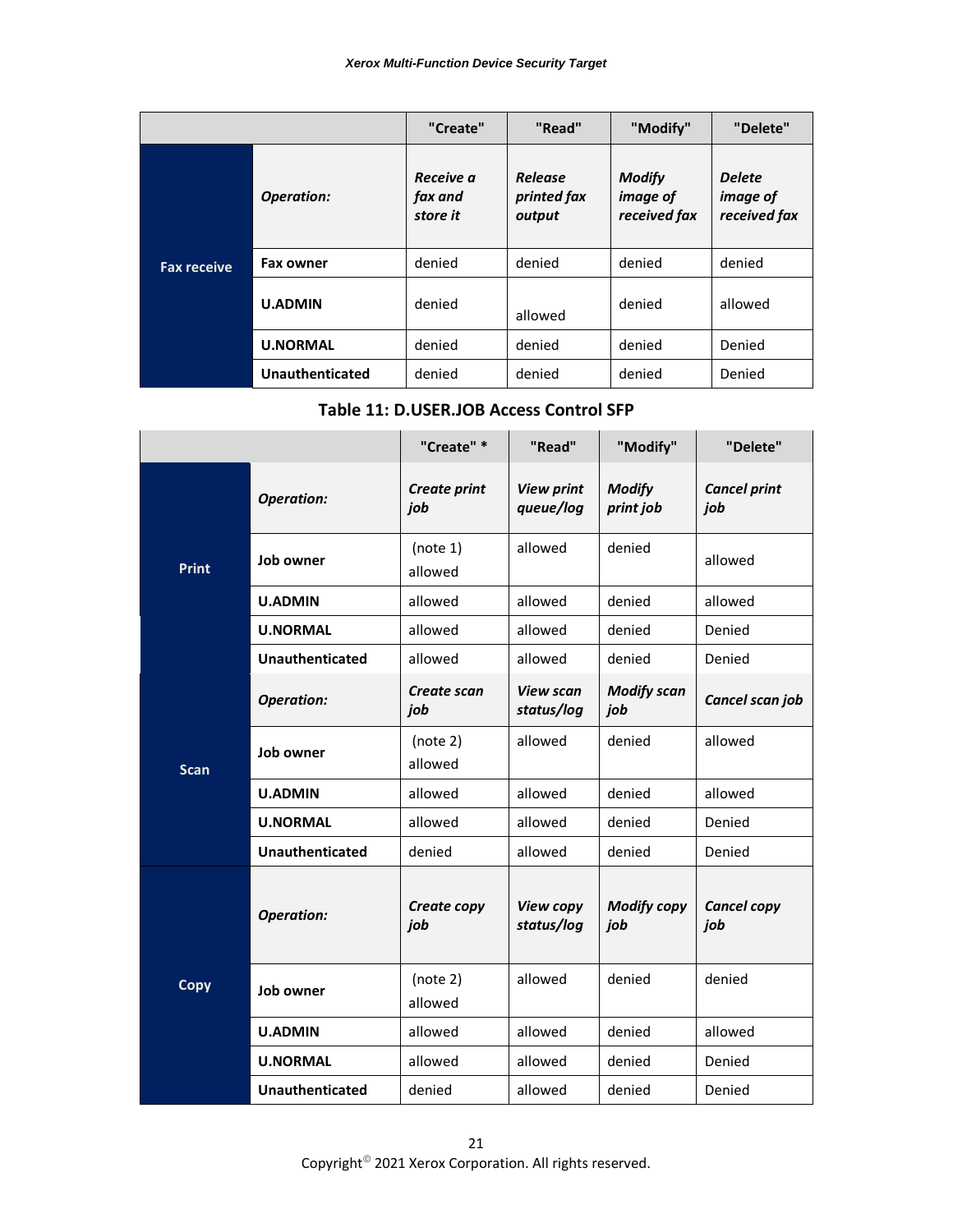|                                           |                        | "Create" *                | "Read"                            | "Modify"                         | "Delete"                         |
|-------------------------------------------|------------------------|---------------------------|-----------------------------------|----------------------------------|----------------------------------|
|                                           | <b>Operation:</b>      | Create fax<br>send job    | View fax<br>job<br>status/log     | <b>Modify fax</b><br>send job    | <b>Cancel fax</b><br>send job    |
| <b>Fax send</b>                           | Job owner              | (note 2)<br>allowed       | allowed                           | denied                           | denied                           |
|                                           | <b>U.ADMIN</b>         | allowed                   | allowed                           | denied                           | allowed                          |
| <b>U.NORMAL</b><br><b>Unauthenticated</b> |                        | allowed                   | allowed                           | denied                           | Denied                           |
|                                           |                        | denied                    | allowed                           | denied                           | Denied                           |
|                                           | <b>Operation:</b>      | Create fax<br>receive job | View fax<br>receive<br>status/log | <b>Modify fax</b><br>receive job | <b>Cancel fax</b><br>receive job |
| <b>Fax receive</b>                        | <b>Fax owner</b>       | denied                    | allowed                           | denied                           | denied                           |
|                                           | <b>U.ADMIN</b>         | denied                    | allowed                           | denied                           | allowed                          |
|                                           | <b>U.NORMAL</b>        | denied                    | allowed                           | denied                           | Denied                           |
|                                           | <b>Unauthenticated</b> | denied                    | allowed                           | denied                           | Denied                           |

#### *Application notes:*

*Condition 1: Jobs submitted by unauthenticated users must contain a credential that the TOE can use to identify the Job Owner.*

*See also the following Notes that are referenced in Table 10 and Table 11:*

*Note 1: Job Owner is identified by a credential or assigned to an authorized User as part of the process of submitting a print or storage Job.*

*Note 2: Job Owner is assigned to an authorized User as part of the process of initiating a scan, copy, fax send, or retrieval Job.*

*Note 3: Job Owner of received faxes is assigned by default or configuration. Minimally, ownership of received faxes is assigned to a specific user or U.ADMIN role.*

*Note 4: PSTN faxes are received from outside of the TOE, they are not initiated by Users of the TOE.*

<span id="page-26-0"></span>**5.2.23 FDP\_DSK\_EXT.1 Extended: Protection of Data on Disk**

**FDP\_DSK\_EXT.1.1** The TSF shall [*perform encryption in accordance with FCS\_COP.1(d)*], such that any Field-Replaceable Nonvolatile Storage Device contains no plaintext User Document Data and no plaintext Confidential TSF Data.

**FDP\_DSK\_EXT.1.2** The TSF shall encrypt all protected data without user intervention.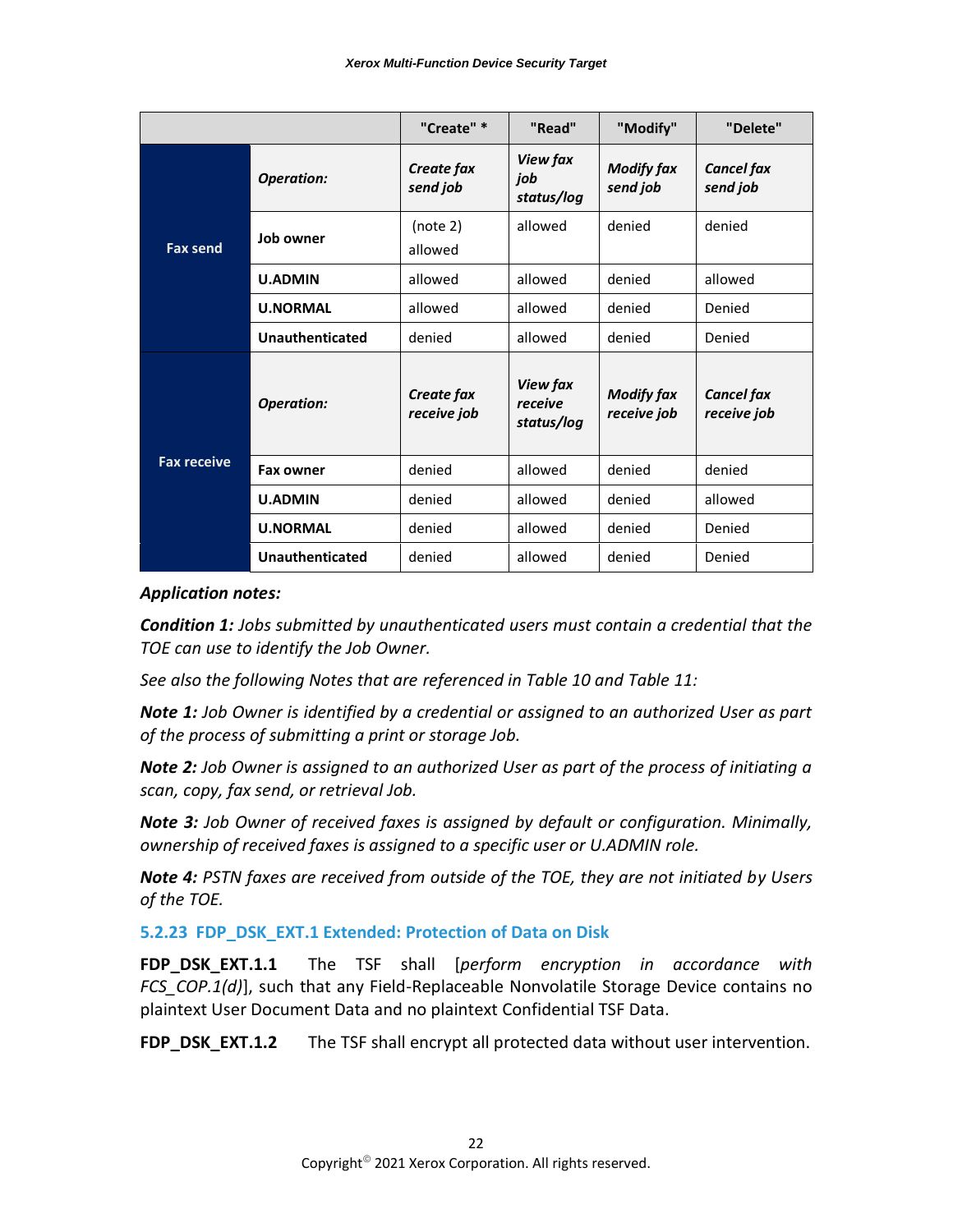#### <span id="page-27-0"></span>**5.2.24 FDP\_FXS\_EXT.1 Extended: Fax separation**

**FDP\_FXS\_EXT.1.1** The TSF shall prohibit communication via the fax interface, except transmitting or receiving User Data using fax protocols.

#### <span id="page-27-1"></span>**5.2.25 FDP\_RIP.1(b) Subset residual information protection**

**FDP\_RIP.1.1(b) Refinement:** The TSF shall ensure that any customer supplied information content of a resource is made unavailable upon the **request of an Administrator to** the following objects: **D.USER, D.TSF**.

#### <span id="page-27-2"></span>**5.2.26 FIA\_AFL.1 Authentication failure handling**

**FIA AFL.1.1** The TSF shall detect when [[5]] unsuccessful authentication attempts occur related to [*when a user attempts to login through the EWS or local UI*].

**FIA\_AFL.1.2** When the defined number of unsuccessful authentication attempts has been [*surpassed*], the TSF shall *[lock the user for 5 minutes].*

#### <span id="page-27-3"></span>**5.2.27 FIA\_ATD.1 User attribute definition**

**FIA\_ATD.1.1** The TSF shall maintain the following list of security attributes belonging to individual users: [*username, password, role*].

#### <span id="page-27-4"></span>**5.2.28 FIA\_PMG\_EXT.1 Extended: Password Management**

**FIA\_PMG\_EXT.1.1** The TSF shall provide the following password management capabilities for User passwords:

- Passwords shall be able to be composed of any combination of upper and lower case letters, numbers, and the following special characters: *["!", "@", "#", "\$", "%", "^", "&", "\*", "(", ")", and other printable ISO 8859-15 set and Unicode/UTF-8 set characters except ">"*];
- Minimum password length shall be settable by an Administrator, and have the capability to require passwords of 15 characters or greater.

#### <span id="page-27-5"></span>**5.2.29 FIA\_UAU.1 Timing of authentication**

**FIA\_UAU.1.1 Refinement:** The TSF shall allow [*job requests to be received via printing protocols]* on behalf of the user to be performed before the user is authenticated.

**FIA UAU.1.2** The TSF shall require each user to be successfully authenticated before allowing any other TSF-mediated actions on behalf of that user.

<span id="page-27-6"></span>**5.2.30 FIA\_UAU.7 Protected authentication feedback**

**FIA\_UAU.7.1** The TSF shall provide only *[asterisks]* to the user while the authentication is in progress.

#### <span id="page-27-7"></span>**5.2.31 FIA\_UID.1 Timing of identification**

**FIA\_UID.1.1 Refinement:** The TSF shall allow [*job requests to be received via printing protocols*] on behalf of the user to be performed before the user is identified.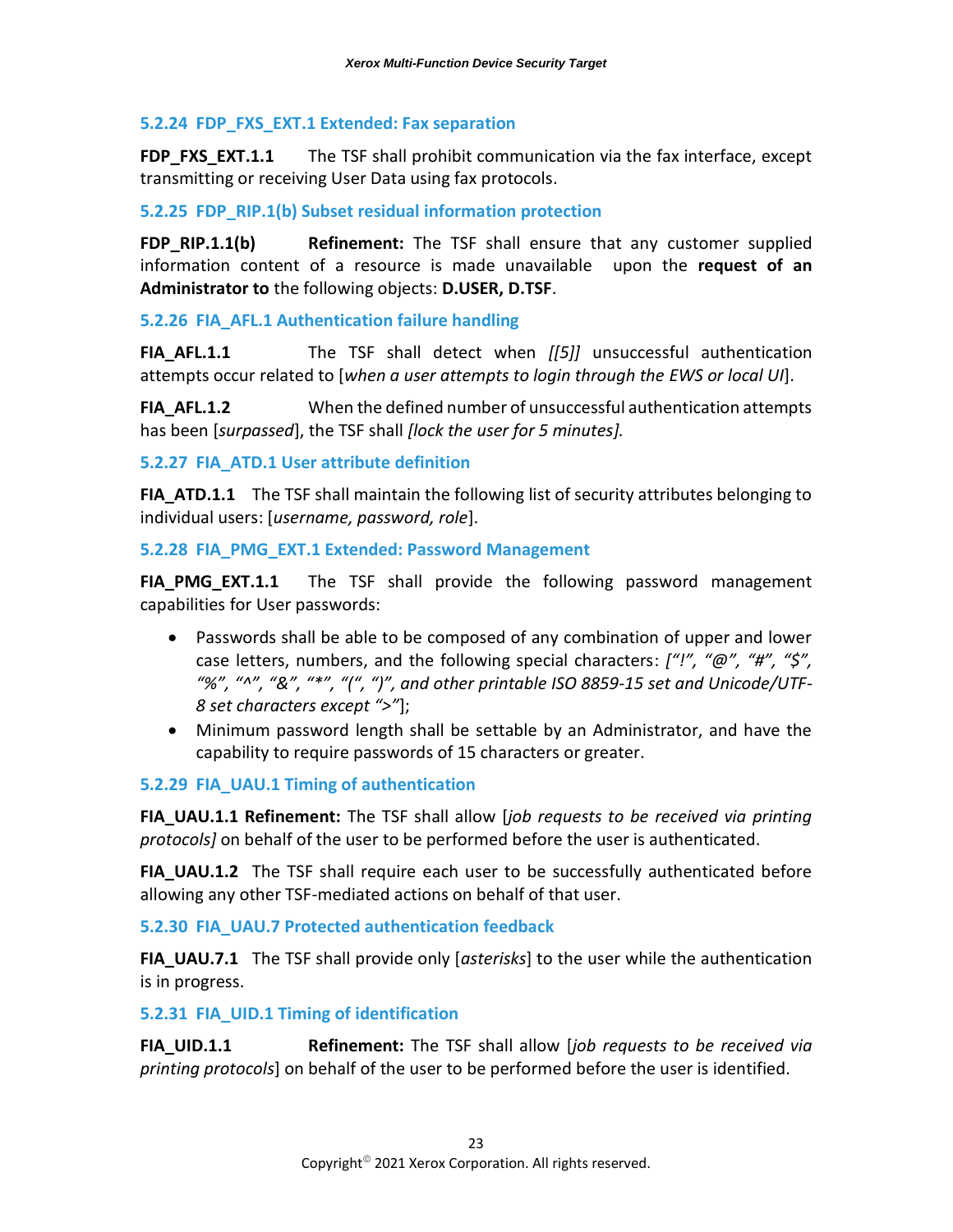**FIA UID.1.2** The TSF shall require each user to be successfully identified before allowing any other TSF-mediated actions on behalf of that user.

#### <span id="page-28-0"></span>**5.2.32 FIA\_USB.1 User-subject binding**

**FIA\_USB.1.1** The TSF shall associate the following user security attributes with subjects acting on the behalf of that user: [*username, roles*].

**FIA USB.1.2** The TSF shall enforce the following rules on the initial association of user security attributes with subjects acting on the behalf of users: [*user's roles is associated with the user at initial authentication to the TOE*].

**FIA USB.1.3** The TSF shall enforce the following rules governing changes to the user security attributes associated with subjects acting on the behalf of users: [*changes to a user role are effective at the next user login*].

<span id="page-28-1"></span>**5.2.33 FIA\_PSK\_EXT.1 Extended: Pre-Shared Key Composition**

**FIA\_PSK\_EXT.1.1** The TSF shall be able to use pre-shared keys for IPsec.

**FIA\_PSK\_EXT.1.2** The TSF shall be able to accept text-based pre-shared keys that are: 22 characters in length and [*lengths from 1 to 32 characters*]; composed of any combination of upper and lower case letters, numbers, and special characters (that include: "!", "@", "#", "\$", "%", "^", "&", "\*", "(", and ")").

**FIA PSK EXT.1.3** The TSF shall condition the text-based pre-shared keys by using [ *SHA-256*] and be able to [*use no other pre-shared keys*].

#### <span id="page-28-2"></span>**5.2.34 FMT\_MOF.1 Management of security functions behavior**

**FMT MOF.1.1 Refinement:** The TSF shall restrict the ability to *[determine the behavior of, disable, enable, modify the behavior of*] the functions [*functions listed in Table 13*] to U.ADMIN.

#### <span id="page-28-3"></span>**5.2.35 FMT\_MSA.1 Management of security attributes**

**FMT MSA.1.1 Refinement:** The TSF shall enforce the User Data Access Control SFP to restrict the ability to [*change\_default, query, modify, delete*] the security attributes [*role and associated access permission*] to [U.ADMIN].

#### <span id="page-28-4"></span>**5.2.36 FMT\_MSA.3 Static attribute initialization**

**FMT\_MSA.3.1 Refinement:** The TSF shall enforce the User Data Access Control SFP to provide [*permissive*] default values for security attributes that are used to enforce the SFP.

**FMT\_MSA.3.2 Refinement:** The TSF shall allow the [*U.ADMIN*] to specify alternative initial values to override the default values when an object or information is created.

#### <span id="page-28-5"></span>**5.2.37 FMT\_MTD.1 Management of TSF data**

**FMT MTD.1.1 Refinement:** The TSF shall restrict the ability to **perform the specified operations on the specified TSF Data to the roles specified in Table 4 Table 12.**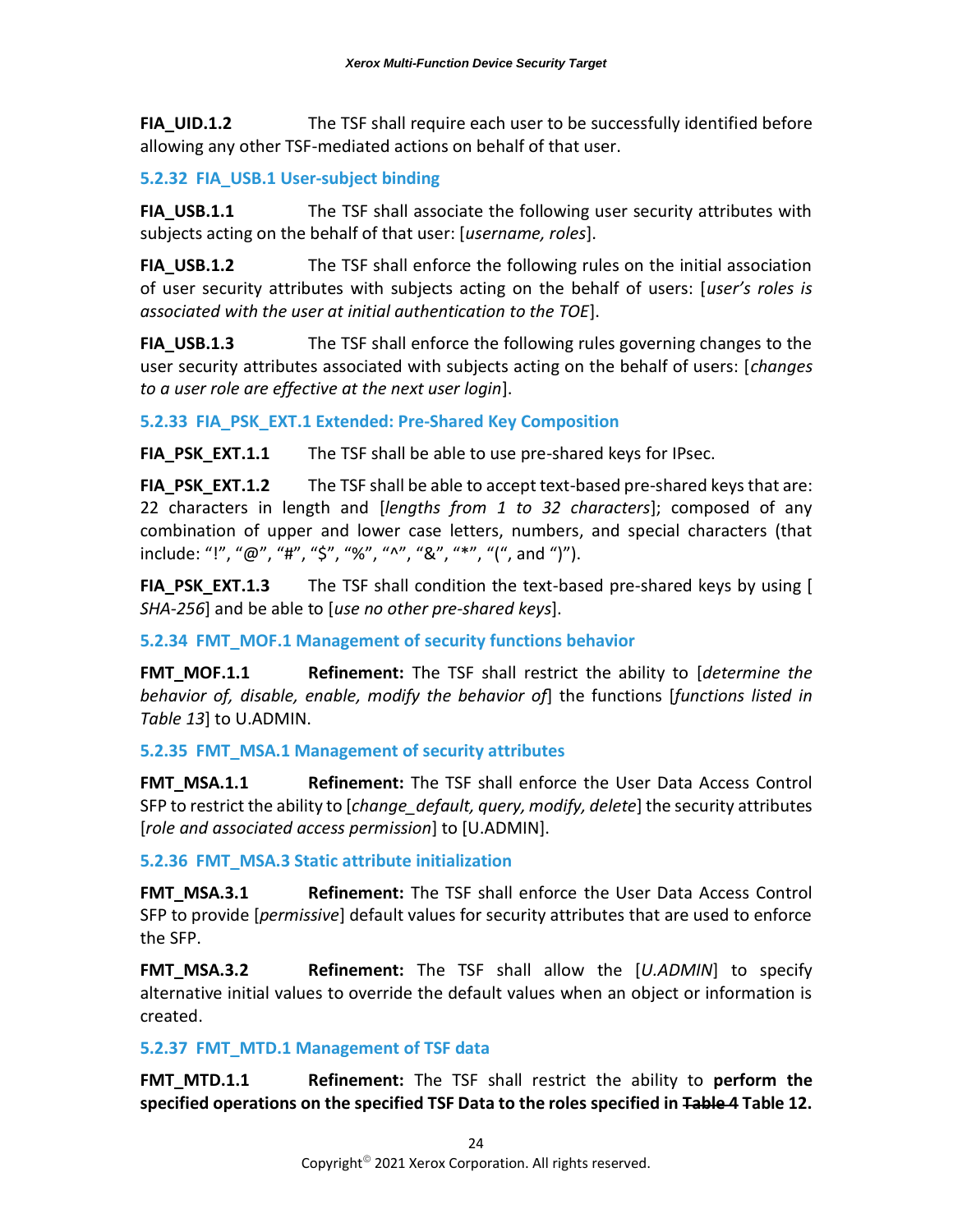#### **Table 12: Management of TSF Data**

<span id="page-29-1"></span>

| <b>Data</b>                                                                                        | <b>Operation</b>          | <b>Authorised Role(s)</b>                   |  |  |
|----------------------------------------------------------------------------------------------------|---------------------------|---------------------------------------------|--|--|
| TSF Data owned by U.NORMAL or associated with documents or jobs owned by U.NORMAL.                 |                           |                                             |  |  |
| for<br>Login<br>password<br>authenticated user                                                     | Modify                    | U.NORMAL (Authenticated user)               |  |  |
| Authenticated user roles to copy,<br>print, scan or fax on the TOE via<br>the EWS or the Local UI. | query                     | U.NORMAL (Authenticated user)               |  |  |
| Authenticated user roles to copy,<br>print, scan or fax on the TOE via<br>the EWS or the Local UI. | Modify, Change default    | <b>U.ADMIN</b><br>(System<br>Administrator) |  |  |
|                                                                                                    |                           |                                             |  |  |
| TSF Data not owned by a U.NORMAL                                                                   |                           |                                             |  |  |
| Login<br>password for<br>System<br>Administrator                                                   | Modify                    | <b>U.ADMIN</b><br>(System<br>Administrator) |  |  |
|                                                                                                    |                           |                                             |  |  |
|                                                                                                    |                           |                                             |  |  |
| Software, firmware, and related configuration data                                                 |                           |                                             |  |  |
| Audit Log                                                                                          | Query, modify behavior of | <b>U.ADMIN</b>                              |  |  |
| X.509 Certificate (TLS)                                                                            | Modify, query, delete     | U.ADMIN                                     |  |  |
| IP filter table (rules)                                                                            | Modify, query, delete     | U.ADMIN                                     |  |  |

#### <span id="page-29-0"></span>**5.2.38 FMT\_SMF.1 Specification of Management Functions**

**FMT\_SMF.1.1:** The TSF shall be capable of performing the following management function: [*Management functions listed in Table 13*].

#### **Table 13: Management Functions**

<span id="page-29-2"></span>

| <b>Management Functions</b>                                                                                                                                                                                | <b>Enable</b> | <b>Disable</b> | <b>Determine</b><br><b>Behavior</b> | <b>Modify</b><br><b>Behavior</b> |
|------------------------------------------------------------------------------------------------------------------------------------------------------------------------------------------------------------|---------------|----------------|-------------------------------------|----------------------------------|
| Enable/disable and configure smart card use                                                                                                                                                                | X             | X              | x                                   |                                  |
| Manage receive fax (job) passcodes                                                                                                                                                                         |               |                | x                                   |                                  |
| Configure EWS and LUI session timeout                                                                                                                                                                      | x             | X              | x                                   | x                                |
| Configure users, roles, privileges<br>and<br>passwords                                                                                                                                                     | x             | X              | x                                   | x                                |
| Configure network authentication                                                                                                                                                                           | x             | X              | x                                   |                                  |
| Configure (specify the IP address and/or IP<br>address range, port and port range for<br>remote trusted IT products (presumed)<br>allowed to connect to the TOE via the<br>network interface) IP filtering | X             | X              | x                                   | x                                |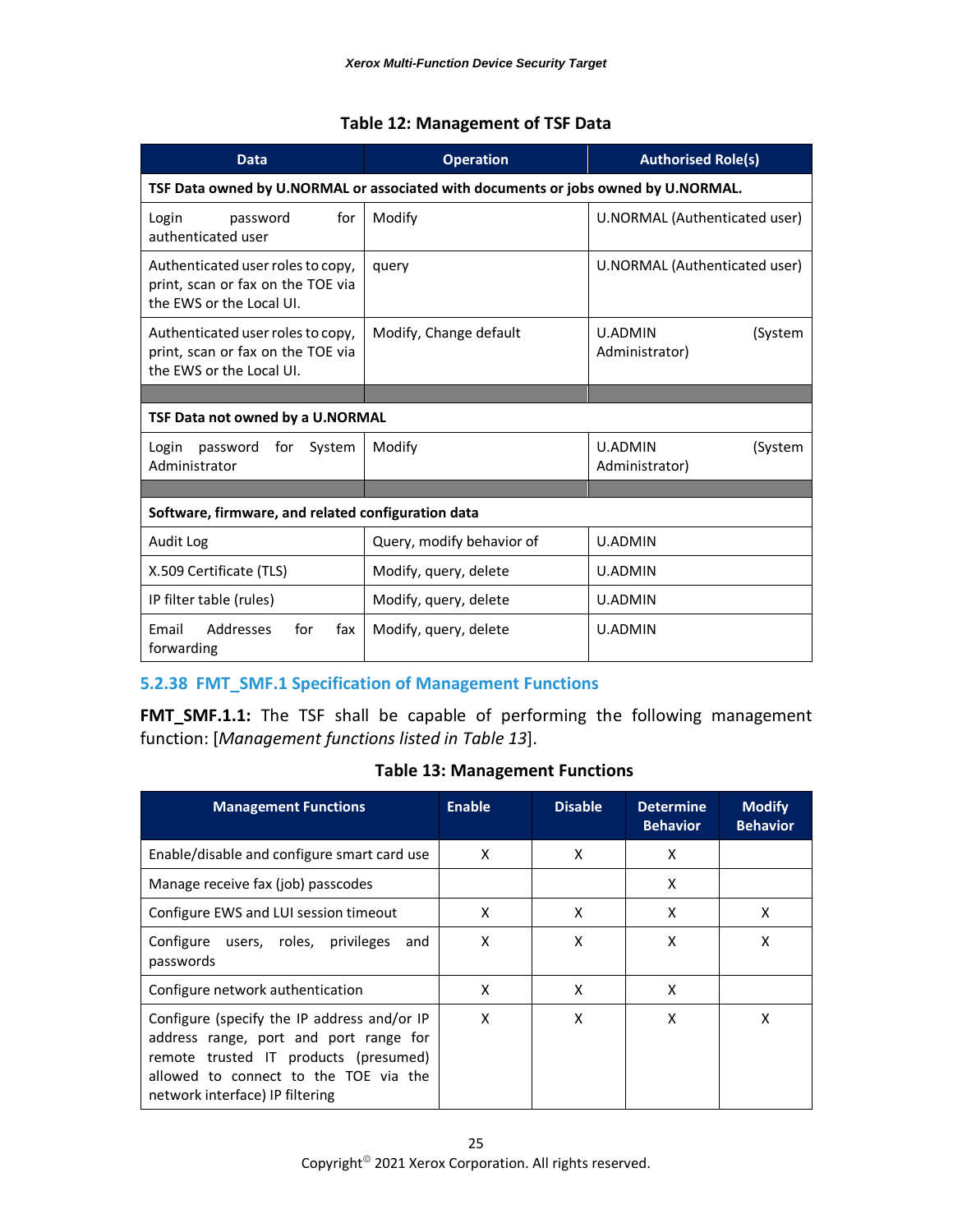| Enable/disable and configure IPsec                           | X | X | X | X |
|--------------------------------------------------------------|---|---|---|---|
| Enable/disable and configure 802.1x                          | X | X | X | X |
| Create/upload/download X.509 certificates                    | X | X | X |   |
| Enable/disable TLS                                           | X | X | X | X |
| Transfer the audit records to a remote<br>trusted IT product | X | X | X |   |
| Configure SFTP                                               | X | X | X | X |
| Enable/disable audit function                                | X | X | X |   |
| Invoke data purge function (Job Data<br>Removal)             | X | X |   |   |
| Enable/disable and configure fax forwarding<br>to email      | X | X | X |   |
| Configure Software/Firmware update                           | X | X |   |   |
| Configure NTP                                                | X | X | X |   |
| Configure STARTTLS                                           | X | X | X |   |

**Application Note:** All management functions in Table 13 are only accessible to system administrators.

<span id="page-30-0"></span>**5.2.39 FMT\_SMR.1 Security roles**

**FMT\_SMR.1.1 Refinement:** The TSF shall maintain the roles **U.ADMIN, U.NORMAL**.

FMT SMR.1.2 The TSF shall be able to associate users with roles.

*Application Note: U.ADMIN role applies to user with System Administrator permissions. U.NORMAL applies to other authenticated users.*

<span id="page-30-1"></span>**5.2.40 FPT\_KYP\_EXT.1 Extended: Protection of Key and Key Material**

**FPT\_KYP\_EXT.1.1 Refinement:** The TSF shall not store plaintext keys that are part of the keychain specified by FCS\_KYC\_EXT.1 in **any Field-Replaceable Nonvolatile Storage Device.**

<span id="page-30-2"></span>**5.2.41 FPT\_SKP\_EXT.1 Extended: Protection of TSF Data**

**FPT\_SKP\_EXT.1.1** The TSF shall prevent reading of all pre-shared keys, symmetric keys, and private keys.

<span id="page-30-3"></span>**5.2.42 FPT\_STM.1 Reliable time stamps**

FPT STM.1.1 The TSF shall be able to provide reliable time stamps.

<span id="page-30-4"></span>**5.2.43 FPT\_TST\_EXT.1 Extended: TSF testing**

**FPT\_TST\_EXT.1.1** The TSF shall run a suite of self-tests during initial start-up (and power on) to demonstrate the correct operation of the TSF.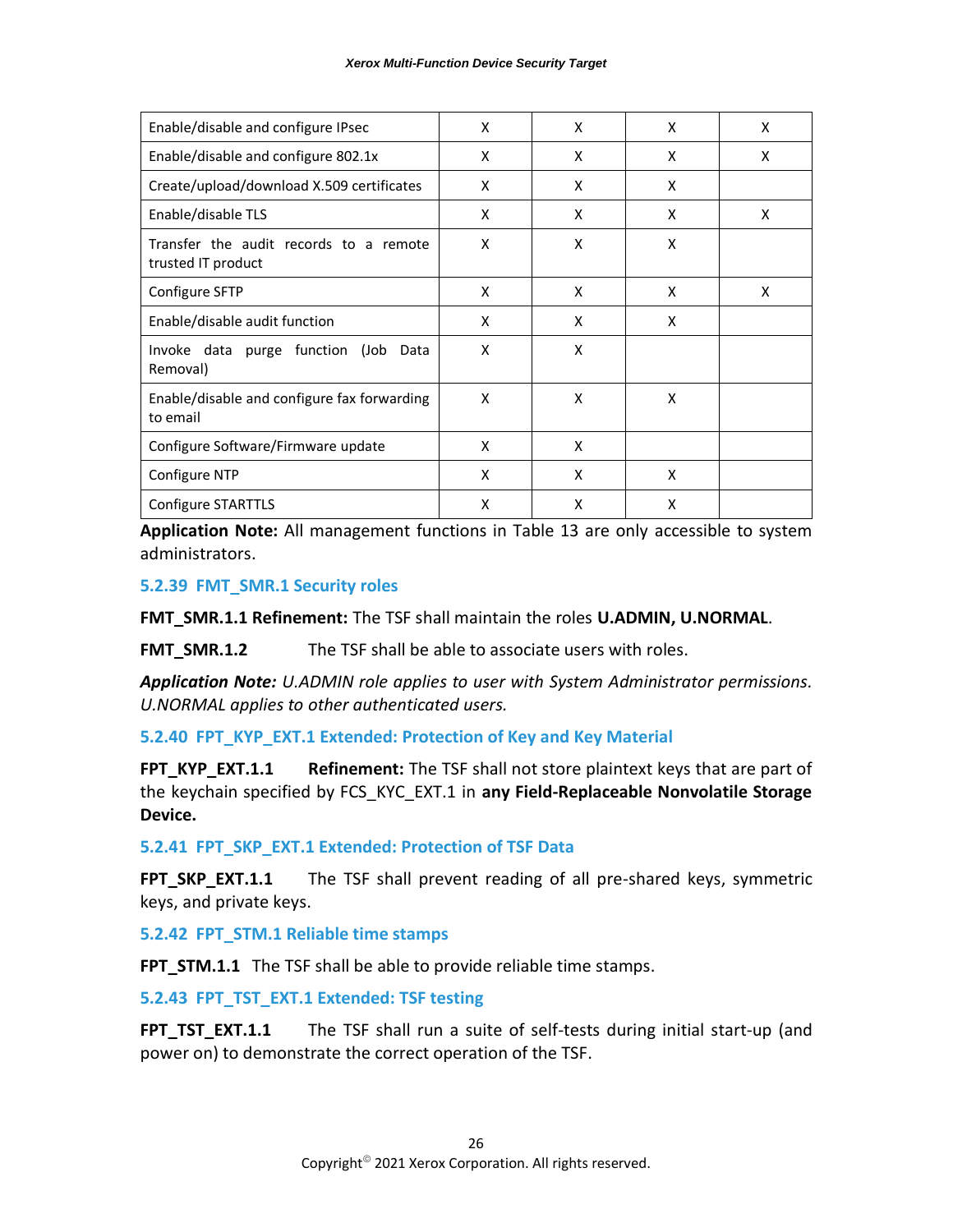#### <span id="page-31-0"></span>**5.2.44 FPT\_TUD\_EXT.1 Extended: Trusted Update**

**FPT TUD EXT.1.1** The TSF shall provide authorized administrators the ability to query the current version of the TOE firmware/software.

**FPT\_TUD\_EXT.1.2** The TSF shall provide authorized administrators the ability to initiate updates to TOE firmware/software.

**FPT TUD EXT.1.3** The TSF shall provide a means to verify firmware/software updates to the TOE using a digital signature mechanism and [*no other functions*] prior to installing those updates.

#### <span id="page-31-1"></span>**5.2.45 FTA\_SSL.3 TSF-initiated termination**

**FTA\_SSL.3.1** The TSF shall terminate an interactive session after a *[time interval of user inactivity as follows:*

- *the Local UI will terminate any session that has been inactive for 1 minute;*
- *the EWS will terminate any session that has been inactive for 60 minutes].*

#### <span id="page-31-2"></span>**5.2.46 FTP\_ITC.1 Inter-TSF trusted channel**

**FTP\_ITC.1.1 Refinement:** The TSF shall use **[***SSH, TLS, IPsec]* to provide a trusted communication channel between itself and **authorized IT entities supporting the following capabilities:** *[authentication server, [audit server, file server]]* that is logically distinct from other communication channels and provides assured identification of its end points and protection of the channel data **from disclosure and detection of modification of the channel data.**

**FTP\_ITC.1.2 Refinement:** The TSF shall permit **the TSF, or the authorized IT entities,** to initiate communication via the trusted channel

**FTP ITC.1.3 Refinement:** The TSF shall initiate communication via the trusted channel for [*audit transmission and user authentication service*].

#### <span id="page-31-3"></span>**5.2.47 FTP\_TRP.1(a) Trusted path (for Administrators)**

**FTP\_TRP.1.1(a) Refinement:** The TSF shall use [*TLS/HTTPS*] to provide **a trusted** communication path between itself and **remote administrators** that is logically distinct from other communication paths and provides assured identification of its end points and protection of the communicated data from **disclosure and detection of modification of the communicated data**.

**FTP\_TRP.1.2(a) Refinement:** The TSF shall permit **remote administrators** to initiate communication via the trusted path

**FTP\_TRP.1.3(a) Refinement:** The TSF shall require the use of the trusted path for **initial administrator authentication and all remote administration actions**.

*Application Note: This is only for the use of remote management functions over the Embedded Web Server.*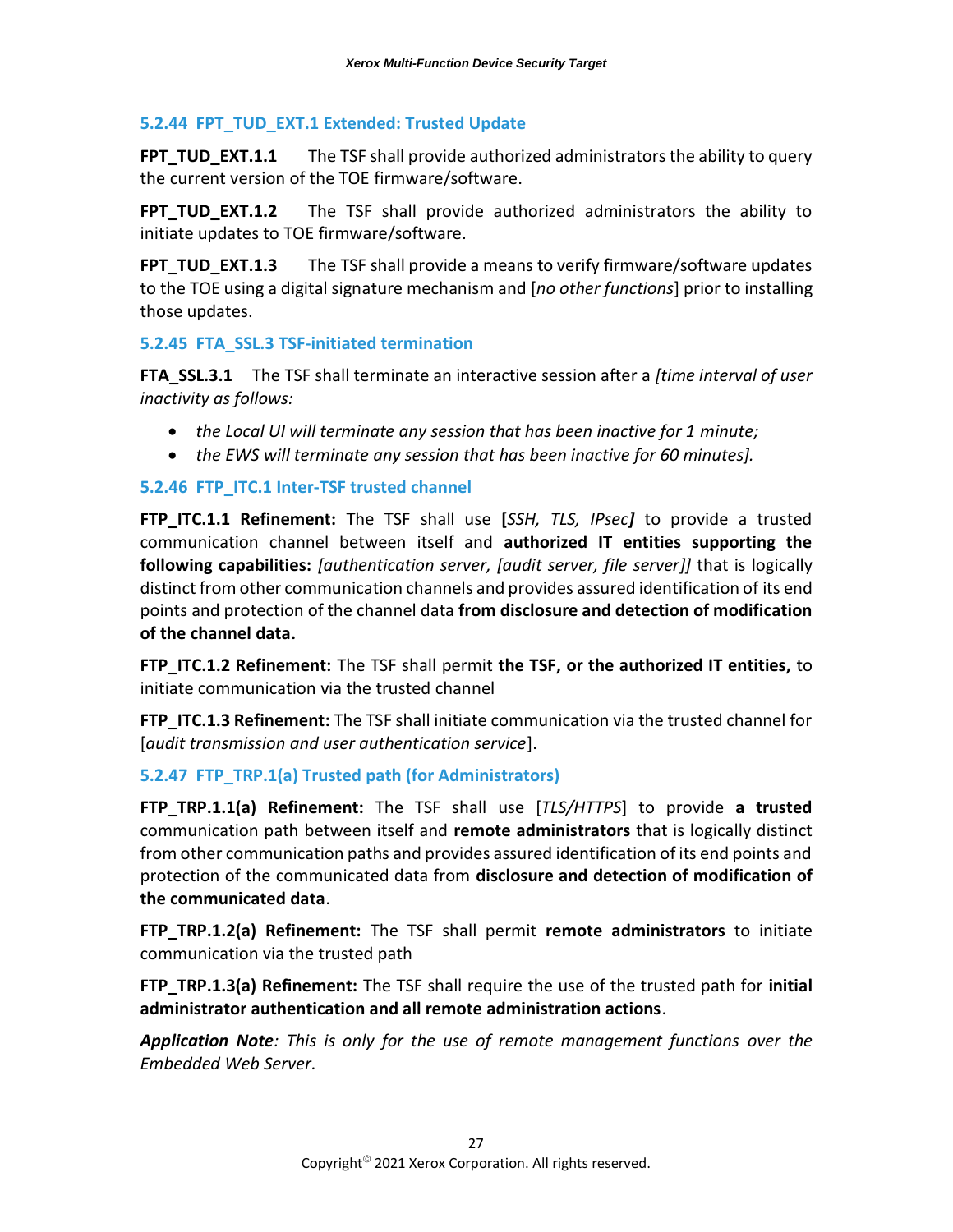#### <span id="page-32-0"></span>**5.2.48 FTP\_TRP.1(b) Trusted path (for non-administrators)**

**FTP\_TRP.1.1(b) Refinement**: The TSF shall use **[***IPsec, TLS, and TLS/HTTPS***]** to provide **a trusted** communication path between itself and remote users that is logically distinct from other communication paths and provides assured identification of its end points and protection of the communicated data from **disclosure and detection of modification of the communicated data**.

**FTP\_TRP.1.2(b) Refinement:** The TSF shall permit [*the TSF and remote users*] to initiate communication via the trusted path

**FTP\_TRP.1.3(b) Refinement:** The TSF shall require the use of the trusted path for **initial user authentication and all remote user actions**.

*Application Note: This includes sending secure print jobs, scan jobs, and mailbox retrieval for any remote user.*

#### <span id="page-32-1"></span>**5.3 Security Assurance Requirements**

<span id="page-32-2"></span>This section specifies the SARs for the TOE. The SARs are included by reference from [HCDPP].

| <b>Assurance Class</b>            | <b>Components</b> | <b>Description</b>                                  |
|-----------------------------------|-------------------|-----------------------------------------------------|
| <b>Security Target Evaluation</b> | ASE_CCL.1         | <b>Conformance Claims</b>                           |
|                                   | ASE ECD.1         | <b>Extended Components Definition</b>               |
|                                   | ASE_INT.1         | ST Introduction                                     |
|                                   | ASE OBJ.1         | Security Objectives for the operational environment |
|                                   | ASE_REQ.1         | <b>Stated Security Requirements</b>                 |
|                                   | ASE_SPD.1         | Security Problem Definition                         |
|                                   | ASE_TSS.1         | <b>TOE Summary Specification</b>                    |
| Development                       | ADV_FSP.1         | <b>Basic Functional Specification</b>               |
| <b>Guidance Documents</b>         | AGD_OPE.1         | <b>Operational User Guidance</b>                    |
|                                   | AGD_PRE.1         | Preparative procedures                              |
| Life Cycle Support                | ALC_CMC.1         | Labelling of the TOE                                |
|                                   | ALC_CMS.1         | <b>TOE CM Coverage</b>                              |
| <b>Tests</b>                      | ATE IND.1         | Independent Testing - conformance                   |
| <b>Vulnerability Assessment</b>   | AVA_VAN.1         | Vulnerability survey                                |

#### **Table 14: Assurance Components**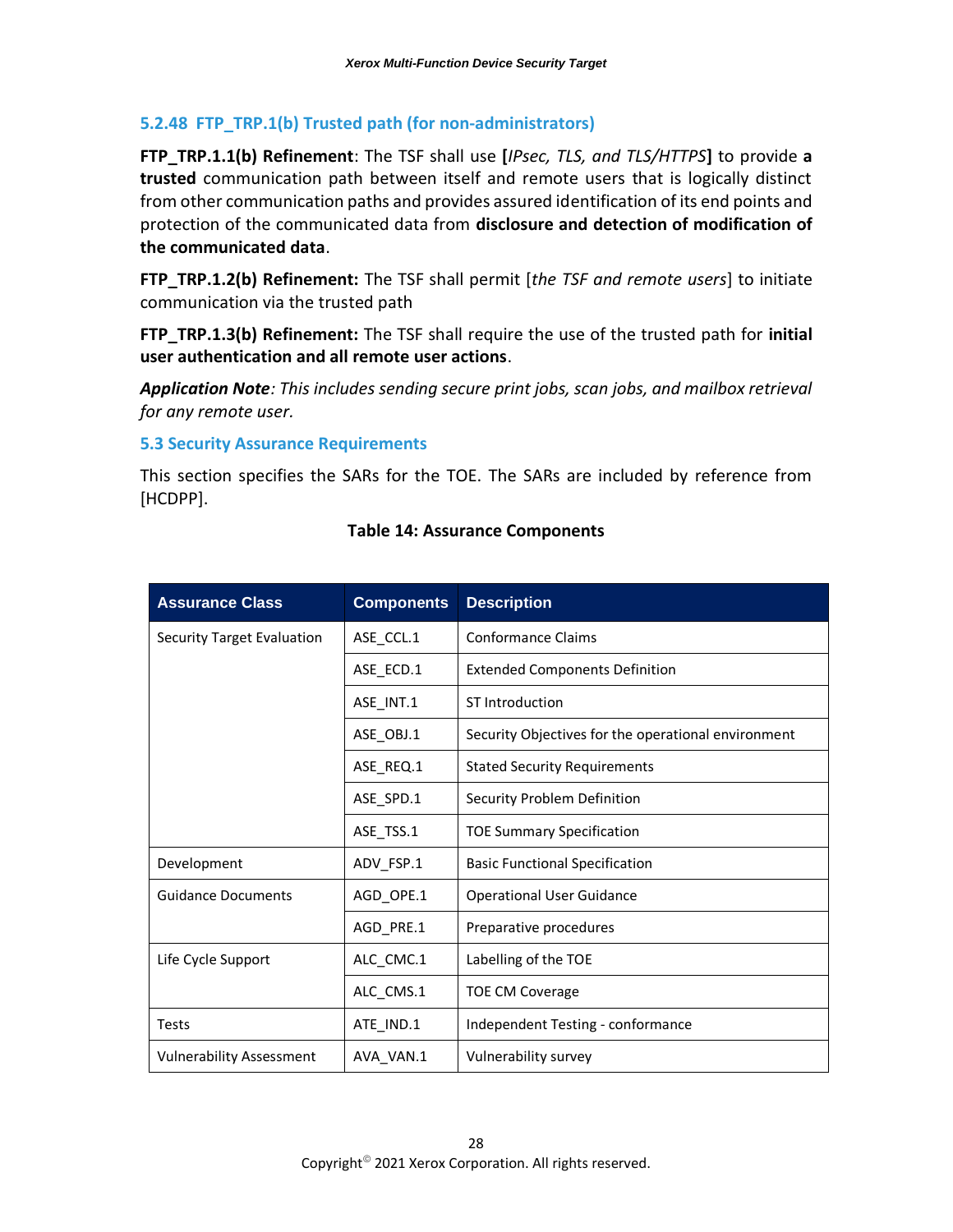## <span id="page-33-0"></span>**6. TOE Summary Specification**

This section presents an overview of the security functions implemented by the TOE.

#### <span id="page-33-1"></span>**6.1 TOE Security Functions**

This section presents the security functions performed by the TOE to satisfy the identified SFRs in Sections 5.2.

- Identification and Authentication
- Security Audit
- Access Control
- Security Management
- Trusted Operation
- **Encryption**
- Trusted Communication
- PSTN Fax-Network Separation
- Data Clearing and Purging

#### <span id="page-33-2"></span>**6.1.1 Identification and Authentication**

### FIA\_AFL.1 **EWS Login** After five-unsuccessful login attempts, where the login name or password were incorrect, the TOE shall impose a Lockout Period for that session only. The lockout period is configurable with the default being five minutes. When the user's session is locked out for the EWS login, the user shall receive a message stating: "Login is currently locked: too many invalid login attempts. Please try again later." so that the user knows that the credentials were not necessarily wrong but they were locked out and they should try later. The Lockout Period time is initiated from the time of the fifth failed attempt. Further login attempts do not extend this period. **Local UI Login** After five successive failed attempts to login at Local UI (i.e. the user acknowledged the error, and submitted incorrect data five times without canceling out of the authentication process) the device shall lockdown Local UI Authentication. The Local UI shall continue to display the login prompt after the lockdown has been initiated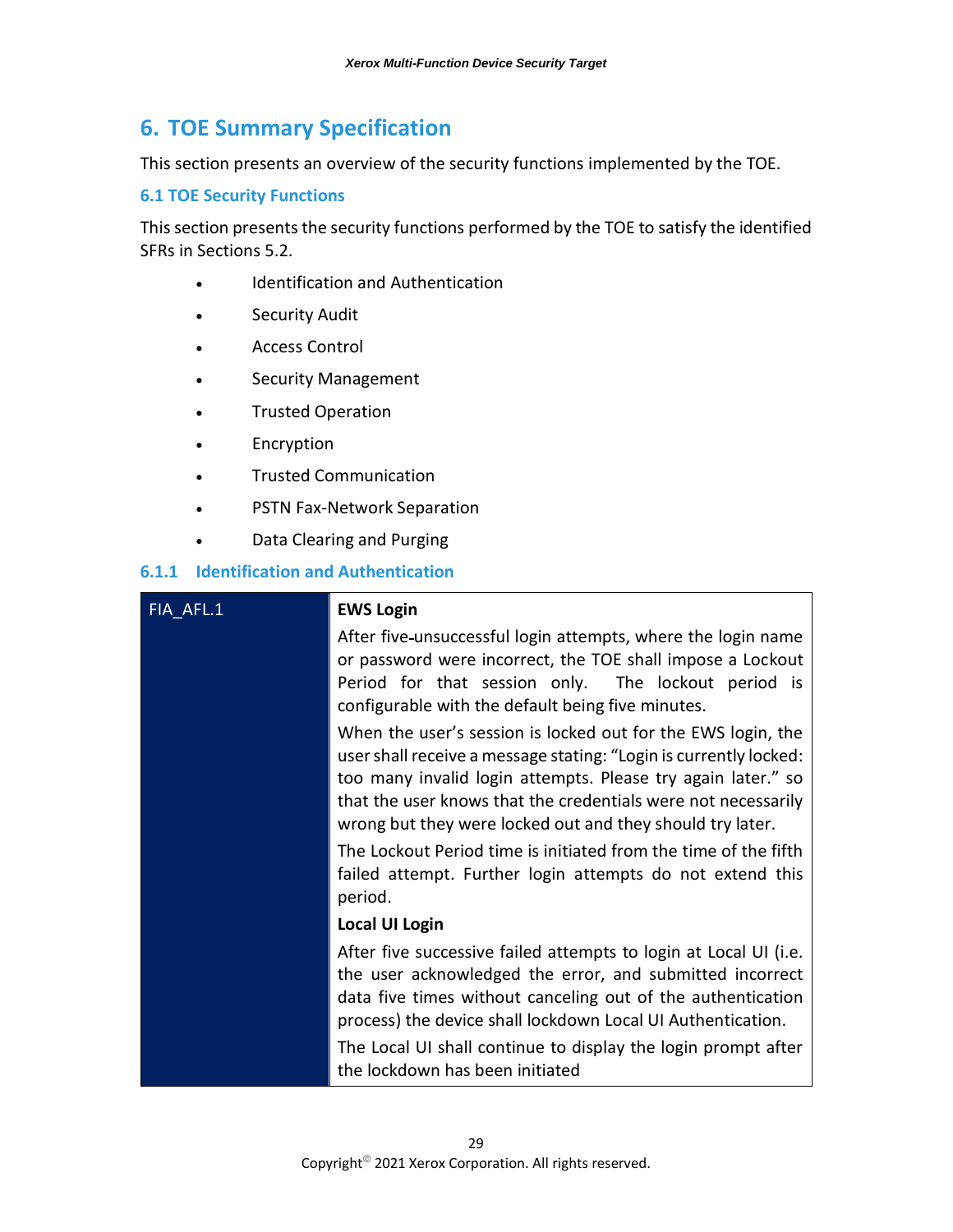|                      | All attempts to login at the Local UI shall fail after the<br>lockdown has been initiated, even if a valid username and<br>password are provided                                                                                                                                           |
|----------------------|--------------------------------------------------------------------------------------------------------------------------------------------------------------------------------------------------------------------------------------------------------------------------------------------|
|                      | The Local UI lockdown shall last for five minutes.                                                                                                                                                                                                                                         |
|                      | The Local UI lockdown only applies to the Local. Therefore, if<br>a user were locked out at the LUI, then EWS would still allow<br>a user to log in.                                                                                                                                       |
|                      | The Local UI lockdown shall not impact a user's ability to<br>access Local UI Pathways, Services, and Features that are<br>locked) to a non-logged-in<br>accessible<br>(not<br>user<br>(unauthenticated). The lockdown shall only impact the things<br>that require a user to authenticate |
| FIA ATD.1            | The TOE maintains username and password credentials for<br>each authenticated user and associated roles configured for<br>the authenticated user. The TOE uses both an internal user<br>database and external LDAP servers for user authentication.                                        |
| FIA_PMG_EXT.1        | The valid character set for setting up passwords for accounts<br>is the printable ISO 8859-15 set and Unicode/UTF-8 set,<br>including: "!", "@", "#", "\$", "%", "^", "&", "*", "(", ")", but<br>not allowing the '>'character.                                                            |
|                      | The maximum Password field length is limited by the device<br>to a string of 63 octets (plus NULL1).                                                                                                                                                                                       |
|                      | The administrator can set whether the password shall be<br>required to contain at least one numeric character. The<br>administrator can set the minimum required password length<br>to be anywhere between 1 and 63 characters.                                                            |
| FIA_UAU.1, FIA_UID.1 | The TOE provides the following means to identify and<br>authenticate to the TOE:                                                                                                                                                                                                           |
|                      | <b>Local Authentication <math>-</math></b> The TOE uses a local information<br>database for users accessing through the Local UI (operation<br>panel) and EWS (browser based).                                                                                                             |
|                      | Network Authentication - The TOE uses LDAP to identify and<br>authenticate users accessing through the Local UI and the<br>EWS.                                                                                                                                                            |
|                      | Smartcard Authentication - Smart Card pin (Only available for<br>local access) Validation of smartcard PKI credential is<br>performed by a Windows Domain Controller in the TOE<br>operational environment. The TOE uses Kerberos over IPsec<br>to protect this communication.             |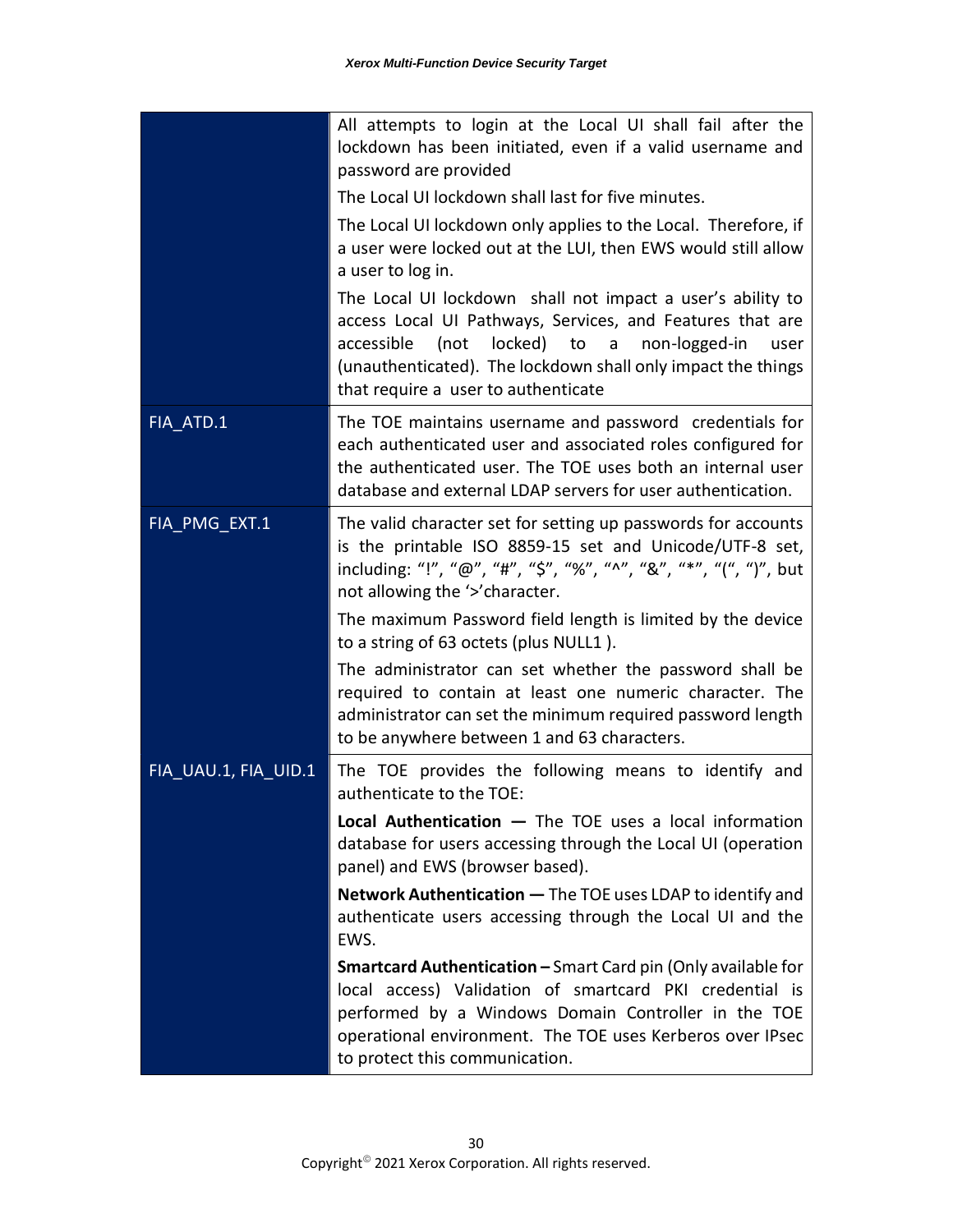|           | only operations permitted prior to successful<br>The<br>identification and authentication are job requests received<br>via printing protocols. The limited actions that are permitted<br>before users are authenticated are noted in Table 10 and<br>Table 11.                                                                                                                                            |
|-----------|-----------------------------------------------------------------------------------------------------------------------------------------------------------------------------------------------------------------------------------------------------------------------------------------------------------------------------------------------------------------------------------------------------------|
| FIA UAU.7 | When a user enters passwords at the EWS or Local UI,<br>asterisks are displayed rather than the entered character in<br>order to obscure password.                                                                                                                                                                                                                                                        |
| FIA USB.1 | The TOE assigns each user one or more roles in the system.<br>The role attribute defines the level of access that the user has<br>to the TOE services and protected data. Upon successful<br>authentication, the TOE associates the login user with the<br>roles configured for that user. Users are granted access bases<br>on their role. Changes to user role are effective at the next<br>user login. |
| FTA SSL.3 | By default, the LUI will terminate any session that has been<br>inactive for 1 minute. By default, the EWS will terminate any<br>session that has been inactive for 60 minutes. The system<br>administrator can configure both the LUI and EWS session<br>timeouts to terminate an inactive session after some other<br>period of time.                                                                   |

#### <span id="page-35-0"></span>**6.1.2 Security Audit**

| FAU GEN.1,<br>FAU GEN.2 | The TOE generates audit logs that track events/actions (e.g.,<br>print/scan/fax job submission) to logged-in users, and each<br>log entry contains a timestamp. The audit log also tracks user<br>identification and authentication, administrator actions<br>(including creation and modification of users and associated<br>roles), changes to the time, and failure of trusted channels. |  |
|-------------------------|---------------------------------------------------------------------------------------------------------------------------------------------------------------------------------------------------------------------------------------------------------------------------------------------------------------------------------------------------------------------------------------------|--|
|                         | Each log entry contains a time stamp, the type of event, the<br>user that cause the event (where applicable), and the event<br>outcome, For failure to establish a trusted communication<br>channel, the log entry also contains the reason for the failure.                                                                                                                                |  |
|                         | The audit events are specified in Table 9 and the full list of<br>auditable events can be found in Appendix A of the Xerox <sup>®</sup><br>AltaLink <sup>®</sup> Series Multifunction Printers System Administrator<br>Guide. The TOE audit logs include a main audit log file and<br>protocol log files.                                                                                   |  |
| <b>FAU STG EXT.1</b>    | The TOE has the ability to transfer, or "push" the audit log file<br>to a designated file server in the operational environment.<br>This is possible via SFTP protocol only. The audit log transfer                                                                                                                                                                                         |  |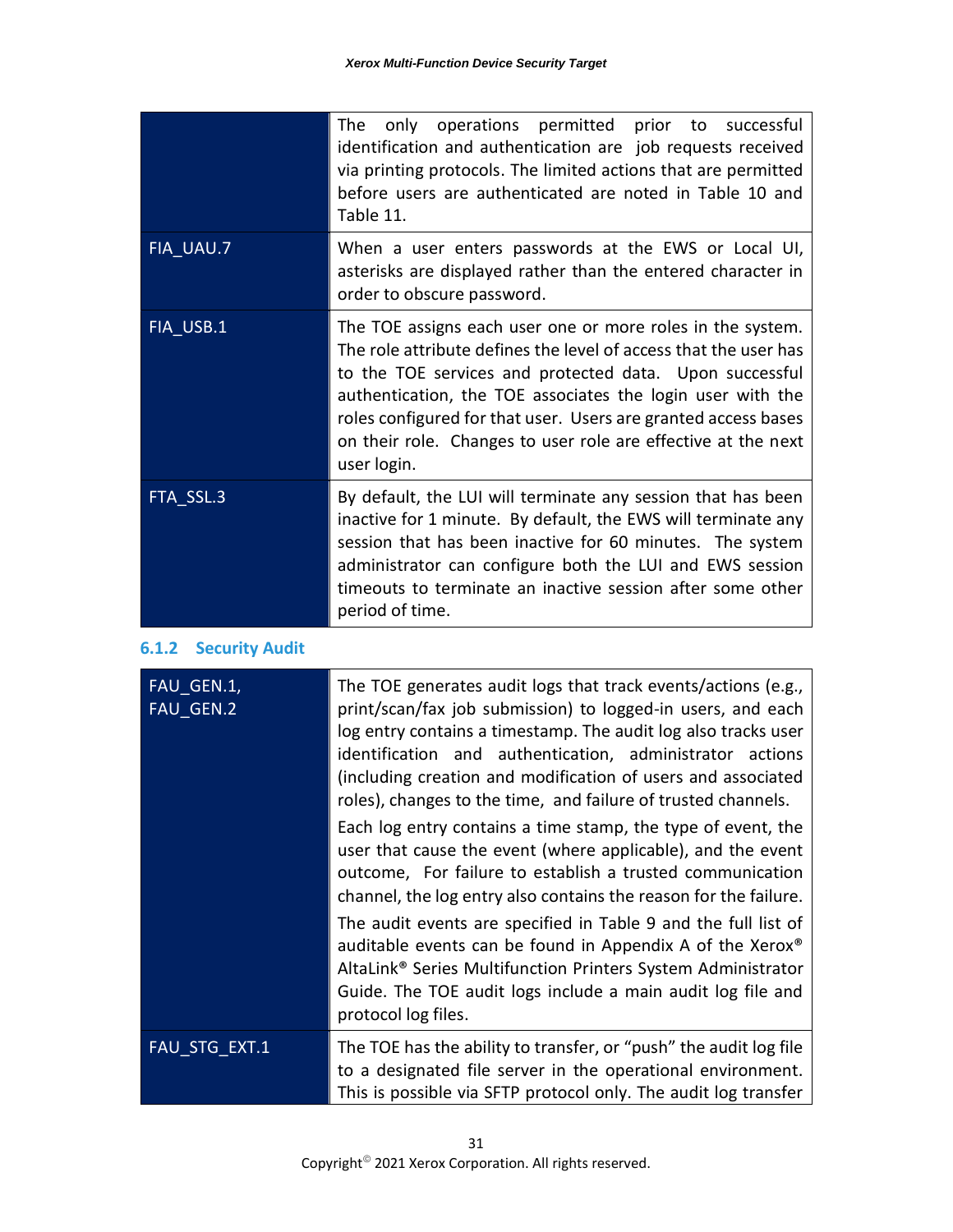<span id="page-36-0"></span>

|                                | can be set up to send daily audit log file transmissions at a<br>specific time, or a 'send now' function can be utilized.<br>Configuring the transfer or using the 'send now' feature is<br>available via TOE EWS only.                                                                                                                                                    |  |  |  |
|--------------------------------|----------------------------------------------------------------------------------------------------------------------------------------------------------------------------------------------------------------------------------------------------------------------------------------------------------------------------------------------------------------------------|--|--|--|
| FAU_STG.1                      | The audit log may be downloaded from the MFP through the<br>EWS or the LUI. The system administrator must be logged in<br>to download the audit log and is the only user with authorized<br>access to the audit log.                                                                                                                                                       |  |  |  |
| FAU_STG.4                      | The TOE can store a maximum of 15,000 audit log entries. The<br>TOE overwrites oldest events first if the maximum is reached.<br>When the TOE reaches 13,500 entries (90% full) an email<br>warning is sent to a set of administrator defined email<br>addresses. Subsequent warnings will be emailed after every<br>15,000 entries if the audit log has not been cleared. |  |  |  |
| FPT STM.1                      | During initial device configuration the initial date and time are<br>set. The TOE maintains the date and time to provide reliable<br>timestamps. The TOE also can be configured to to synchronize<br>time with an NTP server in the operational environment.                                                                                                               |  |  |  |
| 6.1.3<br><b>Access Control</b> |                                                                                                                                                                                                                                                                                                                                                                            |  |  |  |
| FDP_ACC.1,<br>FDP_ACF.1        | Users (U.NORMAL) require explicit authorization from system<br>administrators (U.ADMIN (System Administrator)) for them to<br>be allowed to perform the following TOE Functions via the<br>EWS or the Local UI:                                                                                                                                                            |  |  |  |
|                                | Print                                                                                                                                                                                                                                                                                                                                                                      |  |  |  |
|                                | Scan                                                                                                                                                                                                                                                                                                                                                                       |  |  |  |
|                                | Fax (receive and send)                                                                                                                                                                                                                                                                                                                                                     |  |  |  |
|                                | Copy                                                                                                                                                                                                                                                                                                                                                                       |  |  |  |
|                                | Any User who is authorized to establish a connection with the<br>TOE through the ethernet port is able to perform the following<br><b>TOE functions:</b>                                                                                                                                                                                                                   |  |  |  |
|                                | <b>Print</b> - Any host / authorized user on the network can<br>submit print jobs, however, release of print jobs<br>submitted by unknown/unauthenticated users to the                                                                                                                                                                                                     |  |  |  |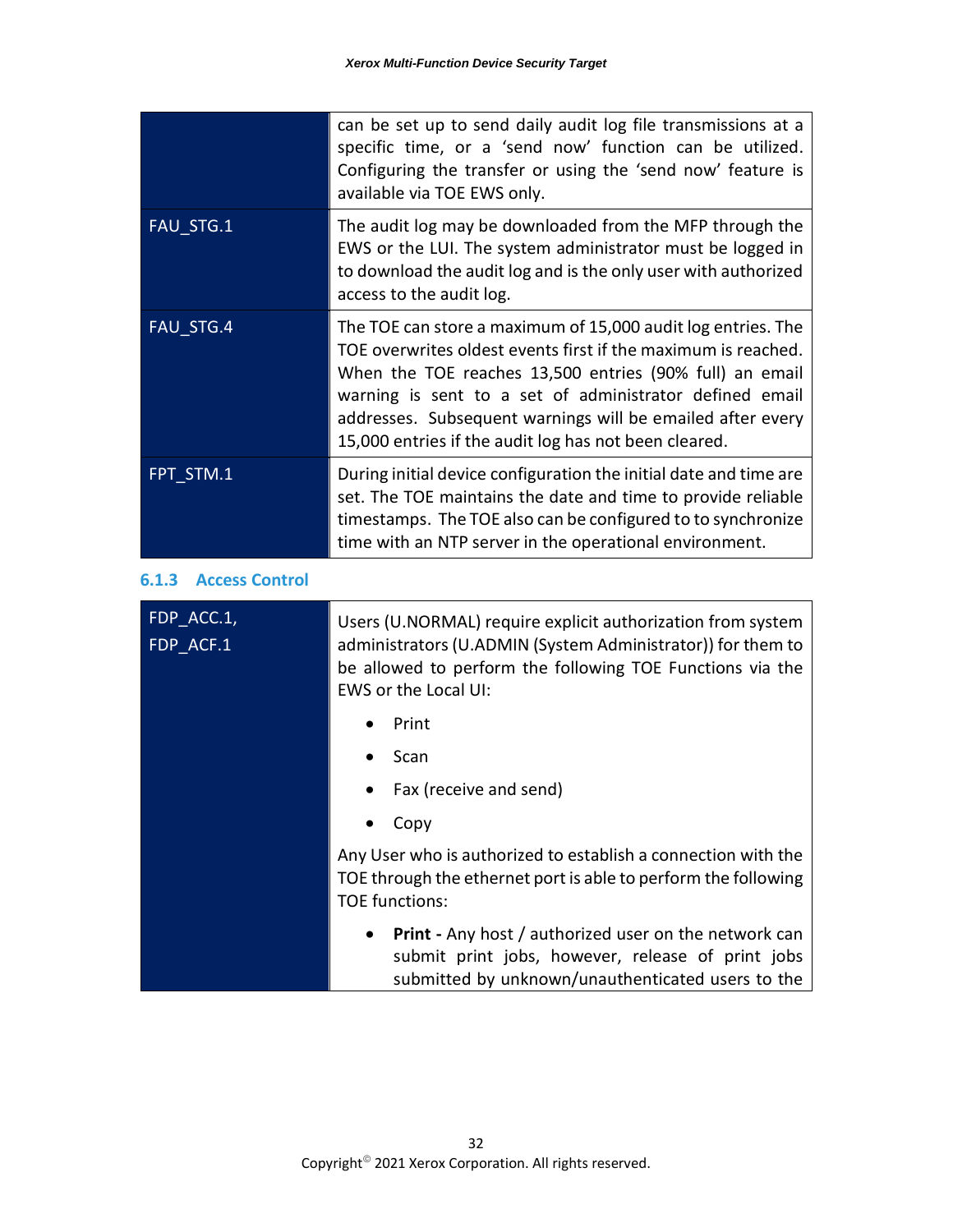|                                     | hardcopy output handler is dependent on the system<br>administrator defined policy.                                                                                                                                                                                                                                                                           |
|-------------------------------------|---------------------------------------------------------------------------------------------------------------------------------------------------------------------------------------------------------------------------------------------------------------------------------------------------------------------------------------------------------------|
|                                     | <b>Scan</b> - Any host / authorized user on the network can<br>$\bullet$<br>submit Scan jobs.                                                                                                                                                                                                                                                                 |
|                                     | <b>Fax</b> - Any host / authorized user on the network can<br>$\bullet$<br>submit LanFax jobs.                                                                                                                                                                                                                                                                |
|                                     | <b>Copy</b> - Any host / authorized user on the network can<br>submit copy jobs.                                                                                                                                                                                                                                                                              |
| <b>Security Management</b><br>6.1.4 |                                                                                                                                                                                                                                                                                                                                                               |
| FMT MOF.1,<br>FMT SMF.1             | All management functions are only usable by the System<br>Administrator. The System Admistrator specifies whether<br>management functions can be enabled, disabled, and<br>determines or modifies the behavior of the function. The<br>System administrator also limits any management functions<br>to specified user level access. See Table 13 for specific |

Management functions.

<span id="page-37-0"></span>FMT\_MSA.1, FMT\_MSA.3

During initial configuration of the TOE, the administrator must modify the access configuration for the different types of jobs at the local user interface. Initial values are permissive to unauthenticated users, and the administrator must set more restrictive settings to prevent access by unauthenticated users.

#### **Copy**

Copy has to be performed at the local user interface. A user can only read physical copies of the documents (D.USER.DOC +CPY Read). During job setup, a copy job (D.USER.FUNC +CPY Delete, Modify) or image (D.DOC +CPY Read, Delete) can be read, modified or deleted. Once a job is committed, the job (D.FUNC +CPY Delete, Modify) can only be canceled (deleted) during its execution. Once completed, the job is removed

#### **Print**

Print jobs can be submitted remotely via printing protocols (e.g. lpr, port 9100) or from the EWS. Once submitted to the TOE, there is no way for anyone to modify the job (D.FUNC +PRT Modify) or the document (D.DOC +PRT Delete). None of the jobs will be processed until the job owner starts a user session at the local user interface. The authenticated job owner can release printing of the document (D.DOC +PRT Read) or delete the print job (D.FUNC +PTR Delete) at the local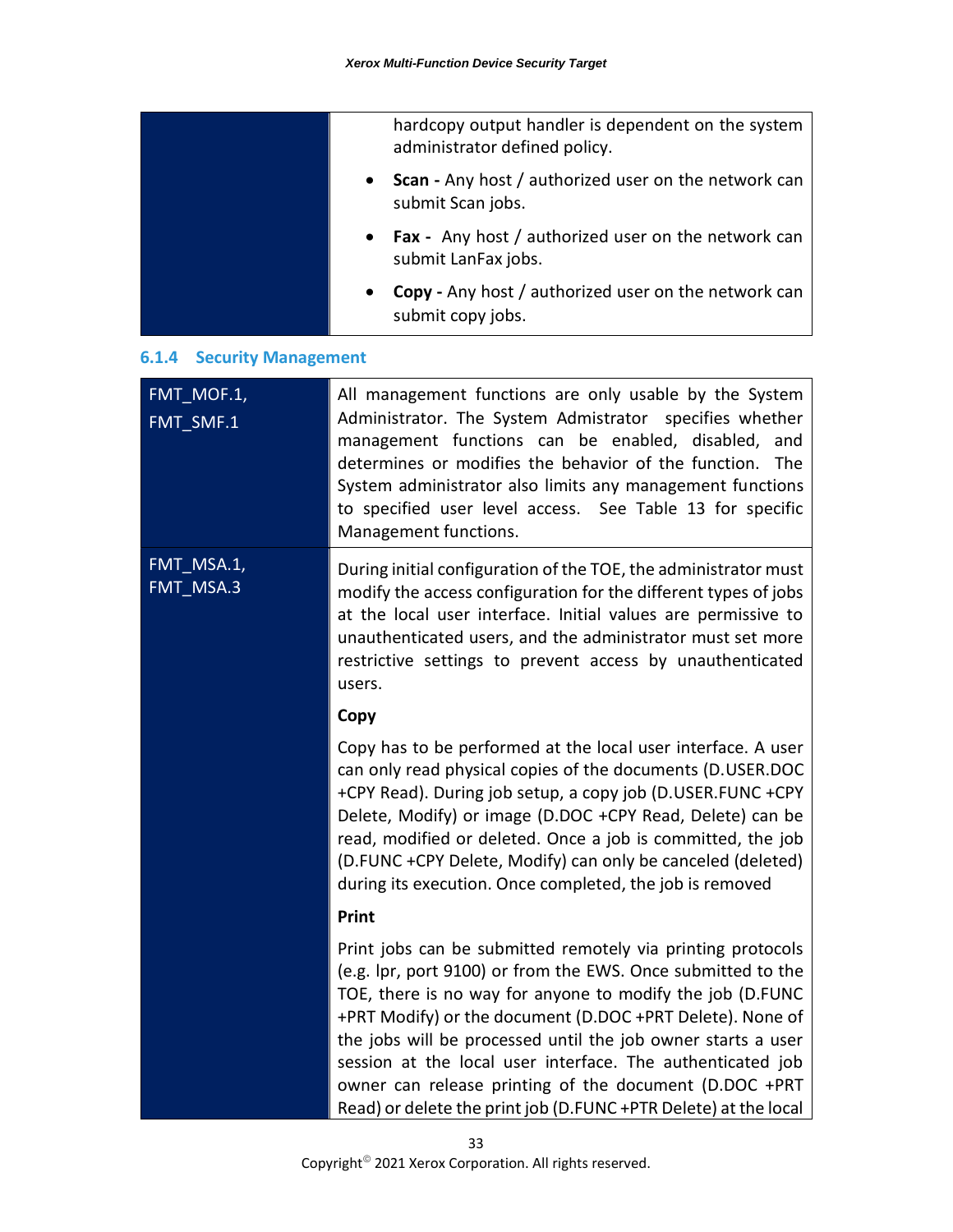user interface. The owner may also choose to delete a job (submitted from the EWS) through the EWS before it is released.

Users have the option to assign a passcode to a print job during its submission (known as Secure Print). When required to enter the passcode, the user will need to be authenticated at the LUI in order to do so. The TOE can be configured to release Secure Print jobs with or without the associated passcode for the job owner who is authenticated at the LUI. User deletion of a Secure Print job requires knowledge of the associated passcode.

A system administrator has the capability to delete (D.FUNC +PRT Delete) print jobs at the LUI or EWS. The EWS only allows deletion of jobs submitted via the EWS.

#### **Scan**

Documents can only be scanned at the Local User Interface. During job setup, document image (D.DOC +SCN Read, Delete) may be read or deleted. Once the job is committed, the owner may send the image via email, transfer the image to a remote (TLS scan) repository, keep the image in their private mailbox or print the image.

(Scan to) Mailboxes are created and owned by individual users. Only the owner is allowed to locate and access the mailbox, and this access to mailboxes is further restricted with a passcode which the owner creates and owns. System Administrators have access to all the (scan) mailboxes. (Scan) Images saved in a mailbox (D.DOC +DSR and +SCN Read, Delete) may only be downloaded via the EWS or deleted. A user with proper access may choose to delete the mailbox together with all images stored inside the mailbox.

#### **Fax**

Faxes can be submitted at the Local User Interface or remotely as LanFax (through the same interfaces as for printing). During job setup, created document images may be read or deleted (D.DOC +faxOUT Read, Delete). Once a job is submitted, only a system administrator can delete the job before it is fully completed, in the case of delayed send for example (D.FUNC +faxOUT Delete).

Access to receive faxes is restricted to the system administrators (D.DOC +faxIN Read, Delete). All received faxes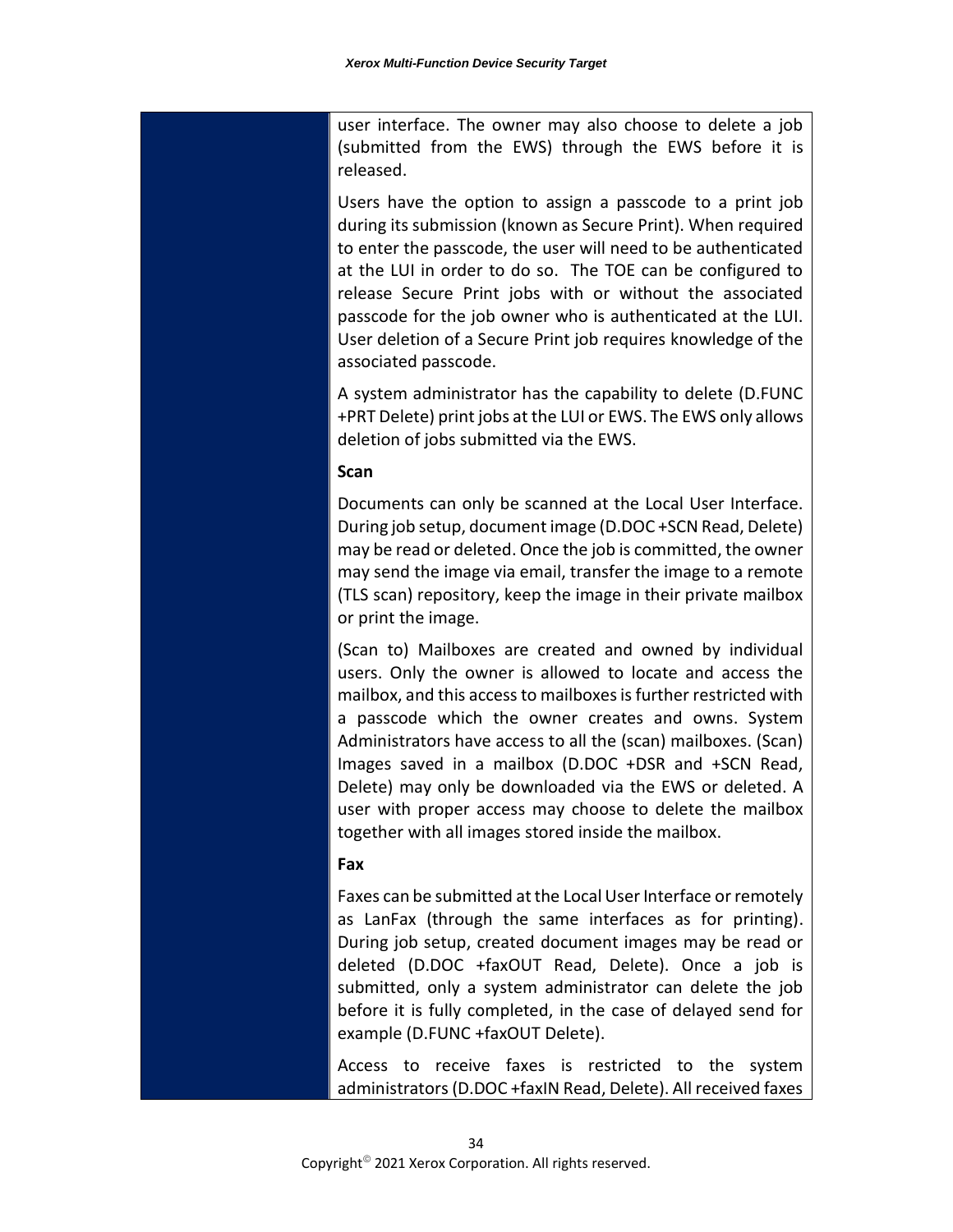|                          | will be stored locally and assigned a system administrator<br>predefined passcode. The system administrator can print or<br>delete secure received faxes by entering the appropriate<br>passcode. Once printed, the faxes are automatically deleted.<br>Alternatively, the system administrator may also choose to<br>designate email addresses for receiving fax images. Once the<br>fax job is forwarded as an attachment to an email, the job is<br>automatically deleted. |  |
|--------------------------|-------------------------------------------------------------------------------------------------------------------------------------------------------------------------------------------------------------------------------------------------------------------------------------------------------------------------------------------------------------------------------------------------------------------------------------------------------------------------------|--|
| FMT_MSA.1,<br>FMT_MTD.1, | Table 12 specifies the management of TSF data and what each<br>role is permitted to do for the TSF data.                                                                                                                                                                                                                                                                                                                                                                      |  |
| FMT_SMR.1                | The TOE enforces a system administrator defined role based<br>access control policy. Only authenticated users assigned to<br>roles with the necessary privileges are allowed to perform<br>copy, print, scan or fax on the TOE via the EWS or the LUI.                                                                                                                                                                                                                        |  |
|                          | The TOE maintains two roles, U.NORMAL and U.ADMIN.<br>Authenticated user roles and permissions can only be<br>modified by a U.ADMIN user with System Administrator<br>permissions. Authenticated users may only change their<br>password, as they cannot see the EWS options or the LUI<br>pathways for configuring and managing the TOE functions and<br>TSF data.                                                                                                           |  |
|                          | The TOE implements a role based access control system. The<br>TOE ships with two pre-configured roles:                                                                                                                                                                                                                                                                                                                                                                        |  |
|                          | System Administrator. Has access to all pathways,<br>services and features including all management<br>functions on the TOE.                                                                                                                                                                                                                                                                                                                                                  |  |
|                          | Authenticated User. Non-administrative users who<br>٠<br>authenticated to<br>the<br>TOE. The<br>have<br>System<br>Administrator may create custom roles for Logged-In<br>Users and assign MFD function privileges.                                                                                                                                                                                                                                                            |  |
|                          | Only an admistrator is allowed full access to the TOE including<br>all the system administrator functions.                                                                                                                                                                                                                                                                                                                                                                    |  |

#### <span id="page-39-0"></span>**6.1.5 Trusted Operation**

| FPT TST EXT.1 | The TOE includes the Mocana cryptographic module (Table<br>15 below identifies the CAVP certificates relevant to the TOE<br>cryptographic functions) The TOE performs a set of self-tests<br>during startup which includes the following: |
|---------------|-------------------------------------------------------------------------------------------------------------------------------------------------------------------------------------------------------------------------------------------|
|               | <b>Trusted Boot</b>                                                                                                                                                                                                                       |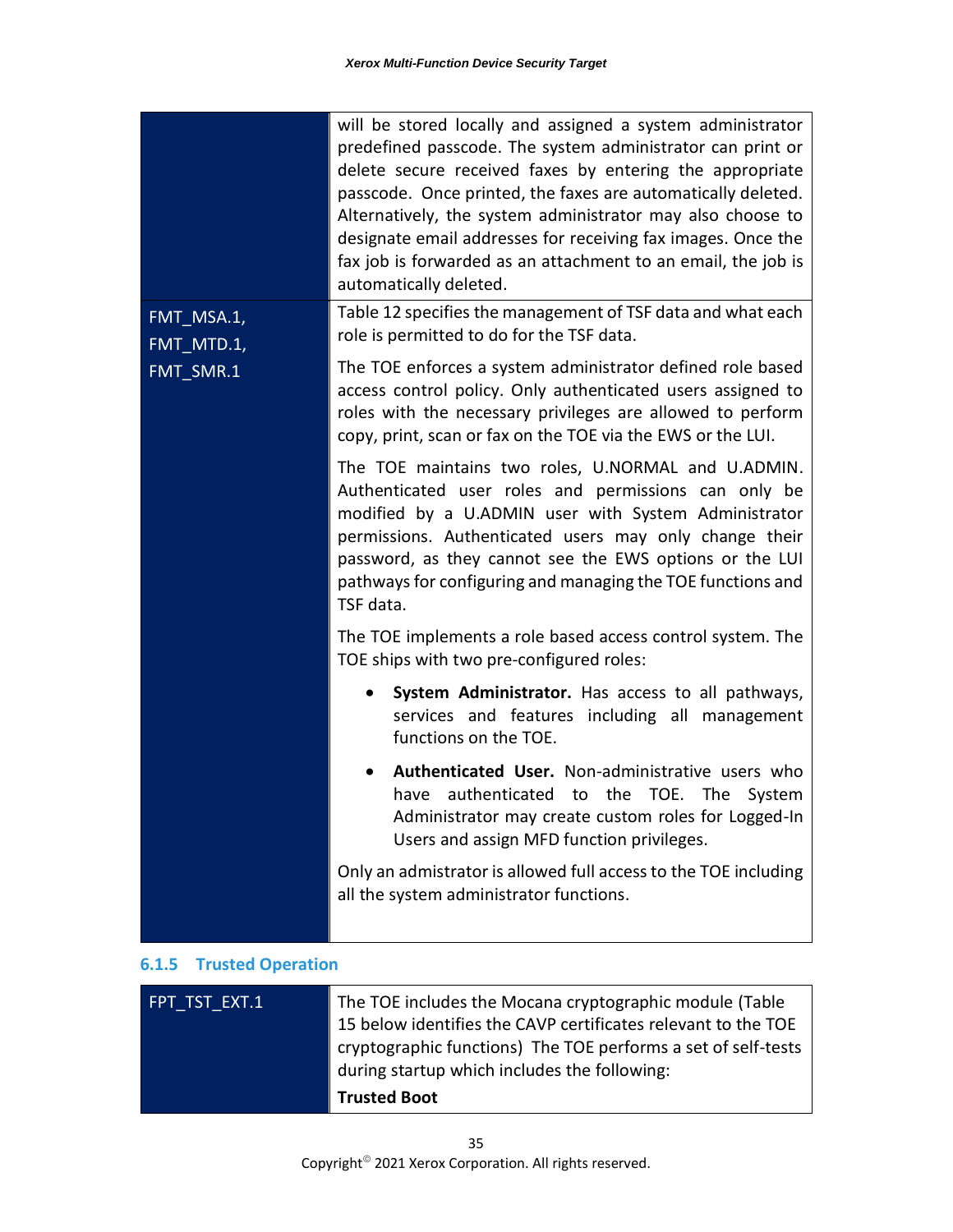Intel's Boot Guard runs trusted firmware from the internal boot ROM. The TOE begins execution with a hardware-based root of trust. Boot Guard's first function is to use a predetermined digital signature to verify the initial startup microcode is authentic and unmodified, by verifying that the signature hash is correct. The chain of trust is passed on to the UEFI image which verifies the OS Boot Manager. The OS Boot Manager verifies the boot objects up to and including McAfee as well as the installation objects. On failure the device halts and when possible displays a Post Code.

#### **McAfee Embedded Control**

The McAfee standard installation detects if critical executables have been modified by an extraneous method or non-updater. Allows only authorized code to be run and authorized changes to be made. If there are any attempts to change the system applications that operate the device, the administrator is alerted via email and an entry made into the audit log.

#### **Cryptographic Module Verification**

The cryptographic module on initial invocation performs a HMAC-SHA-256 software integrity test and halts if the tests fails. During the load of the shared object at startup, the integrity check of the library code and constants occurs in the module startup function. It verifies the integrity by executing the HMAC-SHA 256 fingerprint algorithm on the shared library .so file, and comparing the result with the signature file. This integrity check is performed as part of the function FIPS powerupSelfTest(). This function is called automatically by the host O/S upon loading the shared object into memory. Together, the above tests are sufficient to demonstrate that the TSF is operating correctly by verifying the TSF's code authenticity and integrity along with verifying the correct operation of the cryptographic module.

FPT\_TUD\_EXT.1 The TOE provides a EWS page that shows the Software Version, allows a print of the Configuration Report which contains the Software Version and Local UI access to display the Software Version. The EWS provides a System Administrator the function to upgrade the software image.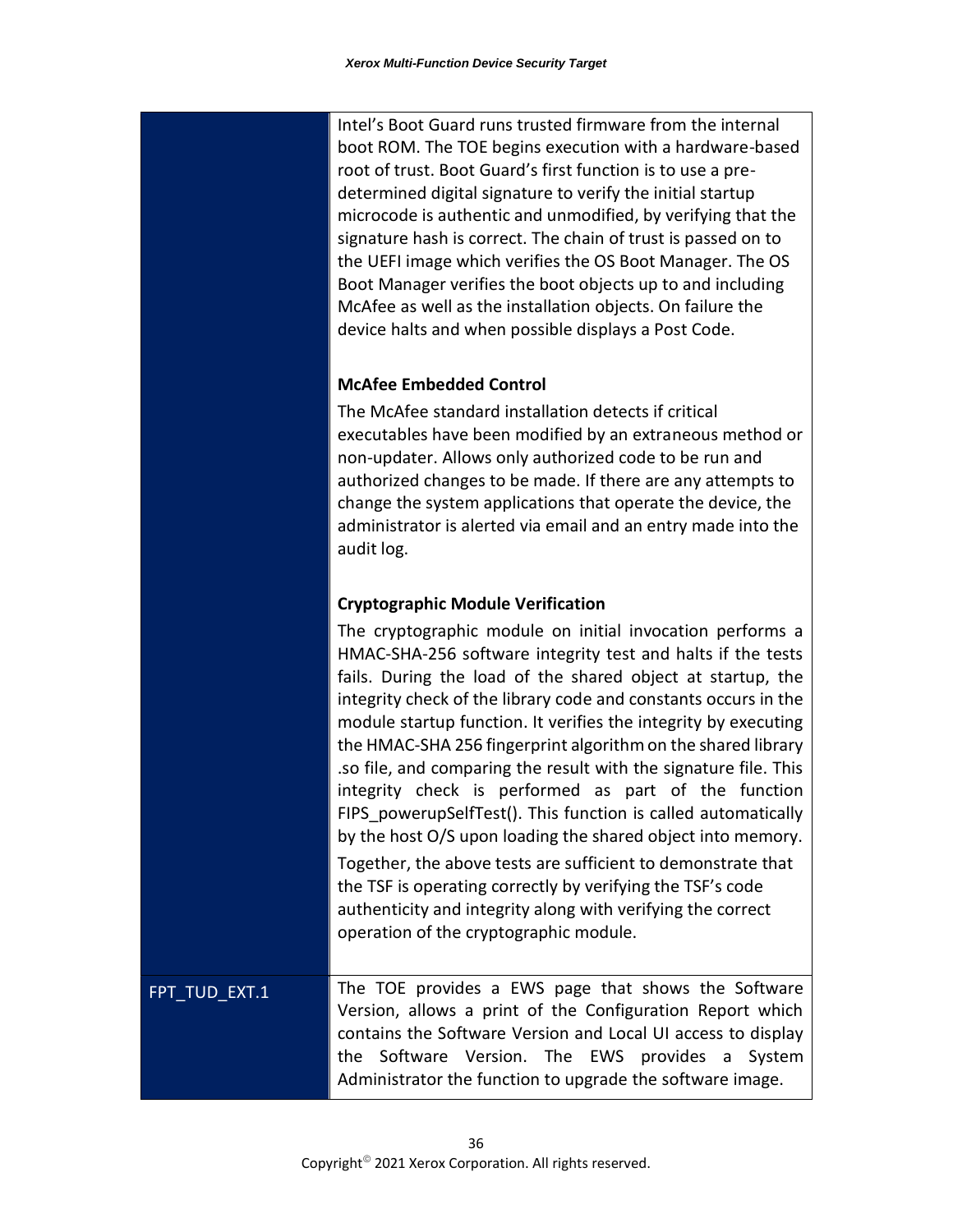|               | Image files are encrypted using the AES 256 cipher. The key<br>that was used to encrypt with AES 256 is encrypted itself by<br>use of a RSA 2048 bit private key.                                                                                                                                                                                                                                                                                                                                      |
|---------------|--------------------------------------------------------------------------------------------------------------------------------------------------------------------------------------------------------------------------------------------------------------------------------------------------------------------------------------------------------------------------------------------------------------------------------------------------------------------------------------------------------|
|               | The encrypted image file is hashed and signed using the SHA-<br>256 hash cipher, and a protected, non user accessible RSA<br>2048 bit private key. On the TOE, prior to image installation,<br>the corresponding RSA 2048 bit public key is used to decrypt<br>the hash and the SHA 256 cipher is used to verify the hash.<br>The TSF performs signature verification on software upgrade<br>image prior to performing the update. If the signature<br>verification fails, the upgrade will be aborted |
| FPT SKP EXT.1 | All private, pre-shared and symmetric keys stored on TOE<br>removable storage areas are encrypted as a result of the<br>partitions on which they reside on being encrypted, or both.<br>The TOE uses AES-CBC-256 for all data encryption. See Table<br>16 for specific Keys and their corresponding storage resource.                                                                                                                                                                                  |
|               | The TOE does not allow the user, either of admin, or non-<br>admin privileges, through any customer provided interface to<br>view, or obtain any pre-shared key, private key, or symmetric<br>key.                                                                                                                                                                                                                                                                                                     |

#### <span id="page-41-0"></span>**6.1.6 Encryption**

| FCS CKM.1(a)<br>$FCS_CKM.1(b)$ | The TOE includes the Mocana Cryptographic library version<br>6.5.1f which it uses for all cryptographic services. Table 15<br>below identifies the CAVP certificates for the TOE<br>cryptographic Services.                                          |  |  |  |  |  |
|--------------------------------|------------------------------------------------------------------------------------------------------------------------------------------------------------------------------------------------------------------------------------------------------|--|--|--|--|--|
|                                | The TOE uses CTR-DRBG to generate cryptographic keys. The<br>TOE generates cryptographic keys at initial start up when an<br>administrator generates a new key pair, when users change<br>their passwords, and during secure channel communications. |  |  |  |  |  |
|                                | The TOE generates the following cryptographic keys:                                                                                                                                                                                                  |  |  |  |  |  |
|                                | FFC DH Group 14 (2048-bit MODP) per NIST SP 800-<br>$\bullet$<br>56Ar3 section 5.6.1.1.1                                                                                                                                                             |  |  |  |  |  |
|                                | RSA 2048 per NIST SP 800-56Br2 section 6<br>$\bullet$                                                                                                                                                                                                |  |  |  |  |  |
|                                | ECDSA P256, P-384 and P-521 per NIST SP 800-56Ar3<br>section 5.6.1.2                                                                                                                                                                                 |  |  |  |  |  |
|                                | 128-bit and 256-bit symmetric keys<br>$\bullet$                                                                                                                                                                                                      |  |  |  |  |  |
|                                | The KMD document provides additional information<br>$\bullet$<br>on key generation and on invoking the DRBG.                                                                                                                                         |  |  |  |  |  |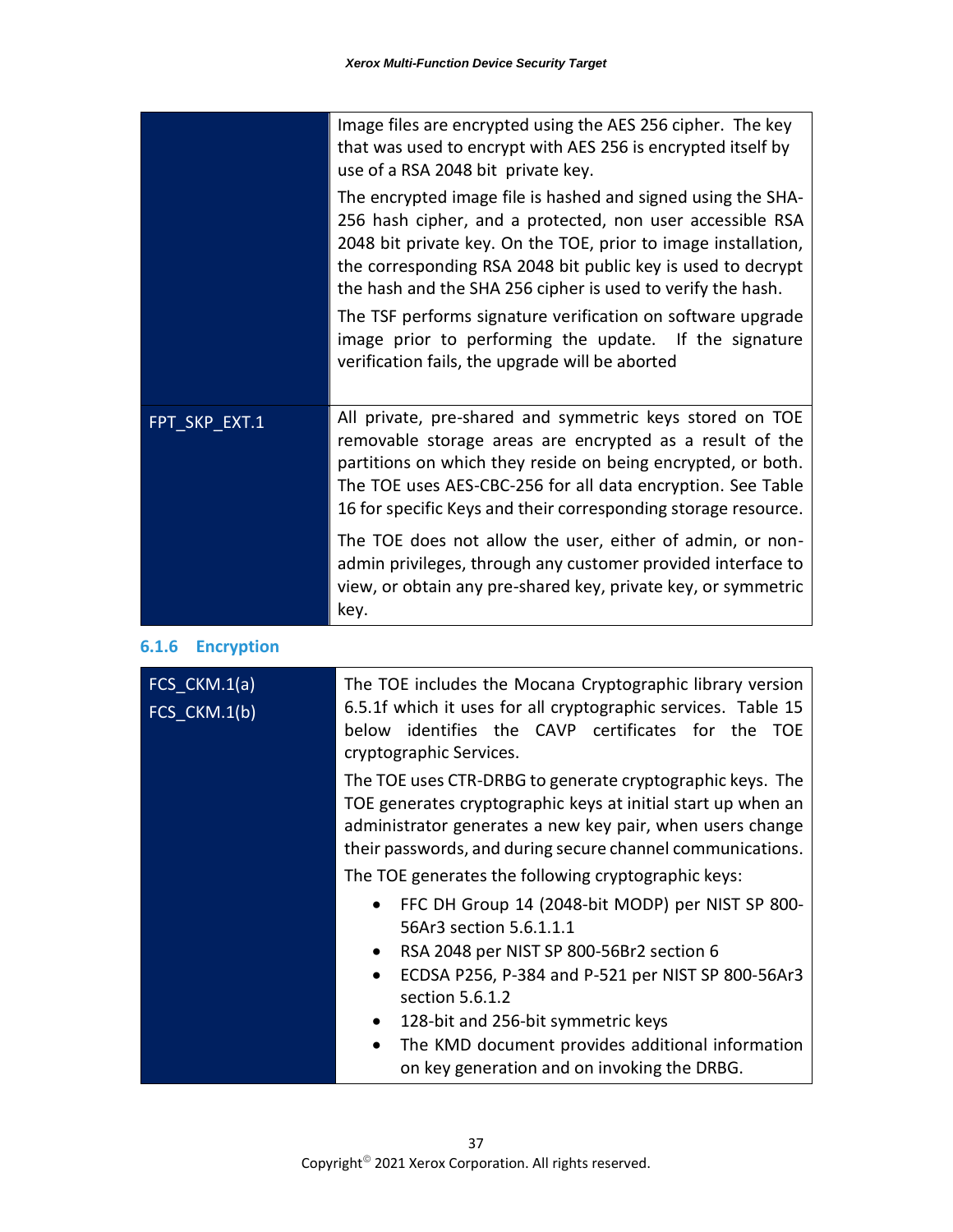| FCS_CKM.4<br>FCS_CKM_EXT.4      | Keys and keying material when no longer used or replaced<br>are securely deleted. Keys in volatile memory are destroyed<br>by removal of power to the memory. For keys in non-<br>volatile memory, when 'securely deleted' the material is<br>overwritten with a single overwrite of the values 0x35 or<br>0x97. Table 16 below lists when key and key material are no<br>longer needed.<br>Key destruction is further described in a separate<br>proprietary Key Management Document. There are no<br>known configurations or circumstances that do not conform<br>to the key destruction requirements. |
|---------------------------------|----------------------------------------------------------------------------------------------------------------------------------------------------------------------------------------------------------------------------------------------------------------------------------------------------------------------------------------------------------------------------------------------------------------------------------------------------------------------------------------------------------------------------------------------------------------------------------------------------------|
| FCS_COP.1(a)<br>FCS_COP.1(d)    | For encryption/decryption services, the TOE supports the<br>following (algorithm-mode-key sizes):                                                                                                                                                                                                                                                                                                                                                                                                                                                                                                        |
|                                 | AES-CBC-128/256 for TLS, IPsec and SSH<br>$\bullet$<br>AES-GCM-128/256 for TLS<br>$\bullet$<br>AES-CBC-256 for disk encryption                                                                                                                                                                                                                                                                                                                                                                                                                                                                           |
| FCS_COP.1(b)                    | The supports the following digital signature generation and<br>verification services:<br>RSA 2048 (FIPS 186-4)<br>$\bullet$<br>ECDSA P-256, P384, P521 (FIPS 186-4)                                                                                                                                                                                                                                                                                                                                                                                                                                      |
| FCS_COP.1(c)                    | The TOE provides cryptographic hashing services using SHA-<br>256, SHA-384, and SHA-512. SHA is used in:<br><b>TLS</b><br><b>IPsec</b><br><b>SSH</b><br>Trusted Update (digital signature verification)                                                                                                                                                                                                                                                                                                                                                                                                  |
| FCS_COP.1(g)                    | The TOE implements HMACs as shown Table 19. HMAC is<br>used in:<br><b>TLS</b><br><b>IPsec</b><br><b>SSH</b>                                                                                                                                                                                                                                                                                                                                                                                                                                                                                              |
| FCS_RBG_EXT.1                   | The TOE implements random bit generation services using<br>CTR DRBG (AES) seeded with at least 256-bits of entropy<br>from a hardware noise source as further described in the<br>separate proprietary Entropy Description document.                                                                                                                                                                                                                                                                                                                                                                     |
| FPT_KYP_EXT.1,<br>FCS_KYC_EXT.1 | The TOE generates a 256-bit BEV for disk encryption. The BEV<br>is not stored in plaintext. Further details are provided in a<br>separate proprietary Key Management Document.                                                                                                                                                                                                                                                                                                                                                                                                                           |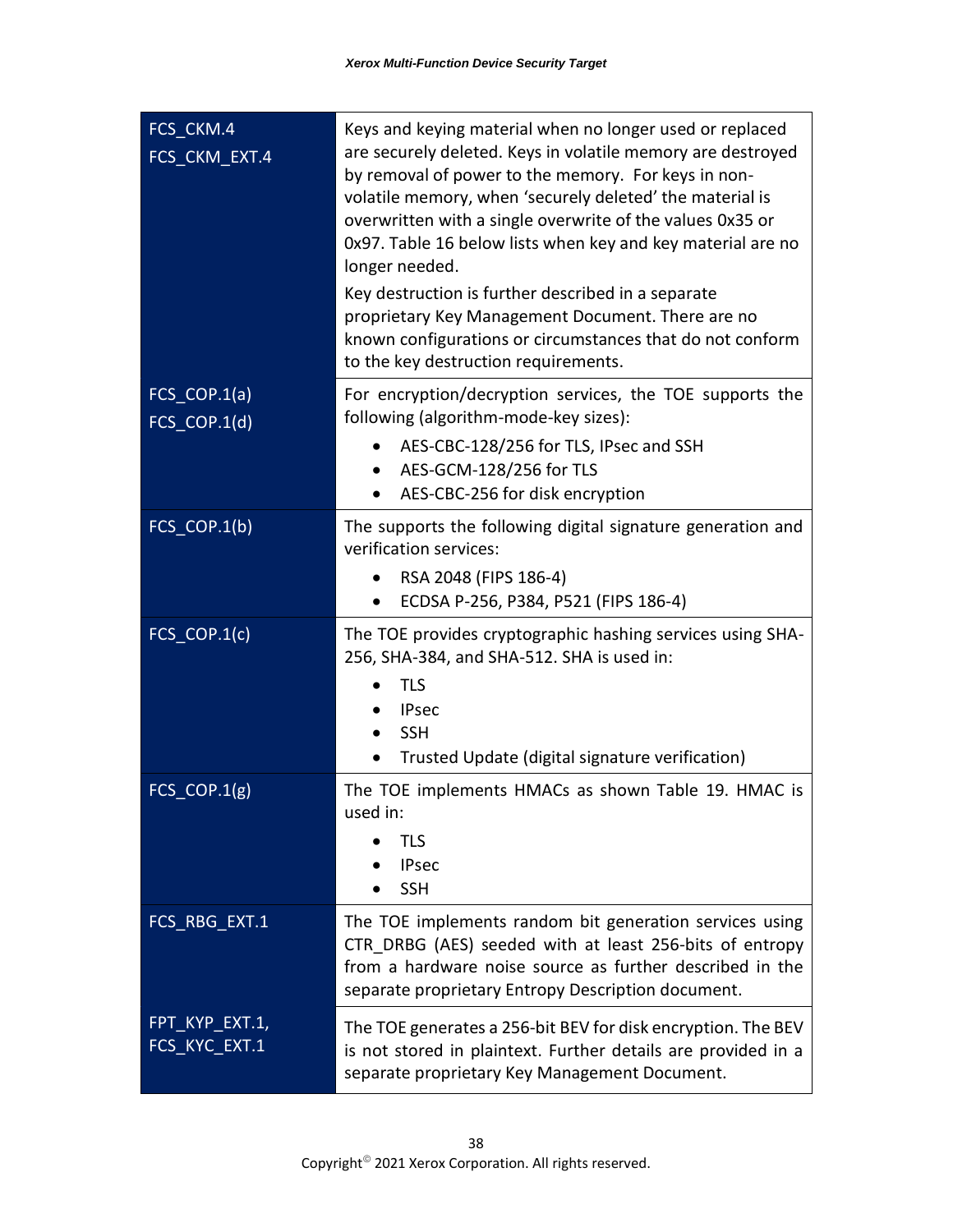| FDP DSK EXT.1 | Disk encryption is enabled by default at the factory when the<br>device is first delivered.                                                                                                                                                                                                                                                                                                                                                                                                                  |  |  |
|---------------|--------------------------------------------------------------------------------------------------------------------------------------------------------------------------------------------------------------------------------------------------------------------------------------------------------------------------------------------------------------------------------------------------------------------------------------------------------------------------------------------------------------|--|--|
|               | All files and meta data for the file system will be written in<br>blocks by the file system code, those block are passed<br>through a block i/o driver to loopaes, which then encrypts<br>each block sending the encrypted block to the hard disk drive<br>driver that sends it to the disk<br>controller.<br>drive<br>controller. The file system doesn't know about encryption,<br>it just reads and writes the disk blocks and loopaes takes care<br>of the encrypting/decrypting to/from the hard drive. |  |  |
|               | User writes file data -> file system writes data in blocks -><br>loopaes gets block and encrypts -> drive block controller<br>writes block (which is encrypted data) to disk drive                                                                                                                                                                                                                                                                                                                           |  |  |
|               | The device does not encrypt data in these partitions named:<br>boot, root, opt, and swap. Details on encrypted partitions are<br>in the KMD.                                                                                                                                                                                                                                                                                                                                                                 |  |  |

| <b>SFR</b>                                                                       | <b>CAVP</b> certificate |
|----------------------------------------------------------------------------------|-------------------------|
| FCS_CKM.1(a) Cryptographic Key Generation (for                                   | <b>CVL#1723</b>         |
| asymmetric keys)                                                                 | <b>RSA# 2809</b>        |
|                                                                                  | DRBG# 2009              |
|                                                                                  | SHS# 4229               |
| FCS_CKM.1(b) Cryptographic Key Generation (for<br>symmetric keys)                | DRBG# 2009              |
| <b>FCS COP.1(a) Cryptographic Operation (Symmetric</b><br>encryption/decryption) | AES# 5252, 5253, 5254   |
| FCS COP.1(b) Cryptographic Operation (for signature RSA# 2809                    |                         |
| generation/verification)                                                         | <b>ECDSA#1368</b>       |
|                                                                                  | DSA# 1360               |
| FCS COP.1(c) Cryptographic operation (Hash<br>Algorithm)                         | SHS# 4229               |
| FCS_COP.1(d) Cryptographic operation (AES Data<br>Encryption/Decryption)         | AES# 5252               |
| FCS_COP.1(g) Cryptographic Operation (for keyed-<br>hash message authentication) | <b>HMAC#3478</b>        |
| FCS RBG EXT.1 Extended: Cryptographic Operation<br>(Random Bit Generation)       | <b>DRBG#2009</b>        |

#### **Table 15: SFRs and CAVP certificates**

Links to specific Mocana security module CAVP certificates:

<https://csrc.nist.gov/projects/cryptographic-algorithm-validation-program/details?product=9193>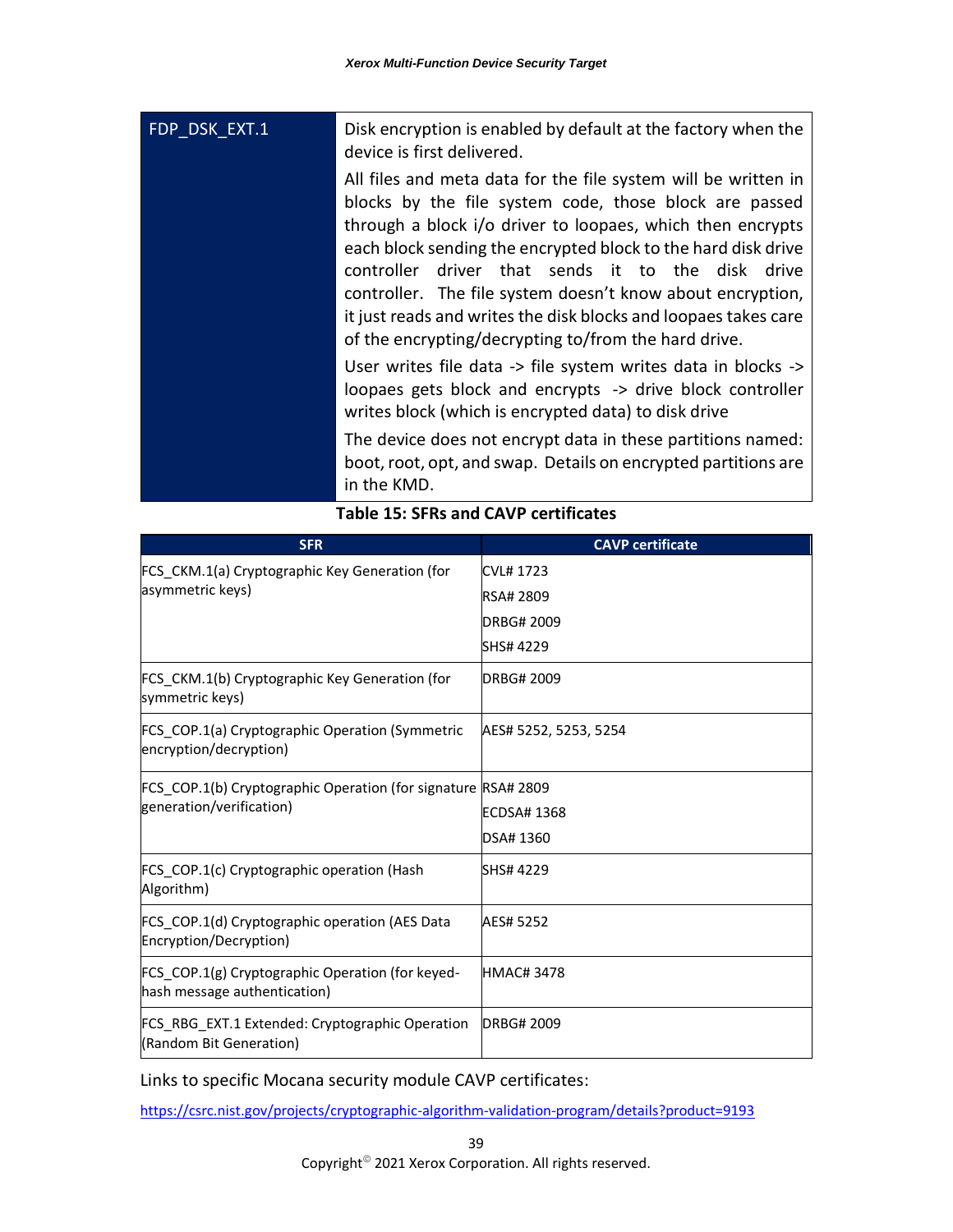<https://csrc.nist.gov/projects/cryptographic-algorithm-validation-program/details?product=9195> <https://csrc.nist.gov/projects/cryptographic-algorithm-validation-program/details?product=9196>

| <b>Key/CSP</b>                                   | Type / Strength                       | <b>Storage</b>              | <b>Protection</b> | End-of-life / When key is<br>destroyed                                                  |
|--------------------------------------------------|---------------------------------------|-----------------------------|-------------------|-----------------------------------------------------------------------------------------|
| Private<br><b>IPsec</b><br>Key                   | RSA-2048<br>ECDSA-<br>P256/P384 /P521 | Encrypted<br>File<br>System | AES-CBC-<br>256   | When<br>certificate<br>a<br>is.<br>deleted<br>by<br>the<br><b>TOE</b><br>administrator. |
|                                                  |                                       | RAM                         | n/a               | Destroyed at power off.                                                                 |
| Pre-Shared<br>IKE<br>Key                         | <b>SHA-256</b><br>of<br>Passphrase    | Encrypted<br>File<br>System | AES-CBC-<br>256   | When a new pre-shared key<br>is configured.                                             |
|                                                  |                                       | <b>RAM</b>                  | n/a               | Destroyed at power off.                                                                 |
| <b>IKE</b><br>session<br>authentication<br>key   | HMAC-SHA-<br>256/384                  | <b>RAM</b>                  | n/a               | Destroyed at power off.                                                                 |
| <b>IKE</b><br>session<br>encryption key          | AES-128/256                           | <b>RAM</b>                  | n/a               | Destroyed at power off.                                                                 |
| <b>IPSec</b><br>session<br>encryption key        | AES-128/256                           | <b>RAM</b>                  | n/a               | Destroyed at power off.                                                                 |
| <b>IPSec</b><br>session<br>authentication<br>key | HMAC-SHA-<br>256/512                  | <b>RAM</b>                  | n/a               | Destroyed at power off.                                                                 |
| <b>SSH Private Key</b>                           | RSA-2048<br>ECDSA- P256/P384          | Encrypted<br>File<br>System | AES-CBC-<br>256   | When generating a new<br>keypair.                                                       |
|                                                  |                                       | <b>RAM</b>                  | n/a               | Destroyed at power off.                                                                 |
| <b>SSH</b><br>Session<br>Authentication<br>Key   | HMAC-SHA-<br>256/512                  | <b>RAM</b>                  | n/a               | Destroyed at power off.                                                                 |
| Session<br><b>SSH</b><br><b>Encryption Key</b>   | AES-128/256                           | <b>RAM</b>                  | n/a               | Destroyed at power off.                                                                 |
| <b>SSH</b><br>Key<br>Exchange Key                | ECDH-<br>P256/P384/P512               | <b>RAM</b>                  | n/a               | Destroyed at power off.                                                                 |
| TLS<br>Server<br>Private Key                     | RSA-2048<br>ECDSA-<br>P256/P384 /P521 | Encrypted<br>File<br>System | AES-CBC-<br>256   | When<br>certificate<br>a<br>is<br>deleted<br>by<br>the<br><b>TOE</b><br>administrator.  |
| Session<br>TLS<br>Authentication<br>Key          | HMAC-SHA-<br>256/384                  | <b>RAM</b>                  | n/a               | Destroyed at power off.                                                                 |

#### **Table 16: Keys and CSPs**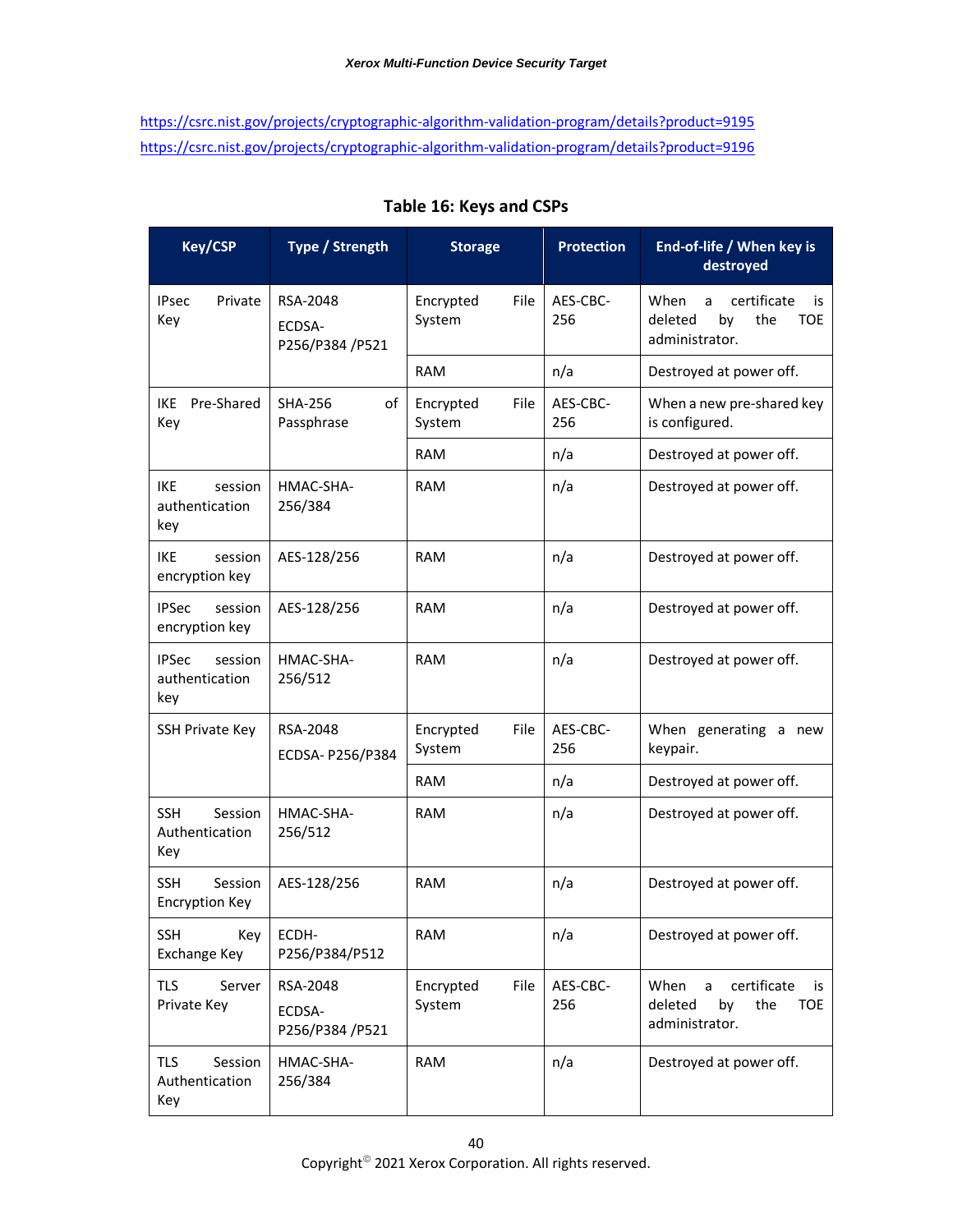| <b>Key/CSP</b>                                 | Type / Strength | <b>Storage</b>              | <b>Protection</b> | End-of-life / When key is<br>destroved                            |
|------------------------------------------------|-----------------|-----------------------------|-------------------|-------------------------------------------------------------------|
| <b>TLS</b><br>Session<br><b>Encryption Key</b> | AES-128/256     | RAM                         | n/a               | Destroyed at power off.                                           |
| User Passwords<br>(Local<br>Authentication)    | <b>SHA-256</b>  | File<br>Encrypted<br>System | AES-CBC-<br>256   | When a user changes their<br>password.<br>When a user is deleted. |

#### **Table 17: HMAC Characteristics**

| Algorithm    | <b>Block Size</b> | <b>Key Size</b> | <b>Digest Size</b> |
|--------------|-------------------|-----------------|--------------------|
| HMAC-SHA-256 | 512 bits          | 256 bits        | 256 bits           |
| HMAC-SHA-384 | 1024 bits         | 384 bits        | 384 bits           |
| HMAC-SHA-512 | 1024 bits         | 512 bits        | 512 bits           |

#### <span id="page-45-0"></span>**6.1.7 Trusted Communication**

| FTP ITC.1      | supports the following protocol for secure<br><b>TOE</b><br>The l<br>communication with external IT entities:                                                                                                                                                                                                                                                                                                                                         |  |
|----------------|-------------------------------------------------------------------------------------------------------------------------------------------------------------------------------------------------------------------------------------------------------------------------------------------------------------------------------------------------------------------------------------------------------------------------------------------------------|--|
|                | TLS for document transfers to a remote file repository,<br>$\bullet$<br>for SMTP communication and for communication with a<br>remote authentication server (LDAPS)<br>SSH for audit log transfer to a remote log server:<br>$\bullet$<br>IPsec for communication with a Domain Controller for<br>$\bullet$<br>smart card authentication and with all remote print<br>clients.                                                                        |  |
| $FTP$ TRP.1(a) | The TOE enforces communications over HTTPS for a secure<br>channel for administrators managing the TOE via the EWS<br>interface. The communication channel is protected by the<br>secure mechanisms of TLS. It is logically distinct from other<br>communication paths and provides assured identification of its<br>end points and protection of the communicated data from<br>disclosure and detection of modification of the communicated<br>data. |  |
| FTP TRP.1(b)   | The TOE uses IPsec to provide a trusted communications path<br>for non-administrator TOE users sending print jobs from print<br>clients. The TOE uses HTTPS/TLS when non-admin users access<br>the WebUI' for scan jobs                                                                                                                                                                                                                               |  |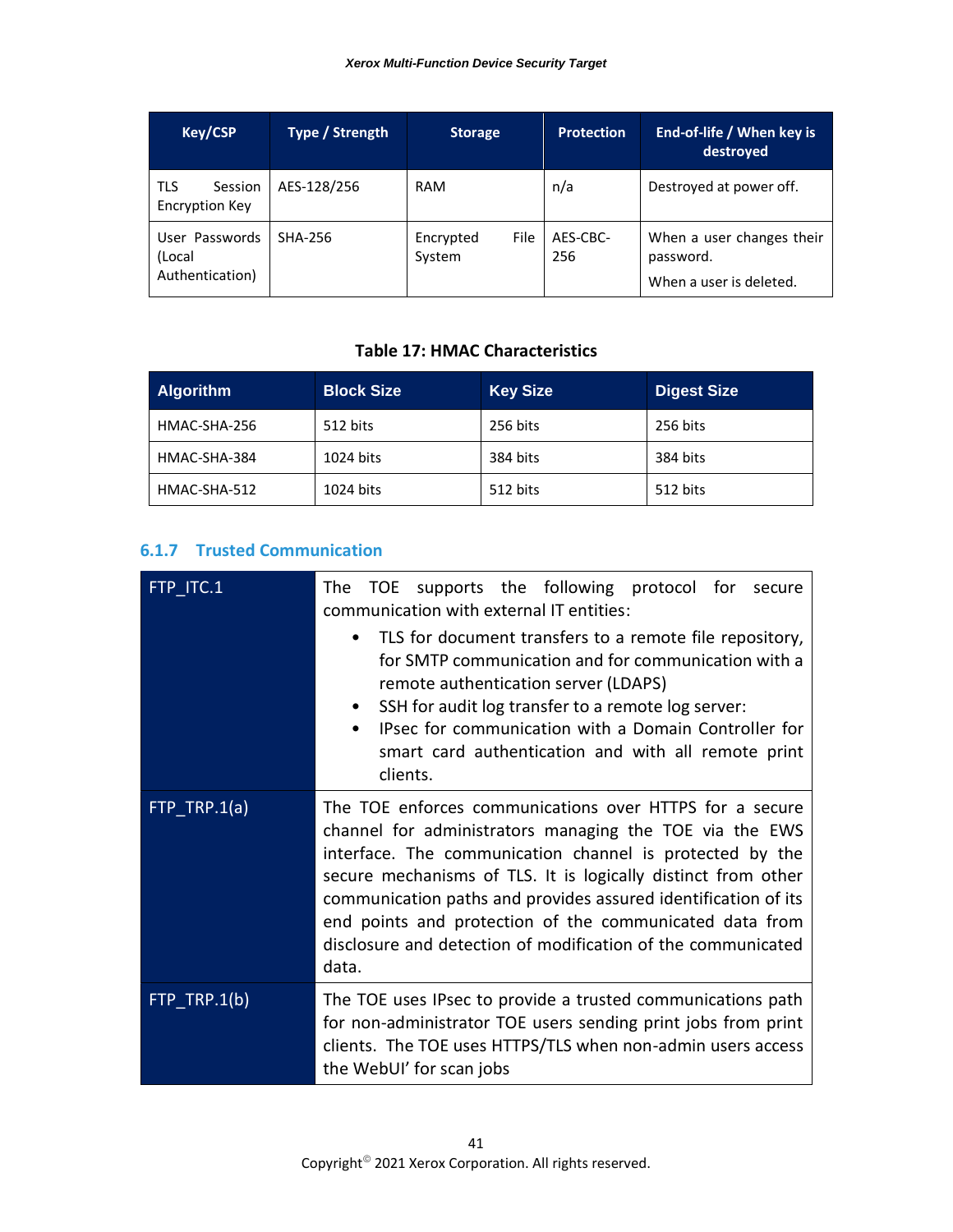| FCS_HTTPS_EXT.1 | HTTPS is implemented in the TOE according to RFC 2818, which<br>specifies HTTP over TLS. The TOE acts as an HTTPS client when<br>sending scanned images over HTTPS to a Workflow Repository<br>file server. The TOE acts as an HTTPS Server for browser<br>connections to the EWS.                                                                                                                                                                                                                                                            |  |
|-----------------|-----------------------------------------------------------------------------------------------------------------------------------------------------------------------------------------------------------------------------------------------------------------------------------------------------------------------------------------------------------------------------------------------------------------------------------------------------------------------------------------------------------------------------------------------|--|
| FCS_TLS_EXT.1   | 1.2<br><b>TOE</b><br>implements TLS<br>for<br>The<br>trusted<br>channel<br>communications. The TOE can be a client or server depending<br>on the feature used. For EWS access, the TOE acts as a TLS<br>server, client authentication is not supported. The TOE acts as<br>a TLS client for communication with an LDAP authentication<br>server (LDAPS), with a Mail Server (SMTP), and with a Workflow<br>Repository file server (HTTPS).                                                                                                    |  |
|                 | The following ciphersuites are supported:                                                                                                                                                                                                                                                                                                                                                                                                                                                                                                     |  |
|                 | TLS RSA WITH AES 128 CBC SHA256<br>٠<br>TLS RSA WITH AES 256 CBC SHA256<br>٠<br>TLS DHE RSA WITH AES 128 CBC SHA256<br>٠<br>TLS DHE RSA WITH AES 256 CBC SHA256<br>٠<br>TLS ECDHE RSA WITH AES 128 CBC SHA256<br>٠<br>TLS_ECDHE_RSA_WITH_AES_256_CBC_SHA384<br>٠<br>TLS ECDHE RSA WITH AES 128 GCM SHA256<br>٠<br>TLS ECDHE RSA WITH AES 256 GCM SHA384<br>٠<br>TLS ECDHE ECDSA WITH AES 128 GCM SHA256<br>٠<br>TLS ECDHE ECDSA WITH AES 256 GCM SHA384<br>TLS ECDHE ECDSA WITH AES 128 CBC SHA256<br>TLS_ECDHE_ECDSA_WITH_AES_256_CBC_SHA384 |  |
| FCS_SSH_EXT.1   | The TOE uses SSH/SFTP to transfer audit logs to a remote log<br>server. Authentication to the SFTP server can be with username<br>and password, or by way of private/public key pair as derived<br>from certificates. Either of these methods is configurable at the<br>TOE.                                                                                                                                                                                                                                                                  |  |
|                 | The SSH transport supported algorithms are AES-CBC-128 and<br>AES-CBC-256 only. Public key algorithm supported is SSH RSA,<br>ecdsa-sha2-nistp256 and ecdsa-sha2-nistp384. The<br>data<br>integrity algorithms allowed in SSH transport connection are<br>hmac-sha2-256, HMAC-SHA2-512.                                                                                                                                                                                                                                                       |  |
|                 | There is no configuration at the TOE to restrict or select any of<br>the above protocols/algorithms other than username vs<br>certificate. The TOE will indicate to the server in SSH negotiation<br>sequences that all above algorithms are supported in SSH<br>protocol handshaking and will accept any of the above that the<br>server selects.                                                                                                                                                                                            |  |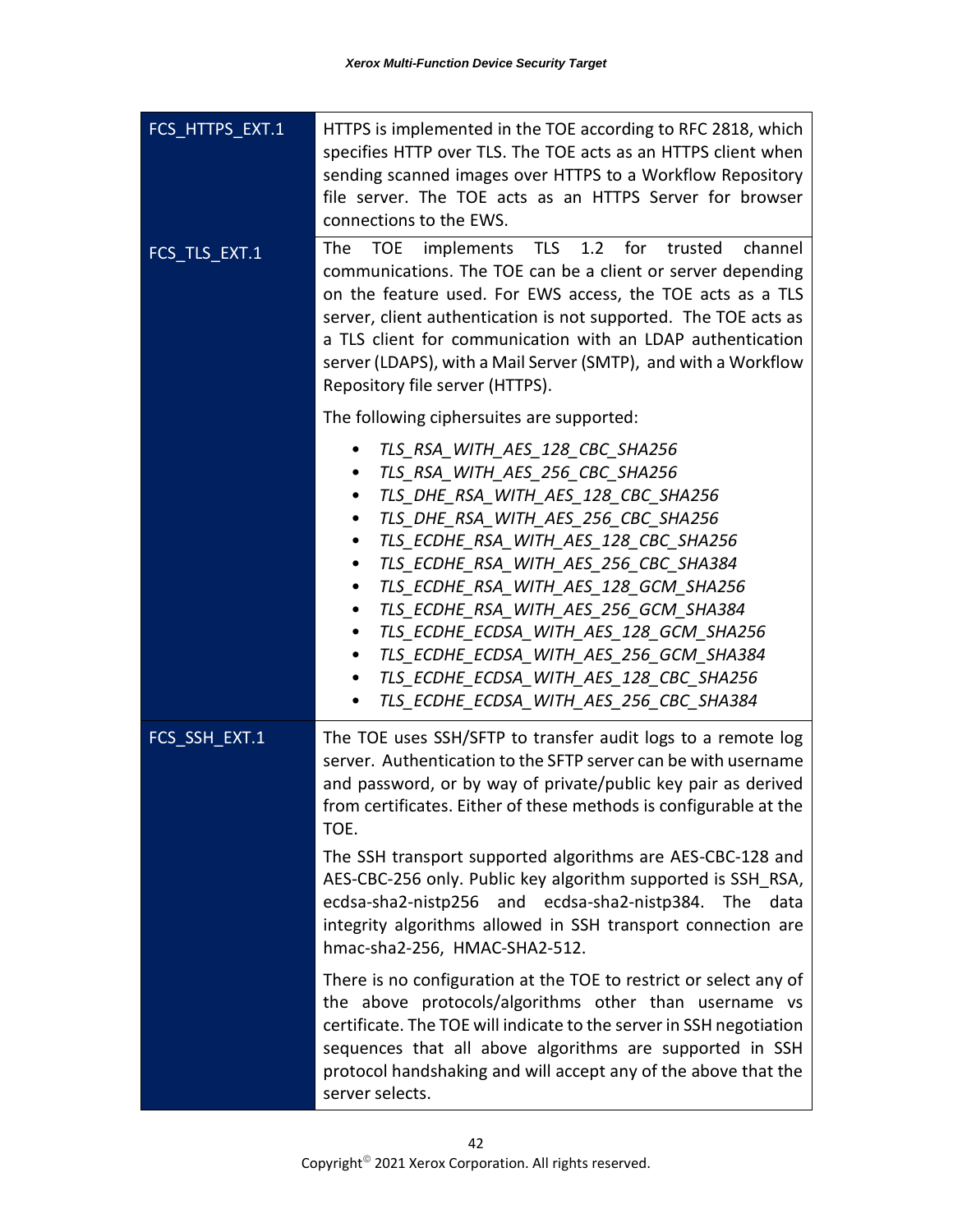|                 | Outgoing SFTP packets larger than 40,000 bytes are dropped.<br>The TOE does not receive files over SFTP.                                                                                                                                                                                                                                                                                                                                                                                                                                                                                                                                                                                                                                                                                                                                                                                                                                                                                                                          |
|-----------------|-----------------------------------------------------------------------------------------------------------------------------------------------------------------------------------------------------------------------------------------------------------------------------------------------------------------------------------------------------------------------------------------------------------------------------------------------------------------------------------------------------------------------------------------------------------------------------------------------------------------------------------------------------------------------------------------------------------------------------------------------------------------------------------------------------------------------------------------------------------------------------------------------------------------------------------------------------------------------------------------------------------------------------------|
| FCS_IPSEC_EXT.1 | The TOE uses IPsec for communication with a Domain Controller<br>for Smart Card authentication and to protect communication<br>with all remote print clients.                                                                                                                                                                                                                                                                                                                                                                                                                                                                                                                                                                                                                                                                                                                                                                                                                                                                     |
|                 | The TOE implements an IPsec Security Policy Database (SPD)<br>and allows configuration to discard, bypass, and protect<br>packets.                                                                                                                                                                                                                                                                                                                                                                                                                                                                                                                                                                                                                                                                                                                                                                                                                                                                                                |
|                 | Policies are configured at the TOE EWS configuration pages. In<br>the configuration, Policies consist of combinations of three<br>parts: Host Group, Protocol Group, and Actions (bypass, discard,<br>protect). Several policies can be configured and are listed in<br>order on the EWS in the IPsec configuration page. The SPD<br>which consists of these policies is consulted during the<br>processing of all traffic, both inbound and outbound. The<br>entries in the SPD are ordered as displayed on the policy list on<br>the EWS. A match is made when the host/host group, and<br>protocol/protocol group in the SPD policy matches these values<br>in an incoming or outgoing packet. As a packet is analyzed, the<br>policies are consulted in order and the first matched policy will<br>be used to process the traffic, and the associated action applied.<br>Unless configured otherwise, for any packet not fitting any of<br>the defined polices, the default action is to bypass (pass<br>through) the packet. |
|                 | For the evaluated configuration, only inbound connections are<br>supported for reception and handling of print jobs; outbound<br>connections for transmission of scan jobs are not supported. A<br>final policy is configured such that by default any non matching<br>packet results in the packet being discarded. These IPsec<br>policies, set up via the EWS IPsec configuration page,<br>correspond to the desired evaluated configuration. The<br>evaluated configuration is set up in order to test all possible<br>actions of bypass, drop, and applied cryptography.                                                                                                                                                                                                                                                                                                                                                                                                                                                     |
|                 | Components of Policies (host/host group, protocol/protocol<br>group, action):                                                                                                                                                                                                                                                                                                                                                                                                                                                                                                                                                                                                                                                                                                                                                                                                                                                                                                                                                     |
|                 | Host/Host Group: A host group is a non-empty set of addresses<br>over which to apply the policy. Three types of hosts can be set:<br>Any, a subnet, or a specific address. Subnet and individual<br>settings may be simultaneously set.                                                                                                                                                                                                                                                                                                                                                                                                                                                                                                                                                                                                                                                                                                                                                                                           |
|                 | Protocol/Protocol Group: The Protocol Groups section defines<br>the upper layer protocols that are to be part of the defined                                                                                                                                                                                                                                                                                                                                                                                                                                                                                                                                                                                                                                                                                                                                                                                                                                                                                                      |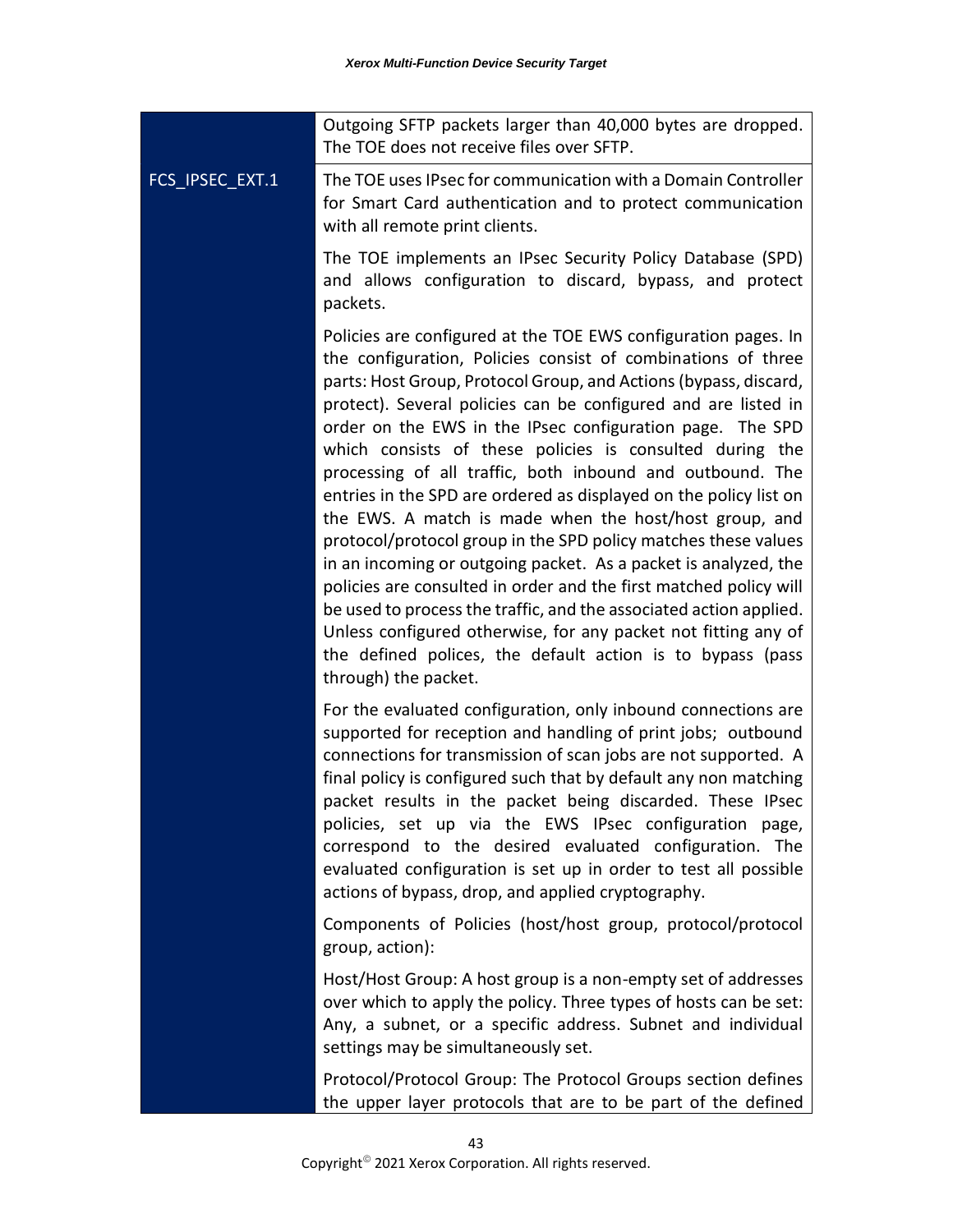policy. Valid choices include All, FTP, HTTP, SMTP, IPP, and others that can be selected from a list at the EWS, or manually entered as TCP/UDP and port number. Action: Action of Protect: The following cryptographic protocols are supported: • Authentication Header (AH)–Allows authentication of the sender of data. • Encapsulating Security Payload (ESP)–Supports both sender authentication and data encryption. Both transport and tunnel mode are supported and are configuration options when configuring up IPsec. The IPsec ESP protocol is implemented in conjunction with AES-CBC-128 and AES-CBC-256 together with the following SHAbased HMAC algorithms: HMAC-SHA-256 and HMAC-SHA-384. IKEv1 is implemented with main mode only for phase 1 key exchanges. Aggressive mode is not supported. AES-CBC-128 or AES-CBC-256 may be used for encrypting the IKEv1 payload. IKEv1 Phase 1 associated key lifetime can be configured in seconds, minutes, or hours, with the maximums being 86400, 1440, and 24 respectively. DH Group 14(2048-bit MODP), DH Group 19 (256-bit Random ECP), and DH Group 20 (384-bit Random ECP) are the only DH groups allowed. IKEv1 Phase 2 associated key lifetime can be configured in seconds, minutes, or hours, with the maximum values being 28800, 480, and 8 respectively. Phase 2 peer negotiations use RSA certificates along the DH mode configured (DH group 14), DH Group 19 (256-bit Random ECP), DH Group 20 (384-bit Random ECP), or via pre-shared keys. FIA PSK EXT.1 Pre-shared key is configurable with an ASCII text string with range of  $1 - 32$  octets. This includes the construction of the 22 octet length pre-shared key. The entry of the pre-shared key is masked so that onlookers will not see the values, and the values cannot be displayed at any time. The pre-shared key is initially conditioned using a SHA-256 hash and then encrypted with AES 256 algorithm, and securely destroyed with overwrites on deletion or replacement.

#### <span id="page-48-0"></span>**6.1.8 PSTN Fax-Network Separation**

| FDP FXS EXT.1 | The only communication via the fax interface allowed is that |
|---------------|--------------------------------------------------------------|
|               | of transmitting or receiving User Data using fax protocols.  |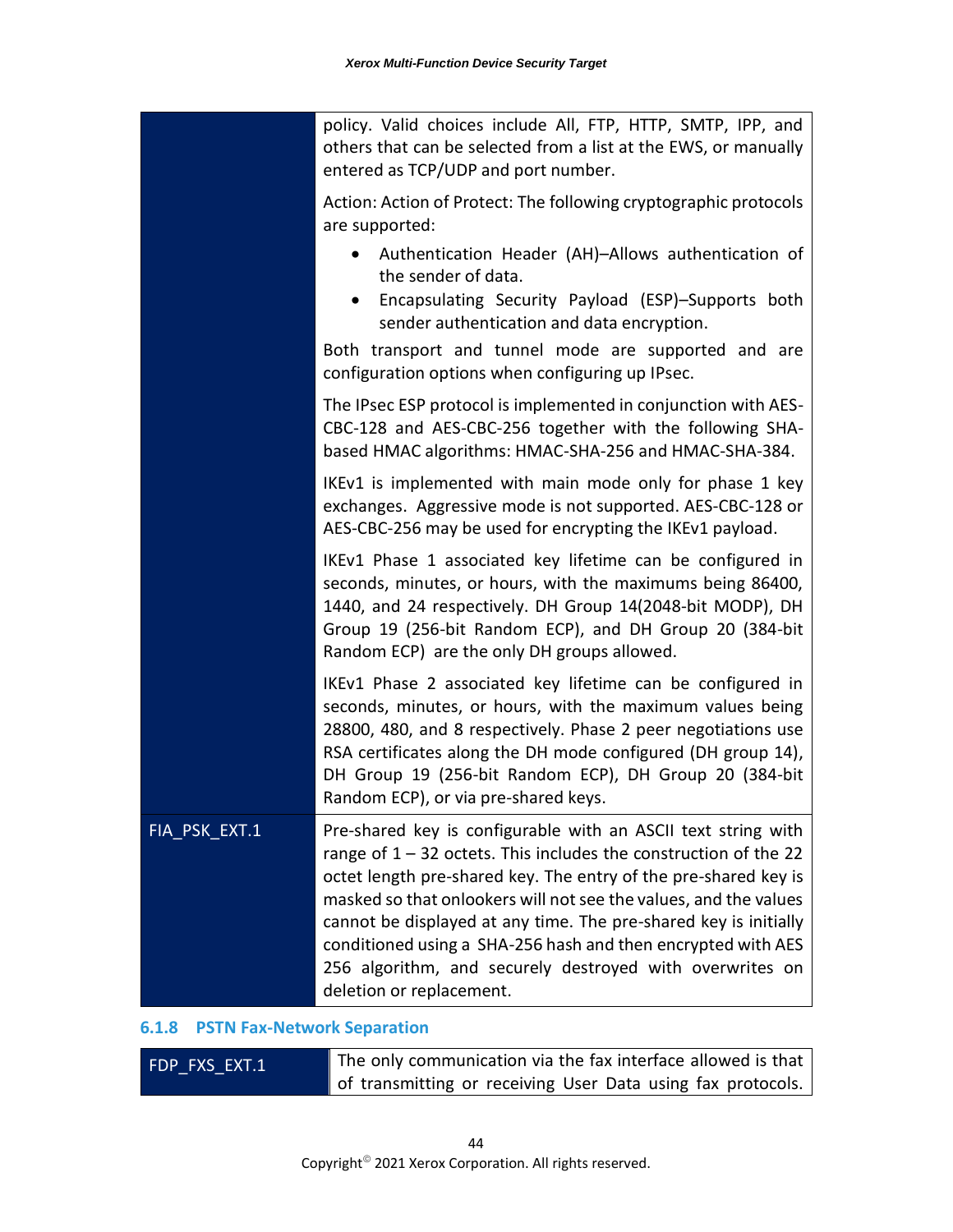There is connection between the fax modem and the Ethernet or wireless interfaces.

The TOE provides separation between the fax processing board and the network interface and therefore prevents an interconnection between the PSTN and the internal network. This separation is realized in software, as by design, these interfaces may only communicate via an intermediary. All internal command calls (API) and response messages for both the network and fax interfaces are statically defined within the TOE. No user or system administrator is able to change their formats or functionalities.

The fax software runs two independent processes, for sending and receiving job data through the fax card respectively. There is no internal communication between these two processes.

The same job data will never be active on both the fax interface and network interface at the same time. For network interface to fax interface (LanFax) jobs, the entire job must be received as an image and buffered in memory before it is sent out through the fax interface. Likewise, for fax interface to network interface (fax forwarding to email) jobs, the entire job must be received from the fax interface and buffered in memory before it is transformed by an intermediary subsystem into an email attachment and sent out through the network interface.

#### <span id="page-49-0"></span>**6.1.9 Data Clearing and Purging (Job Data Removal)**

| FDP $RIP.1(b)$ | The purge (also know as Job Data Removal) function is invoked<br>manually by the system administrator. Once invoked, the<br>purge function overwrites all jobs that are actively being<br>processed by the TOE or are being held on the TOE for later<br>processing; overwrites all jobs and log files that are stored on<br>the hard drive(s); overwrites all local authentication data<br>stored on the internal database; overwrites all customer data<br>stored in address books and accounting databases and resets<br>the fax and copy controller NVM on the TOE to their factory<br>default values. At the completion of the purge function the<br>TOE will reformat the hard drive(s), print a confirmation page,<br>reboots the TOE and re-install the system software release<br>that was installed on the TOE when the purge function was |
|----------------|------------------------------------------------------------------------------------------------------------------------------------------------------------------------------------------------------------------------------------------------------------------------------------------------------------------------------------------------------------------------------------------------------------------------------------------------------------------------------------------------------------------------------------------------------------------------------------------------------------------------------------------------------------------------------------------------------------------------------------------------------------------------------------------------------------------------------------------------------|
|                | invoked.                                                                                                                                                                                                                                                                                                                                                                                                                                                                                                                                                                                                                                                                                                                                                                                                                                             |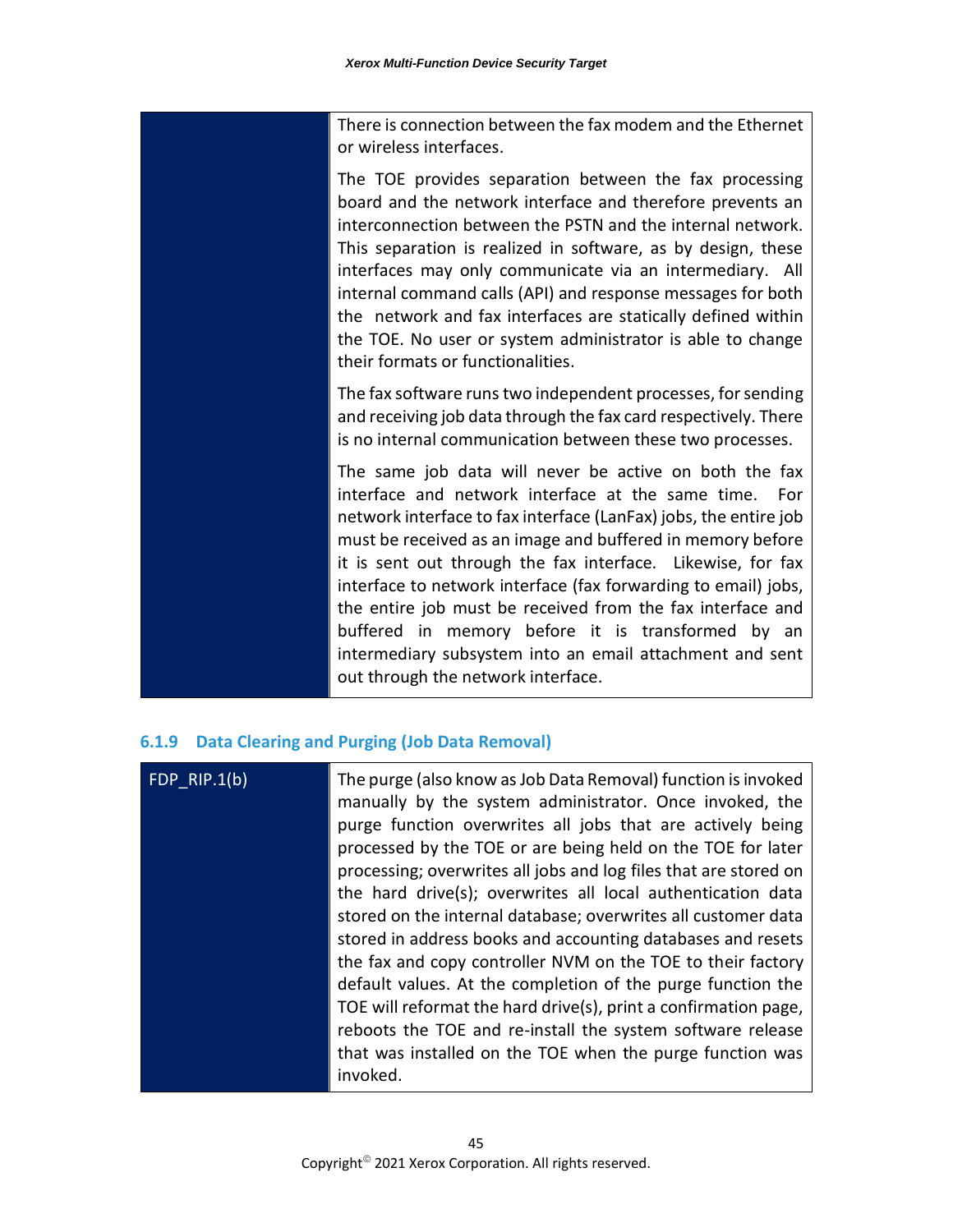## <span id="page-50-0"></span>**7. Rationale**

This ST includes security rationale by reference to the Protection Profile for Hardcopy Devices, Version 1.0, 10 September 2015. The ST makes no additions to the PP defined Security Problem Definition or Security Objectives, and all security requirements have been reproduced from the PP with the PP operations completed. Operations on the security requirements follow the PP application notes and assurance activities. Consequently, the PP rationale applies.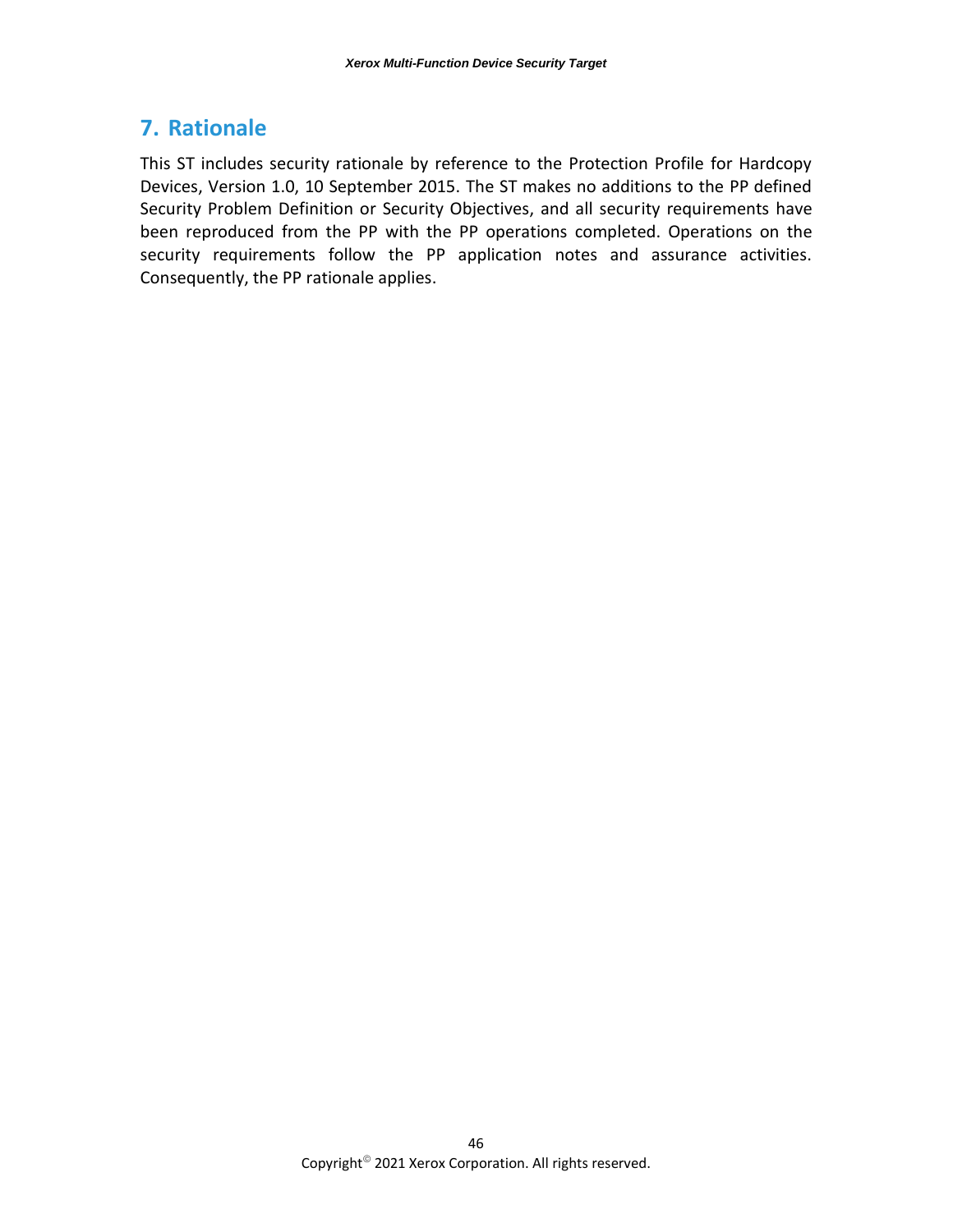## <span id="page-51-0"></span>**8. Glossary**

For the purposes of this document, the following terms and definitions apply.

**Access**: Interaction between an entity and an object that results in the flow or modification of data.

**Access Control**: Security service that controls the use of hardware and software resources and the disclosure and modification of stored or communicated data.

**Accountability**: Property that allows activities in an IT system to be traced to the entity responsible for the activity.

**Administrator**: A User who has been specifically granted the authority to manage some portion or all of the TOE and whose actions may affect the TSP. Administrators may possess special privileges that provide capabilities to override portions of the TSP.

**Asset**: An entity upon which the TOE Owner, User, or manager of the TOE places value.

**Authentication**: Security measure that verifies a claimed identity.

**Authentication data**: Information used to verify a claimed identity.

**Authorization**: Permission, granted by an entity authorized to do so, to perform functions and access data.

**Authorized User**: An authenticated User who may, in accordance with the TSP, perform an operation, This includes Users who are permitted to perform some operations but may be able to attempt or perform operations that are beyond those permissions.

**Availability**: (A) A condition in which Authorized Users have access to information, functionality and associated assets when requested. (B) Timely (according to a defined metric), reliable access to IT resources.

**Channel**: Mechanisms through which data can be transferred into and out of the TOE.

**Confidentiality**: (A) A condition in which information is accessible only to those authorized to have access. (B) A security policy pertaining to disclosure of data.

**Enterprise**: An operational context typically consisting of centrally-managed networks of IT products protected from direct Internet access by firewalls. Enterprise environments generally include medium to large businesses, certain governmental agencies, and organizations requiring managed telecommuting systems and remote offices

**Evaluation Assurance Level**: An assurance package, consisting of assurance requirements drawn from CC Part 3, representing a point on the CC predefined assurance scale.

**External Interface:** A non-hardcopy interface where either the input is being received from outside the TOE or the output is delivered to a destination outside the TOE.

**Function**: an entity in the TOE that performs processing, storage, or transmission of data that may be present in the TOE.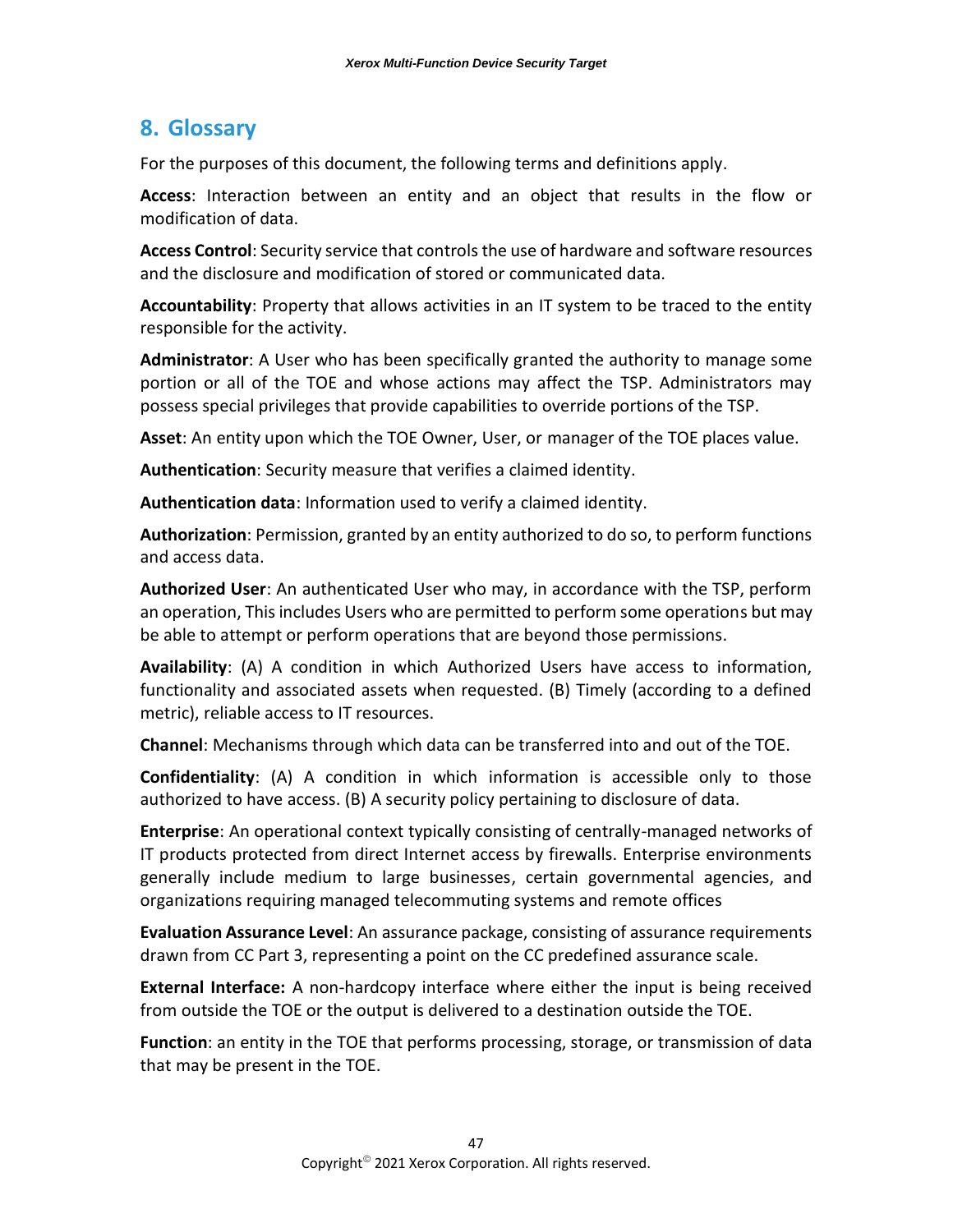**Hardcopy Device (HCD)**: A system producing or utilizing a physical embodiment of an electronic document or image. These systems include printers, scanners, fax machines, digital copiers, MFPs (multifunction peripherals), MFDs (multifunction devices), "all-inones", and other similar products. See also: multifunction device.

**Hardcopy Output Handler**: Mechanisms for transferring User Document Data in hardcopy form out of the HCD.

**Identity**: A representation (e.g., a string) uniquely identifying an Authorized User, which can either be the full or abbreviated name of that User or a pseudonym.

**Information assurance**: Information operations that protect and defend information and information systems by ensuring their availability, integrity, authentication, confidentiality, and non-repudiation. This includes providing for restoration of information systems by incorporating protection, detection, and reaction capabilities.

**Information Technology (IT)**: The hardware, firmware and software used as part of a system to collect, create, communicate, compute, disseminate, process, store or control data or information.

**Integrity**: (A) A condition in which data has not been changed or destroyed in an unauthorized way. (B) A security policy pertaining to the corruption of data and security function mechanisms.

**Job**: A document processing task submitted to the hardcopy device. A single processing task may process one or more documents.

**Multifunction Device (MFD)** and **Multifunction Product (MFP)**: A hardcopy device that fulfills multiple purposes by using multiple functions in different combinations to replace several, single function devices.

**Nobody**: A pseudo-role that cannot be assigned to any User.

**Nonvolatile storage**: Computer storage that is not cleared when the power is turned off.

**Normal User**: A User who is authorized to perform User Document Data processing functions of the TOE.

**Object**: A passive entity in the TOE, that contains or receives information, and upon which subjects perform operations.

**Operation**: A specific type of action performed by a subject on an object.

**Operational Environment**: The total environment in which a TOE operates, including the consideration of the value of assets and controls for operational accountability, physical security and personnel.

**Operator Panel:** A local human interface used to operate the HCD. It typically consists of a keypad, keyboard, or other controls, and a display device.

**Organizational Security Policy (OSP)**: A set of security rules, procedures, or guidelines imposed (or presumed to be imposed) now and/or in the future by an actual or hypothetical organization in the operational environment.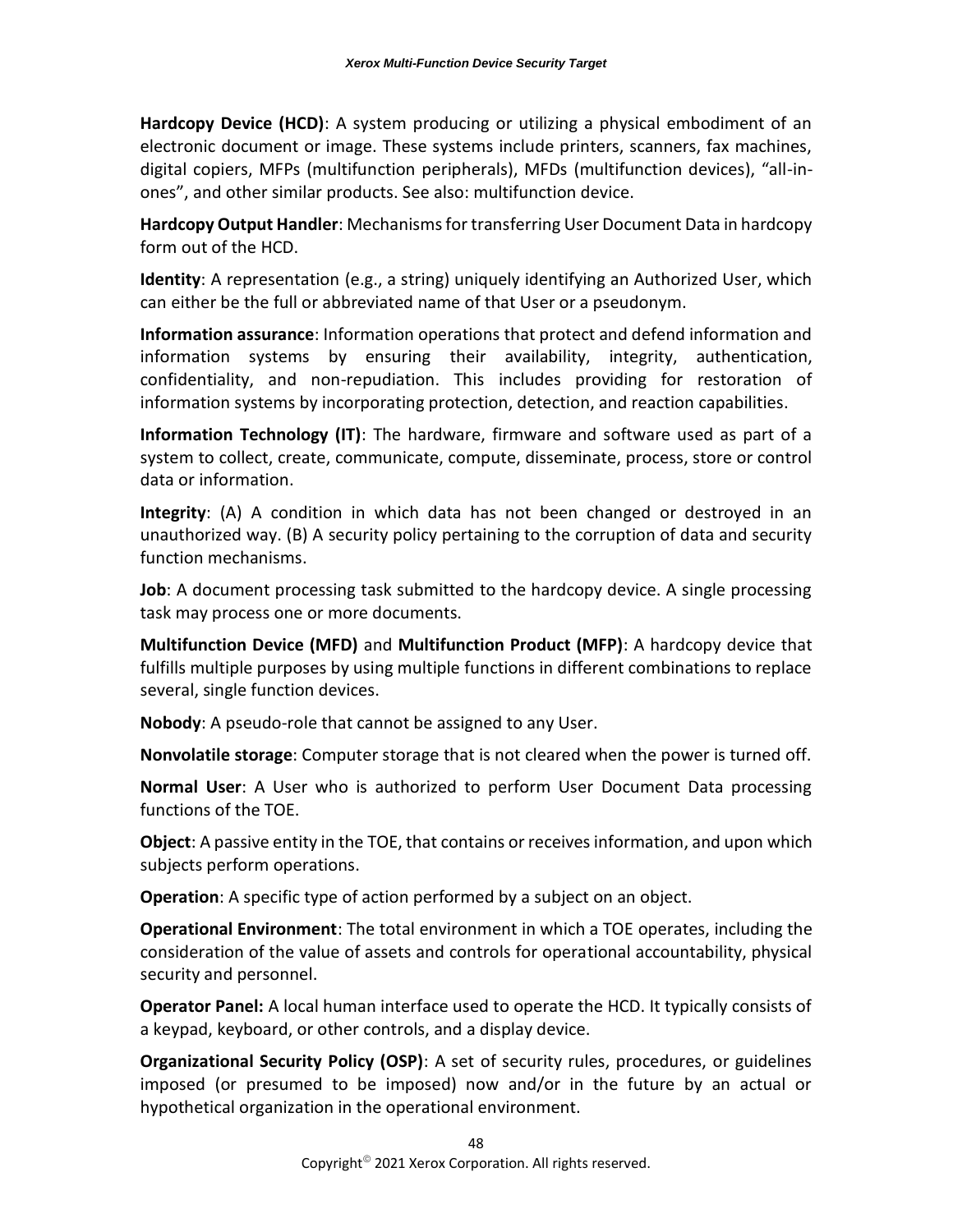**Original Document Handler**: Mechanisms for transferring User Document Data in hardcopy form into the HCD.

**Own** or **Ownership**: May refer to a User Document or to User Function Data associated with .processing a User Document. Depending upon the implementation of conforming TOE applications, the Owner of a User Function Data associated with a User Document may be different or may have different access control rules. These should be specified in a conforming Security Target.

**Private-medium interface**: Mechanism for exchanging data that (1) use wired or wireless electronic methods over a communications medium which, in conventional practice, is not accessed by multiple simultaneous users; or, (2) use Operator Panel and displays that are part of the TOE.

**Protected**: A condition in which data has not been changed or destroyed in an unauthorized way.

**Removable nonvolatile storage**: nonvolatile storage that is part of an evaluated TOE but is designed to be removed from the TOE by authorized personnel. See also Nonvolatile storage.

**Security attribute**: A property of subjects, users (including external IT products), objects, information, sessions and/or resources that is used in defining the SFRs and whose values are used in enforcing the SFRs.

**Security Function Policy (SFP)**: A set of rules describing specific security behavior enforced by the TSF and expressible as a set of SFRs.

**Security Functional Requirement (SFR)**: A functional requirement which is taken from Part 2 of the Common Criteria and provide the mechanisms to enforce the security policy.

**Security Target (ST)**: An implementation-dependent statement of security needs for a specific identified TOE.

**SFR package**: A named set of security functional requirements.

**Shared-medium interface**: Mechanism for transmitting or receiving data that uses wired or wireless network or non-network electronic methods over a communications medium which, in conventional practice, is or can be simultaneously accessed by multiple users.

**Subject**: An active entity in the TOE that performs operations on objects.

**Target of Evaluation (TOE)**: A set of software, firmware and/or hardware possibly accompanied by guidance.

**Telephone line**: An electrical interface used to connect the TOE to the public switch telephone network for transmitting and receiving facsimiles.

**Threat**: Capabilities, intentions and attack methods of adversaries, or any circumstance or event, with the potential to violate the TOE security policy.

**TSF Data**: Data created by and for the TOE, that might affect the operation of the TOE.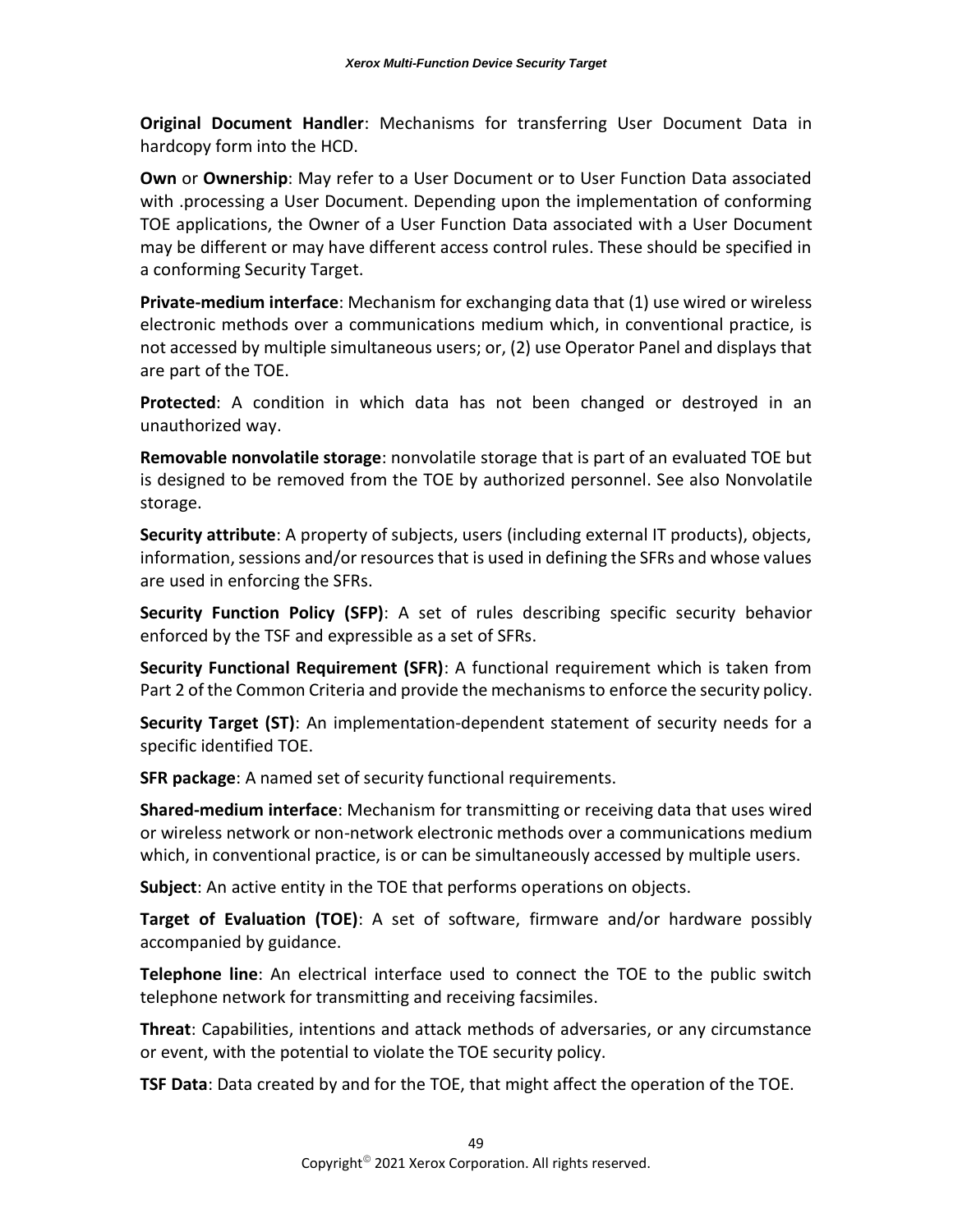**TSF Confidential Data**: Assets for which either disclosure or alteration by a User who is not an Administrator or the owner of the data would have an effect on the operational security of the TOE.

**TSF Protected Data**: Assets for which alteration by a User who is not an Administrator or the owner of the data would have an effect on the operational security of the TOE, but for which disclosure is acceptable.

**TOE Owner**: A person or organizational entity responsible for protecting TOE assets and establishing related security policies.

**TOE security functionality (TSF)**: A set consisting of all hardware, software, and firmware of the TOE that must be relied upon for the correct enforcement of the SFRs.

**User**: An entity (human user or external IT entity) outside the TOE that interacts with the TOE.

**User Data**: Data created by and for the User, that do not affect the operation of the TOE security functionality.

**User Document Data**: The asset that consists of the information contained in a user's document. This includes the original document itself in either hardcopy or electronic form, image data, or residually-stored data created by the hardcopy device while processing an original document and printed hardcopy output.

**User Function Data**: The asset that consists of the information about a user's document or job to be processed by the HCD.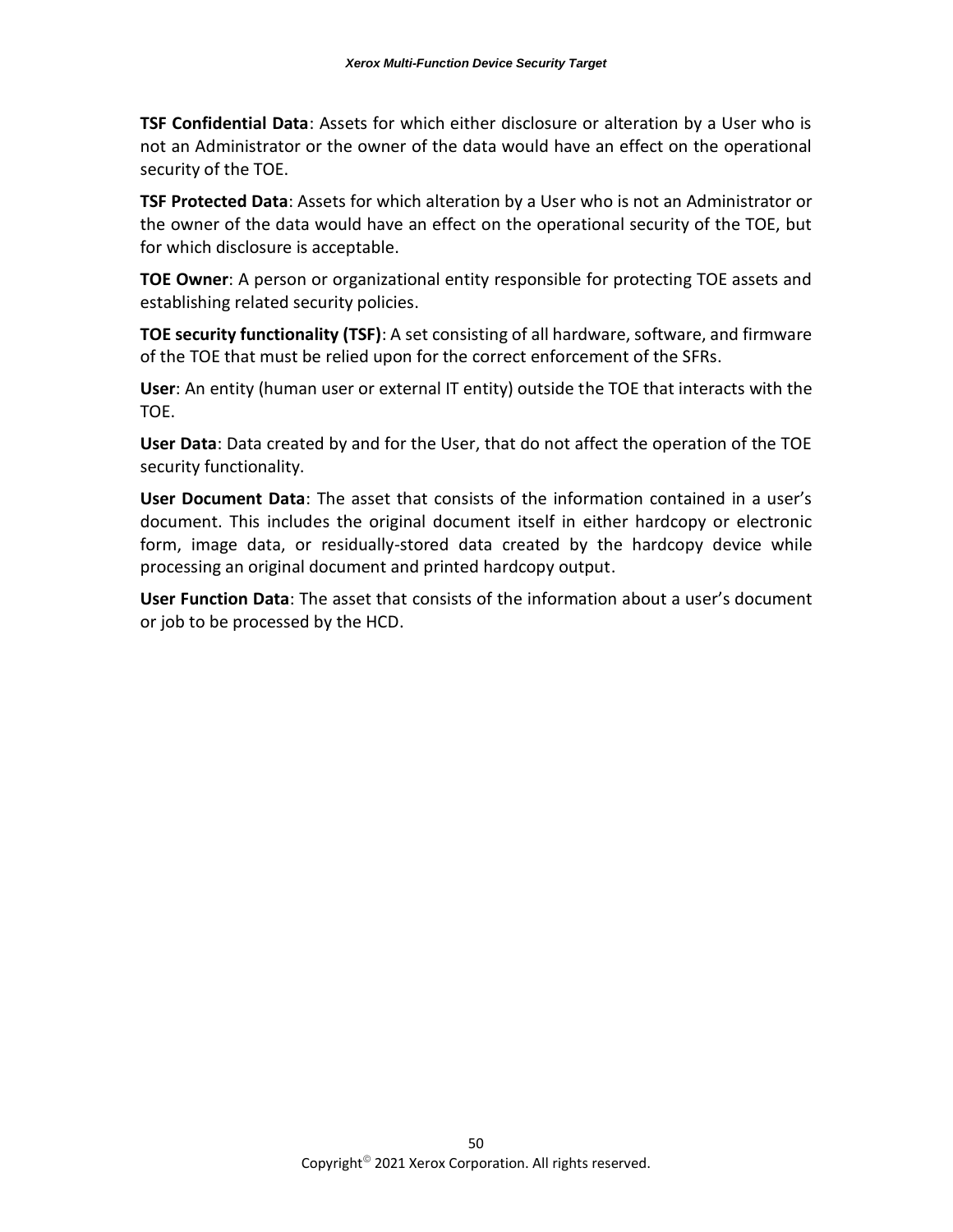## <span id="page-55-0"></span>**9. Acronyms**

For the purposes of this document, the following acronyms and definitions apply.

| <b>Acronym</b> | <b>Definition</b>                                                         |
|----------------|---------------------------------------------------------------------------|
| <b>ALT</b>     | Alteration                                                                |
| <b>B&amp;W</b> | <b>Black and White</b>                                                    |
| CAC            | <b>Common Access Card</b>                                                 |
| CC             | Common Criteria                                                           |
| <b>CPY</b>     | Copy                                                                      |
| <b>CWIS</b>    | <b>CenterWare Internet Services</b>                                       |
| <b>DHCP</b>    | <b>Dynamic Host Configuration Protocol</b>                                |
| <b>DIS</b>     | Disclosure                                                                |
| <b>DSR</b>     | Document Storage And Retrieval                                            |
| EAL            | <b>Evaluation Assurance Level</b>                                         |
| <b>EIP</b>     | <b>Extensible Interface Platform</b>                                      |
| EWS            | <b>Embedded Web Server</b>                                                |
| <b>FIPS</b>    | Federal Information Processing Standard                                   |
| <b>HCD</b>     | Hardcopy Device                                                           |
| <b>HCDPP</b>   | Protection Profile for Hardcopy Devices                                   |
| <b>HDD</b>     | Hard Disk Drive                                                           |
| 1&A            | <b>Identification and Authentication</b>                                  |
| <b>IEEE</b>    | Institute Of Electrical And Electronics Engineers                         |
| 11O            | Immediate Image                                                           |
| IOT            | Image Output Terminal                                                     |
| <b>IPP</b>     | <b>Internet Printing Protocol</b>                                         |
| <b>IPsec</b>   | <b>Internet Protocol Security</b>                                         |
| IT             | <b>Information Technology</b>                                             |
| LanFax         | Enables fax jobs to be submitted from the desktop via printing protocols. |
| <b>LDAP</b>    | Lightweight Directory Access Protocol                                     |
| LPR            | Line Printer Remote                                                       |
| LUI            | Local User Interface                                                      |

#### **Table 18: Acronyms**